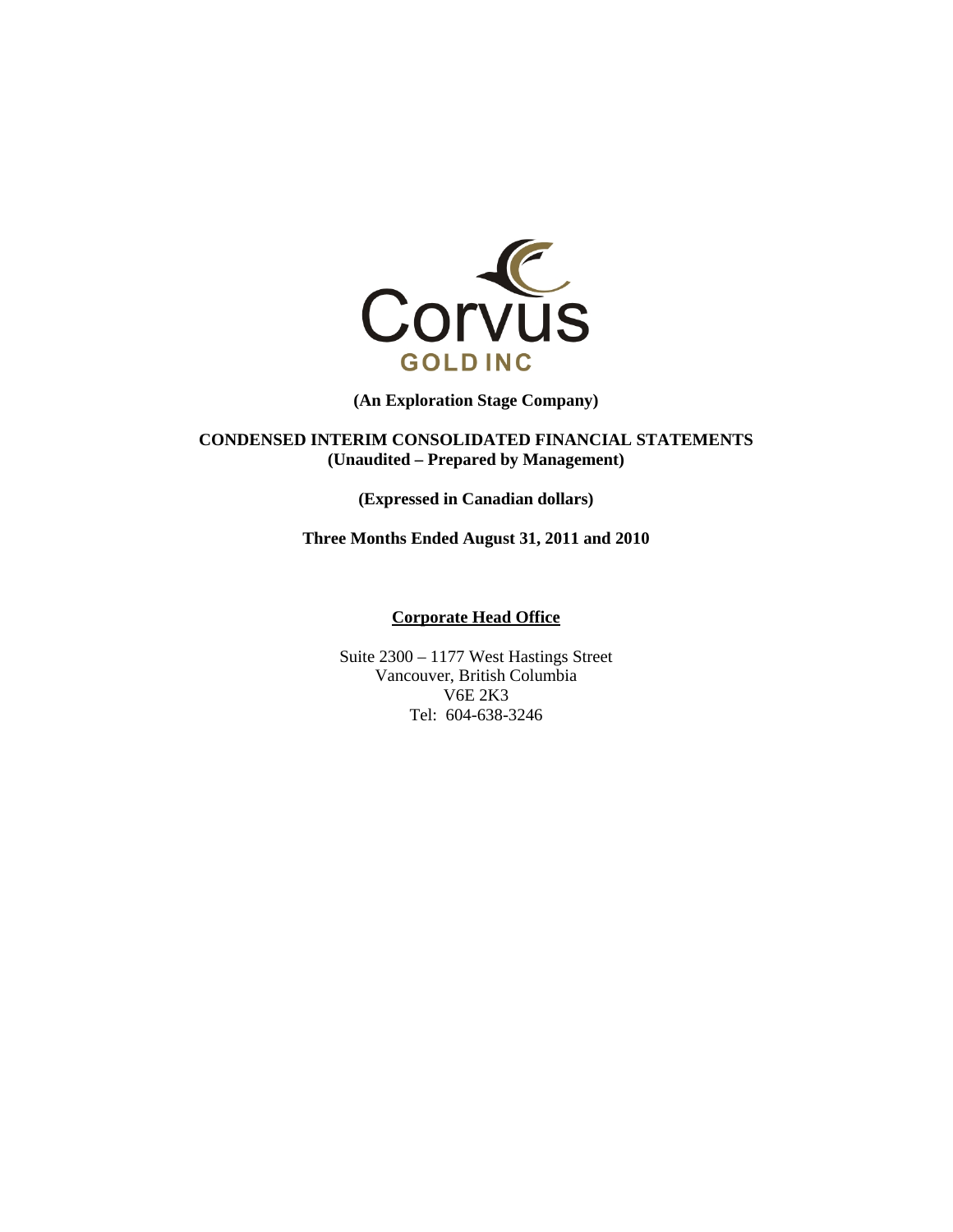# **CORVUS GOLD INC.**  (An Exploration Stage Company) **CONDENSED INTERIM CONSOLIDATED FINANCIAL STATEMENTS**  (Unaudited – Prepared by Management) (Expressed in Canadian dollars)

# **August 31, 2011 and 2010 Page**

# **Condensed Interim Consolidated Financial Statements**

| Condensed Interim Consolidated Statements of Financial Position  |                             |
|------------------------------------------------------------------|-----------------------------|
| Condensed Interim Consolidated Statements of Comprehensive Loss  | $\mathcal{D}_{\mathcal{L}}$ |
| Condensed Interim Consolidated Statements of Cash Flows          | 3                           |
| Condensed Interim Consolidated Statement of Changes in Equity    | $\overline{4}$              |
| Notes to the Condensed Interim Consolidated Financial Statements | $5-43$                      |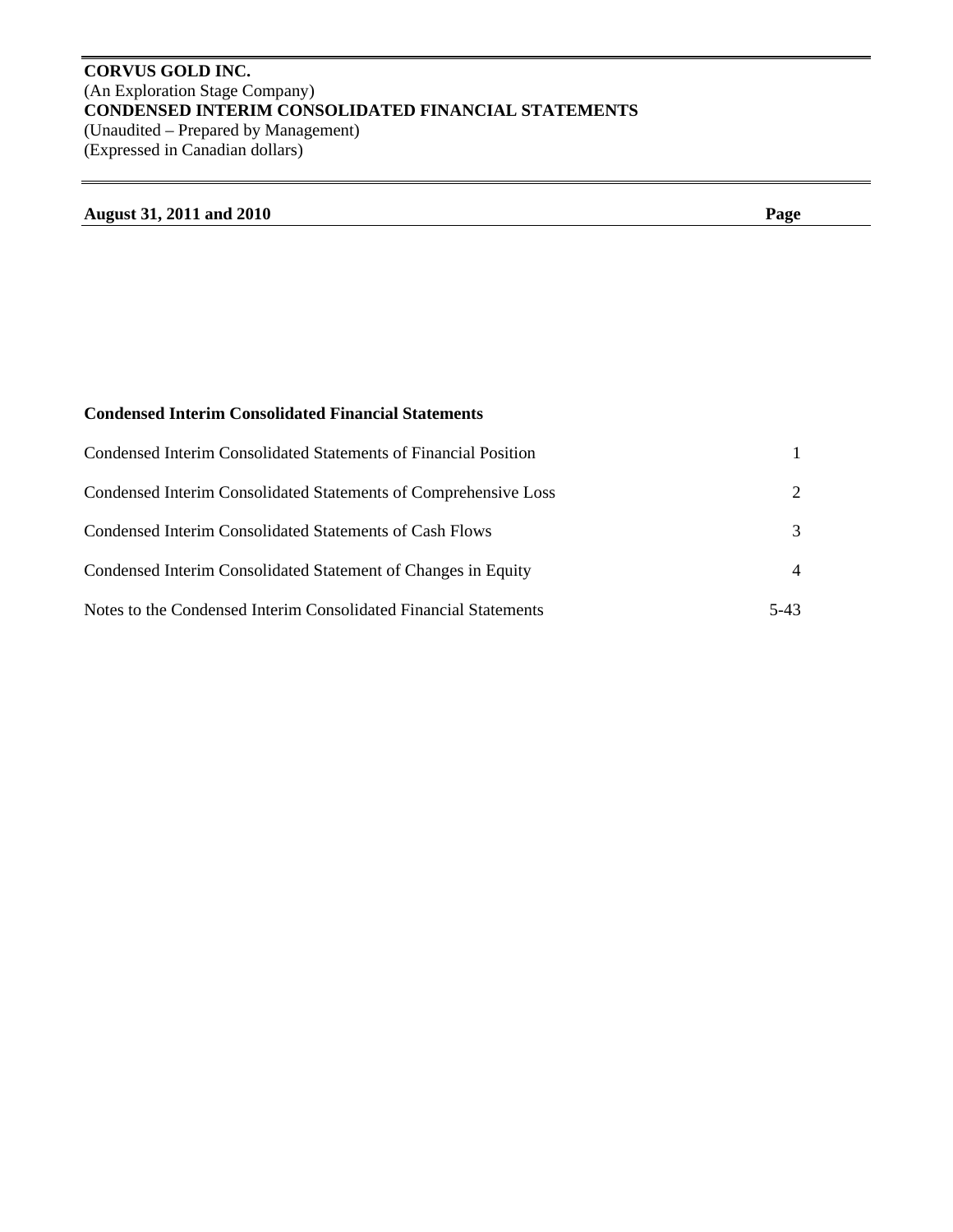# **CORVUS GOLD INC.**  (An Exploration Stage Company) **CONDENSED INTERIM CONSOLIDATED STATEMENTS OF FINANCIAL POSITION**

(Unaudited – Prepared by Management)

(Expressed in Canadian dollars)

|                                                                                           | August 31,<br>2011           | May 31,<br>2011               | June 1,<br>2010  |
|-------------------------------------------------------------------------------------------|------------------------------|-------------------------------|------------------|
| <b>ASSETS</b>                                                                             |                              | (note 13)                     | (note 13)        |
| <b>Current assets</b><br>Cash<br>Accounts receivable                                      | \$<br>6,219,875<br>84,089    | \$<br>7,355,406<br>191,660    | \$<br>97         |
| Prepaid expenses                                                                          | 101,186                      | 61,271                        | 13,566           |
|                                                                                           | 6,405,150                    | 7,608,337                     | 13,663           |
| <b>Property and equipment</b> (note 5)                                                    | 47,360                       | 44,872                        |                  |
| <b>Exploration and evaluation assets (note 6)</b>                                         | 14,282,498                   | 13,553,597                    | 11,672,706       |
|                                                                                           | \$<br>20,735,008             | \$<br>21,206,806              | \$<br>11,686,369 |
| <b>LIABILITIES AND SHAREHOLDERS' EQUITY</b>                                               |                              |                               |                  |
| <b>Current liabilities</b>                                                                |                              |                               |                  |
| Accounts payable and accrued liabilities (note 8)                                         | \$<br>112,574                | \$<br>393,315                 | \$<br>85,094     |
| <b>Shareholders' equity</b><br>Share capital (note 7)                                     | 27,751,004                   | 27,751,004                    | 1                |
| Contributed surplus                                                                       | 8,417,056                    | 8,262,735                     | 23,013,646       |
| Accumulated other comprehensive income - cumulative<br>translation differences<br>Deficit | (861, 455)<br>(14, 684, 171) | (1,001,253)<br>(14, 198, 995) | (11, 412, 372)   |
|                                                                                           | 20,622,434                   | 20,813,491                    | 11,601,275       |
|                                                                                           | \$<br>20,735,008             | \$<br>21,206,806              | \$<br>11,686,369 |

**Plan of Arrangement and Transfer of Assets** (note 1) **Nature and continuance of operations** (note 2)

**Approved on behalf of the Directors:** 

*"Jeffrey Pontius"* Director

*"Anton Drescher"* Director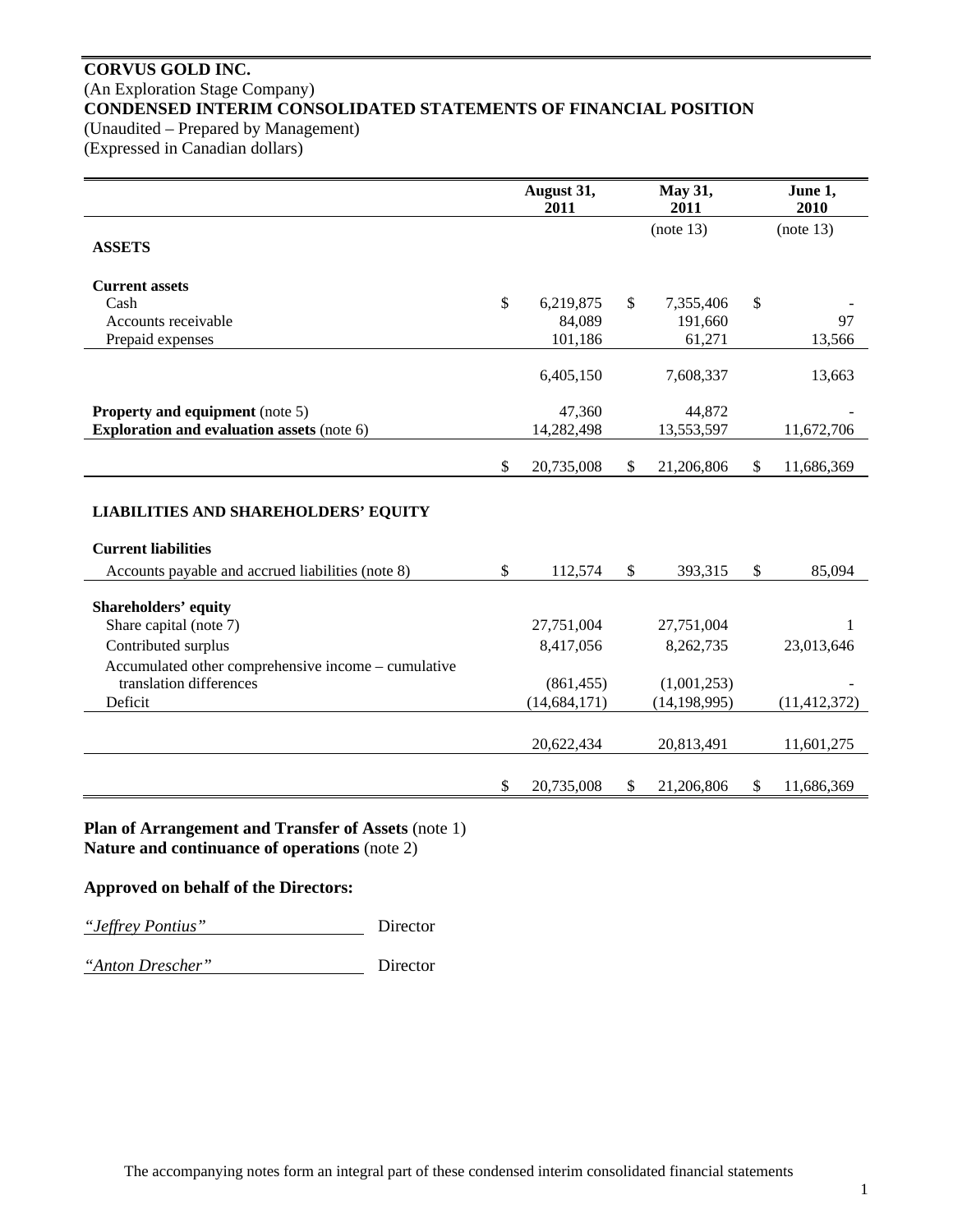# **CORVUS GOLD INC.**  (An Exploration Stage Company) **CONDENSED INTERIM CONSOLIDATED STATEMENTS OF COMPREHENSIVE LOSS**  (Unaudited - Prepared by Management) (Expressed in Canadian dollars) THREE MONTHS ENDED AUGUST 31

|                                                       | 2011             | 2010 |            |
|-------------------------------------------------------|------------------|------|------------|
|                                                       |                  |      | (note 13)  |
| <b>Expenses</b>                                       |                  |      |            |
| Administration (note 8)                               | \$<br>2,023      | \$   | 1,780      |
| Charitable donations                                  | 6,861            |      | 5,413      |
| Consulting fees (notes 7 and 8)                       | 178,418          |      | 265,721    |
| Depreciation                                          | 3,559            |      |            |
| Insurance                                             | 14,710           |      | 10,099     |
| Investor relations (notes 7 and 8)                    | 62,304           |      | 130,737    |
| Office and miscellaneous                              | 21,911           |      | 9,813      |
| Professional fees (notes 7 and 8)                     | 74,070           |      | 40,741     |
| Property investigation expenditures (recovery)        | (2, 497)         |      | 291        |
| Regulatory                                            | 1,393            |      | 3,816      |
| Rent (note 8)                                         | 8,382            |      | 5,302      |
| Travel                                                | 11,276           |      | 5,625      |
| Wages and benefits (notes 7 and 8)                    | 95,029           |      | 475,318    |
|                                                       |                  |      |            |
| Loss before other items                               | (477, 439)       |      | (954, 656) |
|                                                       |                  |      |            |
| <b>Other items</b>                                    |                  |      |            |
| Interest income                                       | 8                |      |            |
| Foreign exchange gain (loss)                          | (7,745)          |      | 20,288     |
|                                                       |                  |      |            |
|                                                       | (7, 737)         |      | 20,288     |
|                                                       |                  |      |            |
| Net loss for the period                               | (485, 176)       |      | (934, 368) |
|                                                       |                  |      |            |
| Other comprehensive income                            |                  |      |            |
| Exchange difference on translating foreign operations | 139,798          |      | 227,159    |
| Comprehensive loss for the period                     | \$<br>(345, 378) | \$   | (707, 209) |
|                                                       |                  |      |            |
| Basic and diluted loss per share                      | \$<br>(0.01)     | \$   | (0.03)     |
|                                                       |                  |      |            |
| Weighted average number of shares outstanding         | 41,660,261       |      | 33,482,214 |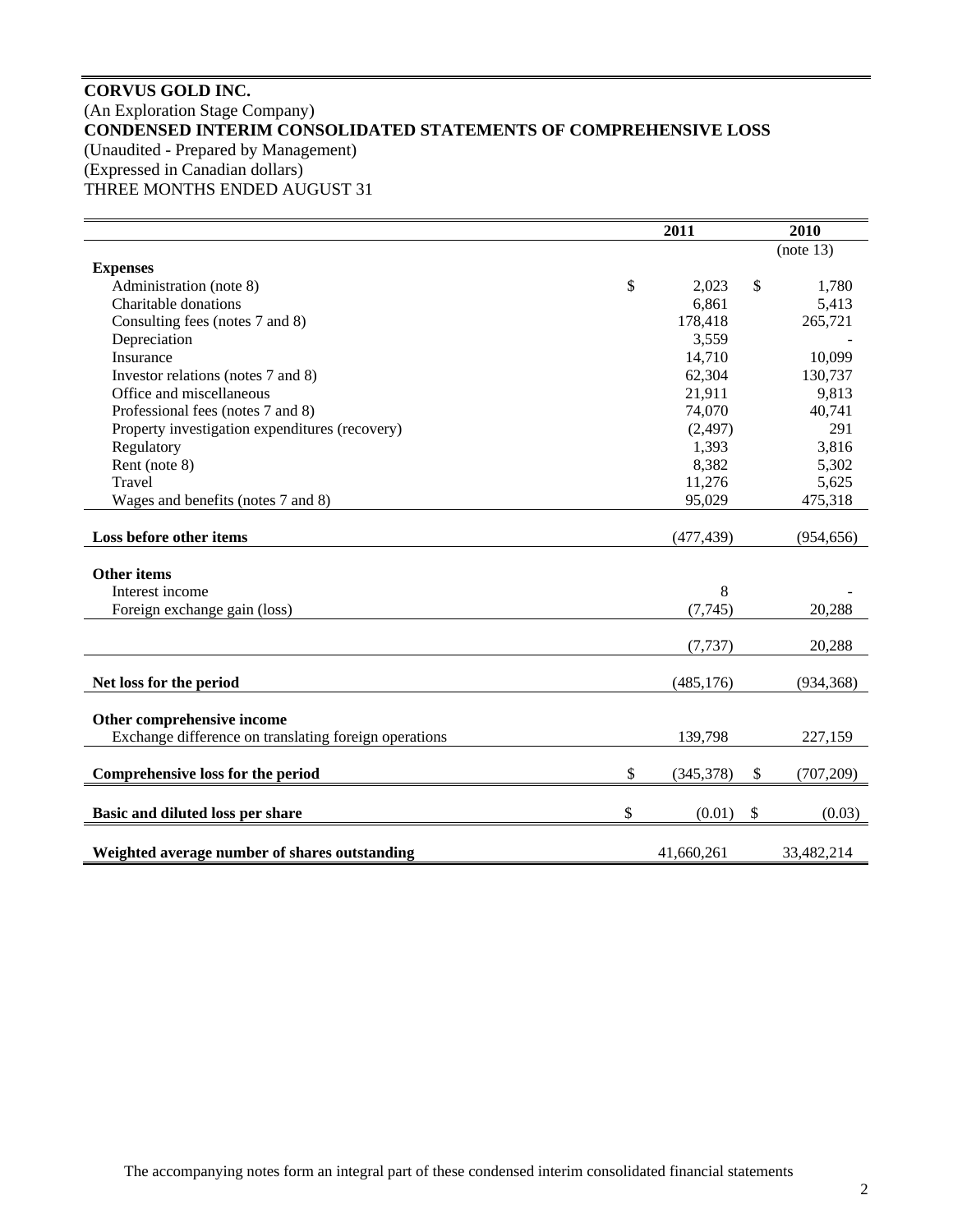# **CORVUS GOLD INC.**  (An Exploration Stage Company) **CONDENSED INTERIM CONSOLIDATED STATEMENTS OF CASH FLOWS**  (Unaudited – Prepared by Management) (Expressed in Canadian dollars) THREE MONTHS ENDED AUGUST 31

|                                                            | 2011             | 2010             |
|------------------------------------------------------------|------------------|------------------|
|                                                            |                  | (note 13)        |
| <b>Operating activities</b>                                |                  |                  |
| Net loss for the period                                    | \$<br>(485, 176) | \$<br>(934, 368) |
| Add items not affecting cash:                              |                  |                  |
| Depreciation                                               | 3,559            |                  |
| Share-based payment charges (note 7)                       | 142,450          | 756,202          |
| Loss (gain) on foreign exchange                            | 7,745            | (20, 288)        |
| Changes in non-cash items:                                 |                  |                  |
| Accounts receivable                                        | (4, 413)         | (102)            |
| Prepaid expenses                                           | (45, 644)        | (3,200)          |
| Accounts payable and accrued liabilities                   | (23,686)         | (38,000)         |
| Due to related party                                       |                  | 38,018           |
| Cash used in operating activities                          | (405, 165)       | (201, 738)       |
|                                                            |                  |                  |
| <b>Financing activities</b>                                |                  |                  |
| Additional funding by ITH                                  |                  | 3,300,000        |
| Funding provided by ITH under Plan of Arrangement (note 1) |                  | 764,512          |
| Cash provided by financing activities                      |                  | 4,064,512        |
|                                                            |                  |                  |
| <b>Investing activities</b>                                |                  |                  |
| Expenditures on property and equipment                     | (6,047)          |                  |
| Expenditures on exploration and evaluation assets          | (779, 659)       | (2,167,601)      |
| Recovery on exploration and evaluation assets              | 61,554           | 2,712,847        |
|                                                            |                  |                  |
| Cash provided by (used in) investing activities            | (724, 152)       | 545,246          |
| Effect of foreign exchange on cash                         | (6,214)          | 18,201           |
|                                                            |                  |                  |
| Increase (decrease) in cash                                | (1, 135, 531)    | 4,426,221        |
| Cash, beginning of period                                  | 7,355,406        |                  |
| Cash, end of period                                        | \$<br>6,219,875  | \$<br>4,426,221  |

**Supplemental cash flow information** (note 11)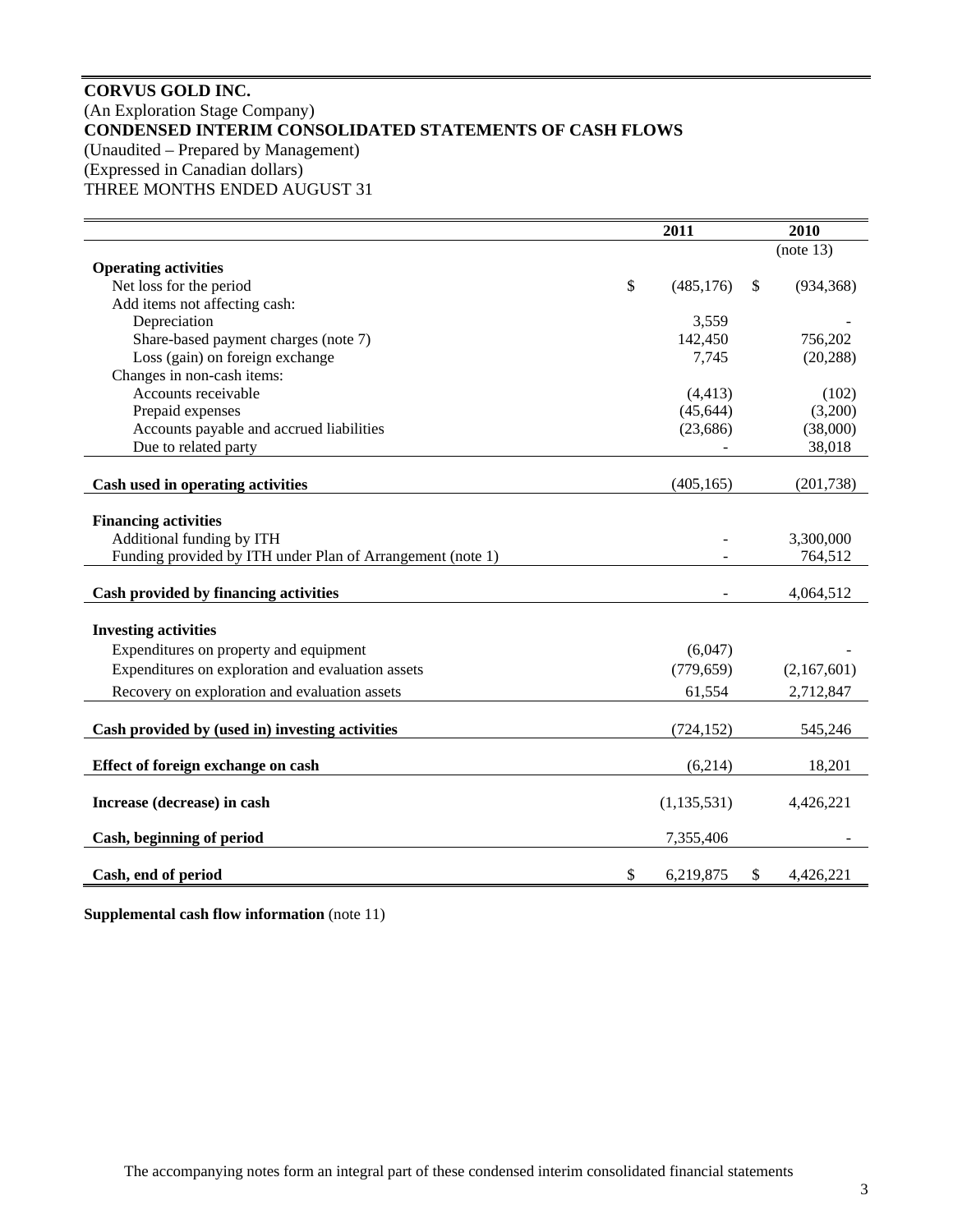# **CORVUS GOLD INC.**  (An Exploration Stage Company) **CONDENSED INTERIM CONSOLIDATED STATEMENT OF CHANGES IN EQUITY**  (Unaudited – Prepared by Management) (Expressed in Canadian dollars)

|                                                        |            |              |     |                    | <b>Accumulated</b>        |                           |              |
|--------------------------------------------------------|------------|--------------|-----|--------------------|---------------------------|---------------------------|--------------|
|                                                        |            |              |     |                    | Other                     |                           |              |
|                                                        |            |              |     |                    | Comprehensive<br>Income - |                           |              |
|                                                        |            |              |     |                    | <b>Cumulative</b>         |                           |              |
|                                                        | Number of  | <b>Share</b> |     | <b>Contributed</b> | <b>Translation</b>        |                           |              |
|                                                        | shares     | Capital      |     | <b>Surplus</b>     | <b>Differences</b>        | <b>Deficit</b>            | <b>Total</b> |
|                                                        |            |              |     |                    |                           |                           |              |
| Balance, June 1, 2010                                  | 1          | \$           | \$. | 23,013,646         | -\$                       | \$<br>$(11, 412, 372)$ \$ | 11,601,275   |
| Nevada and Other Alaska Business                       |            |              |     | 1,585,682          |                           |                           | 1,585,683    |
| ITH working capital contribution                       |            |              |     | 3,300,000          |                           |                           | 3,300,000    |
| Shares issued under Plan of Arrangement                | 33,614,009 | 27,899,328   |     | (27,899,328)       |                           |                           |              |
| Reclassify contributions by way of share-based payment |            |              |     |                    |                           |                           |              |
| charges from share capital to contributed surplus      | $\sim$     | (6,662,577)  |     | 6,662,577          |                           |                           |              |
| Net loss                                               |            |              |     |                    |                           | (934, 368)                | (934, 368)   |
| Exchange difference on translating foreign operations  |            |              |     |                    | 227,159                   |                           | 227,159      |
| Balance, August 31, 2010                               | 33,614,011 | 21,236,753   |     | 6,662,577          | 227,159                   | (12,346,740)              | 15,779,749   |
| Private placement                                      | 8,000,000  | 7,040,000    |     |                    |                           |                           | 7,040,000    |
| Shares issued for property acquisition                 | 46,250     | 43,475       |     |                    |                           |                           | 43,475       |
| Share-based payment charges                            |            |              |     | 1,455,074          |                           |                           | 1,455,074    |
| Share issuance costs                                   |            | (569, 224)   |     |                    |                           |                           | (424, 140)   |
| Net loss                                               |            |              |     | 145,084            |                           |                           |              |
|                                                        |            |              |     |                    |                           | (1,852,255)               | (1,852,255)  |
| Exchange difference on translating foreign operations  |            |              |     |                    | (1,228,412)               |                           | (1,228,412)  |
| <b>Balance, May 31, 2011</b>                           | 41,660,261 | 27,751,004   |     | 8,262,735          | (1,001,253)               | (14, 198, 995)            | 20,813,491   |
| Share-based payment charges                            |            |              |     | 154,321            |                           |                           | 154,321      |
| Net loss                                               |            |              |     |                    |                           | (485, 176)                | (485, 176)   |
| Exchange difference on translating foreign operations  |            |              |     |                    | 139,798                   |                           | 139,798      |
| Balance, August 31, 2011                               | 41,660,261 | \$27,751,004 | -S  | 8,417,056          | $(861, 455)$ \$<br>-S     | $(14,684,171)$ \$         | 20,622,434   |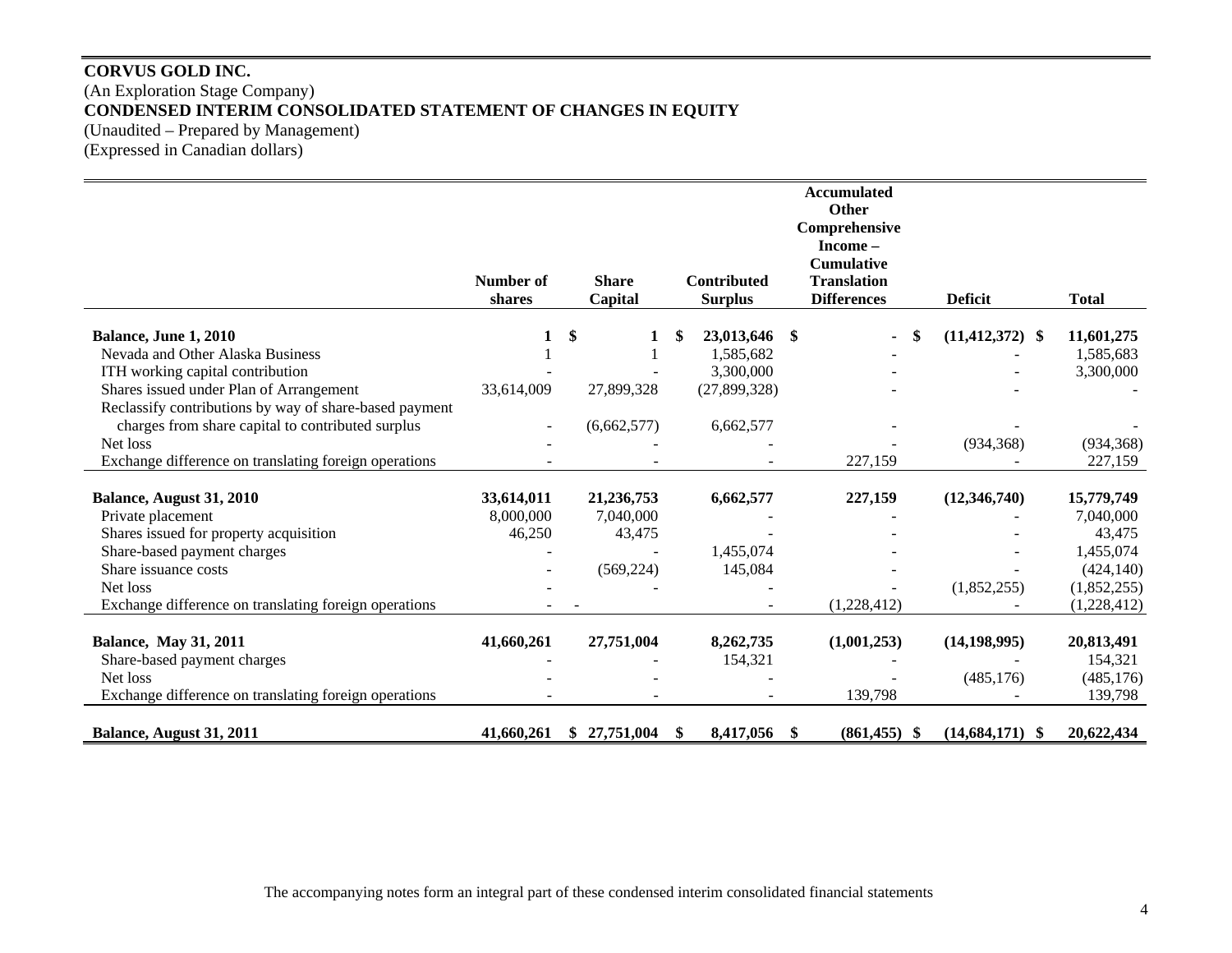## **1. PLAN OF ARRANGEMENT AND TRANSFER OF ASSETS**

On August 25, 2010, International Tower Hill Mines Ltd. ("ITH") completed a Plan of Arrangement (the "Arrangement") under the British Columbia Business Corporations Act whereby its existing Alaska mineral properties (other than the Livengood project) and related assets and the North Bullfrog mineral property and related assets in Nevada (collectively, the "Nevada and Other Alaska Business") were indirectly spun out into a new public company, being Corvus Gold Inc. ("Corvus" or the "Company").

The Arrangement was approved by the board of directors of each of ITH and Corvus and by the shareholders of ITH and was accepted for filing by the Toronto Stock Exchange ("TSX") on behalf of both ITH and Corvus. In connection with the completion of the Arrangement, the common shares of Corvus were listed on the TSX.

Under the Arrangement, each shareholder of ITH received (as a return of capital) one Corvus common share for every two ITH common shares held as at the effective date of the Arrangement and exchanged each old common share of ITH for a new common share of ITH. As part of the Arrangement, ITH transferred its wholly-owned subsidiaries, Raven Gold Alaska Inc. ("Raven Gold"), incorporated in Alaska, United States, and Corvus Gold Nevada Inc. (formerly Talon Gold Nevada Inc.) ("Corvus Nevada"), incorporated in Nevada, United States (which held the North Bullfrog property), to Corvus. As a consequence of the completion of the Arrangement, Corvus now holds the Terra, Chisna, LMS, West Pogo and North Bullfrog properties (the "Spin-out Properties").

The Company's unaudited condensed interim consolidated financial statements reflect the Statements of Financial Position, Comprehensive Loss, Cash Flows and Changes in Equity of the Nevada and Other Alaska Business as if Corvus existed in its present form during the periods reported. The Statements of Comprehensive Loss for the period to August 25, 2010 which is included in the results to August 31, 2010, include an allocation of ITH's general and administrative expenses incurred. The allocation of general and administrative expenses was calculated on the basis of the ratio of costs incurred on the Spinout Properties in each period presented as compared to the costs incurred on all exploration and evaluations assets of ITH in each of these periods. The financial statements have been presented under the continuity of interests basis of accounting with Statement of Financial Position amounts based on the amounts recorded by ITH. Management cautions readers of these financial statements that the allocation of expenses does not necessarily reflect future general and administrative expenses.

The opening deficit of the Company at June 1, 2010 was calculated by applying the same allocation principles outlined above to the cumulative transactions relating to the Spin-out Properties from the date of acquisition of those mineral properties to May 31, 2010 and includes an allocation of ITH's general and administrative expenses from the date of acquisition of those mineral properties to May 31, 2010. The allocation of general and administrative expense was calculated on the basis of the ratio of costs incurred on the Spin-out Properties in each prior year as compared to the costs incurred on all exploration and evaluations assets of ITH in each of those prior years.

Total funding from ITH through the Nevada and Other Alaska Business on August 25, 2010 are summarized in the table below:

| Type of funding                              |   | Amount             |
|----------------------------------------------|---|--------------------|
| Share-based payment charges (note 7)<br>Cash | S | 821,171<br>764,512 |
| Total                                        |   | 1,585,683          |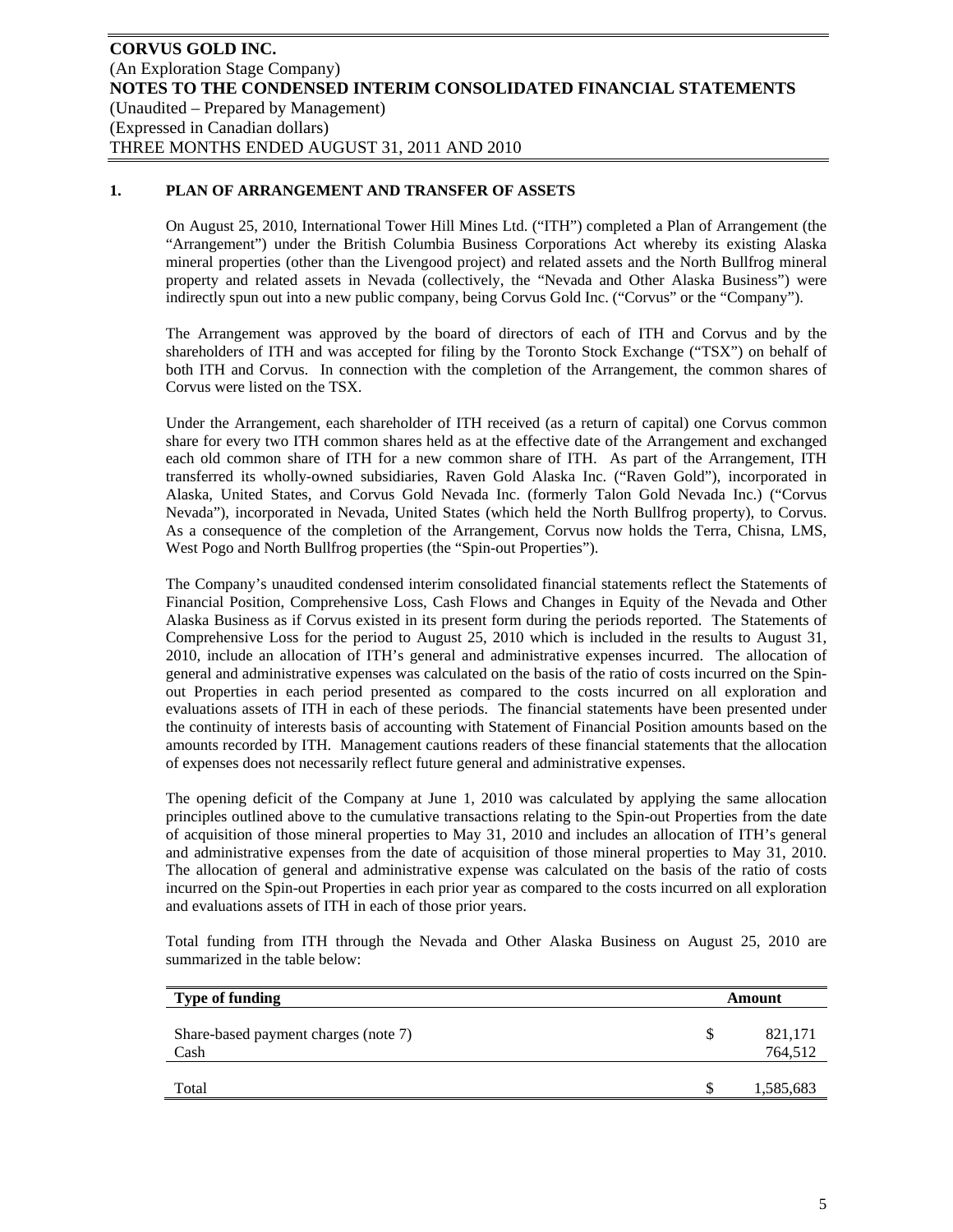## **2. NATURE AND CONTINUANCE OF OPERATIONS**

The Company was incorporated on April 13, 2010 under the British Columbia Business Corporations Act.

The Company is an exploration stage entity engaged in the business of acquiring, exploring and evaluating mineral properties, and either joint venturing or developing these properties further or disposing of them when the evaluation is completed. At August 31, 2011, the Company was in the exploration stage and had interests in properties in Alaska and Nevada, U.S.A.

The business of mining and exploration involves a high degree of risk and there can be no assurance that current exploration programs will result in profitable mining operations. The Company has no source of revenue, and has significant cash requirements to meet its administrative overhead and maintain its mineral property interests. The recoverability of amounts shown for exploration and evaluation assets is dependent on several factors. These include the discovery of economically recoverable reserves, the ability of the Company to obtain the necessary financing to complete the development of these properties, and future profitable production or proceeds from disposition of exploration and evaluation assets. The carrying value of the Company's exploration and evaluation assets does not reflect current or future values.

These condensed interim consolidated financial statements have been prepared on a going concern basis, which presume the realization of assets and discharge of liabilities in the normal course of business for the foreseeable future. The Company's ability to continue as a going concern is dependent upon achieving profitable operations and/or obtaining additional financing. The Company has sustained losses from operations, and has an ongoing requirement for capital investment to explore its exploration and evaluation assets. The Company expects that it will need to raise substantial additional capital to accomplish its business plan over the next several years. The Company expects to seek additional financing through equity financing. There can be no assurance as to the availability or terms upon which such financing might be available.

These condensed interim consolidated financial statements do not include any adjustments to the amounts and classification of assets and liabilities that might be necessary should the Company be unable to continue in business.

## **3. SIGNIFICANT ACCOUNTING POLICIES**

#### **Basis of presentation**

The Canadian Institute of Chartered Accountants Handbook was revised in 2010 to incorporate International Financial Reporting Standards ("IFRS") and require publicly accountable enterprises to apply such standards effective for years beginning on or after January 1, 2011. The Company has commenced reporting on this basis in these condensed interim consolidated financial statements.

These are the Company's first IFRS condensed interim consolidated financial statements for the first quarter of the period covered by IFRS and have been prepared in accordance with IFRS applicable to the preparation of interim financial statements, including International Accounting Standard ("IAS") 34, *"Interim Financial Reporting"* and IFRS 1 *"First-Time Adoption of International Financial Reporting Standards"*. Subject to certain transition elections disclosed in note 13, the Company has consistently applied the same accounting policies in its opening IFRS Statement of Financial Position as at June 1, 2010 and retroactively to all periods presented, as if the policies had always been in effect.

Note 13 discloses the impact of the transition from Canadian Generally Accepted Accounting Principles ("GAAP") to IFRS on the Company's reported financial position, operating and cash flows, including the nature and effect of significant changes in accounting policies from those used in its consolidated financial statements for year ended May 31, 2011.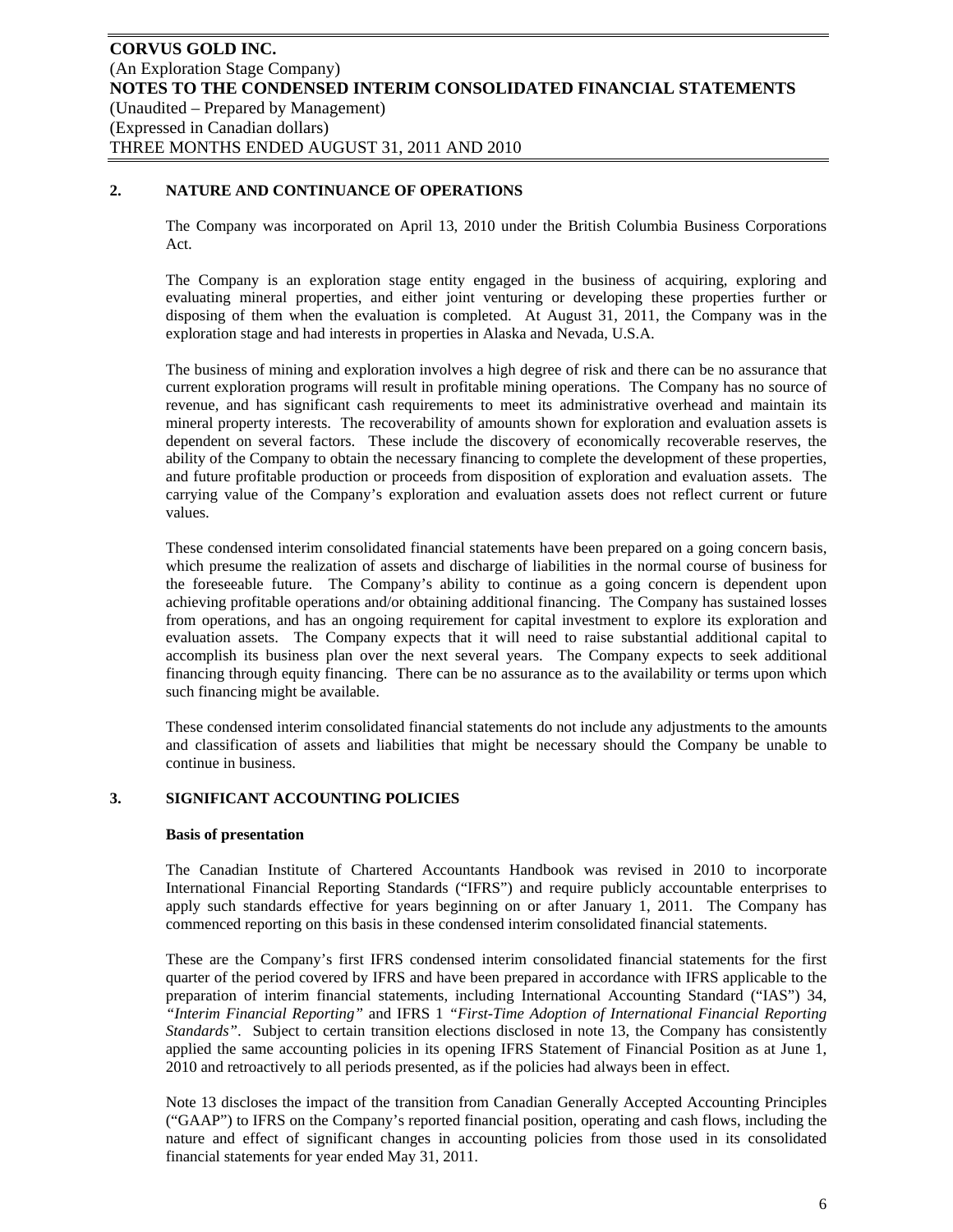#### **Basis of presentation (cont'd)**

IFRS 1, which governs the first-time adoption of IFRS, generally requires accounting policies to be applied retrospectively to determine the opening Statement of Financial Position on the Company's transition date of June 1, 2010 and allows certain exemptions on transition to IFRS. The elections adopted by the Company have been disclosed in note 13.

The accounting policies applied in these condensed interim consolidated financial statements are presented in note 3 and are based on IFRS issued and outstanding as of November 7, 2011, the date the Board of Directors approved the condensed interim consolidated financial statements. Any subsequent changes to IFRS that are given effect in the Company's annual consolidated financial statements for the year ending May 31, 2012 could result in restatement of these condensed interim consolidated financial statements. At August 31, 2011, management does not expect these standards to have a significant effect on the consolidated financial statements.

## **Basis of Consolidation**

These condensed interim consolidated financial statements include the accounts of the Company and its wholly-owned subsidiaries (collectively, the "Group"), Corvus Nevada (a Nevada corporation) and Raven Gold (an Alaska corporation). All intercompany transactions and balances were eliminated upon consolidation.

#### **Significant Accounting Estimates and Judgments**

The preparation of these financial statements requires management to make certain estimates, judgments and assumptions that affect the reported amounts of assets and liabilities at the date of the financial statements and reported amounts of expenses during the reporting period. Actual outcomes could differ from these estimates. These financial statements include estimates which, by their nature, are uncertain. The impacts of such estimates are pervasive throughout the financial statements, and may require accounting adjustments based on future occurrences. Revisions to accounting estimates are recognized in the period in which the estimate is revised and future periods if the revision affects both current and future periods. These estimates are based on historical experience, current and future economic conditions and other factors, including expectations of future events that are believed to be reasonable under the circumstances.

#### Critical accounting estimate

Significant assumptions about the future and other sources of estimation uncertainty that management has made at the end of the reporting period, that could result in a material adjustment to the carrying amounts of assets and liabilities, in the event that actual results differ from assumptions made, relate to, but are not limited to, the carrying value and the recoverability of the exploration and evaluation assets included in the Statements of Financial Position, the assumptions used to determine the fair value of share-based payments in the Statement of Comprehensive Loss, allocation of administrative expenses on the spin-out from ITH, and the estimated amounts of reclamation and environmental obligations.

#### Critical accounting judgments

Critical accounting judgments are accounting policies that have been identified as being complex or involving subjective judgments or assessments.

In accordance with IAS 21 *"The Effects of Changes in Foreign Exchange Rates"*, management determined that the functional currency of Corvus Nevada and Ravan Gold is US dollar and for all other entities within the Group, the functional currency is Canadian dollars, as these are the currencies of the primary economic environment in which the companies operate.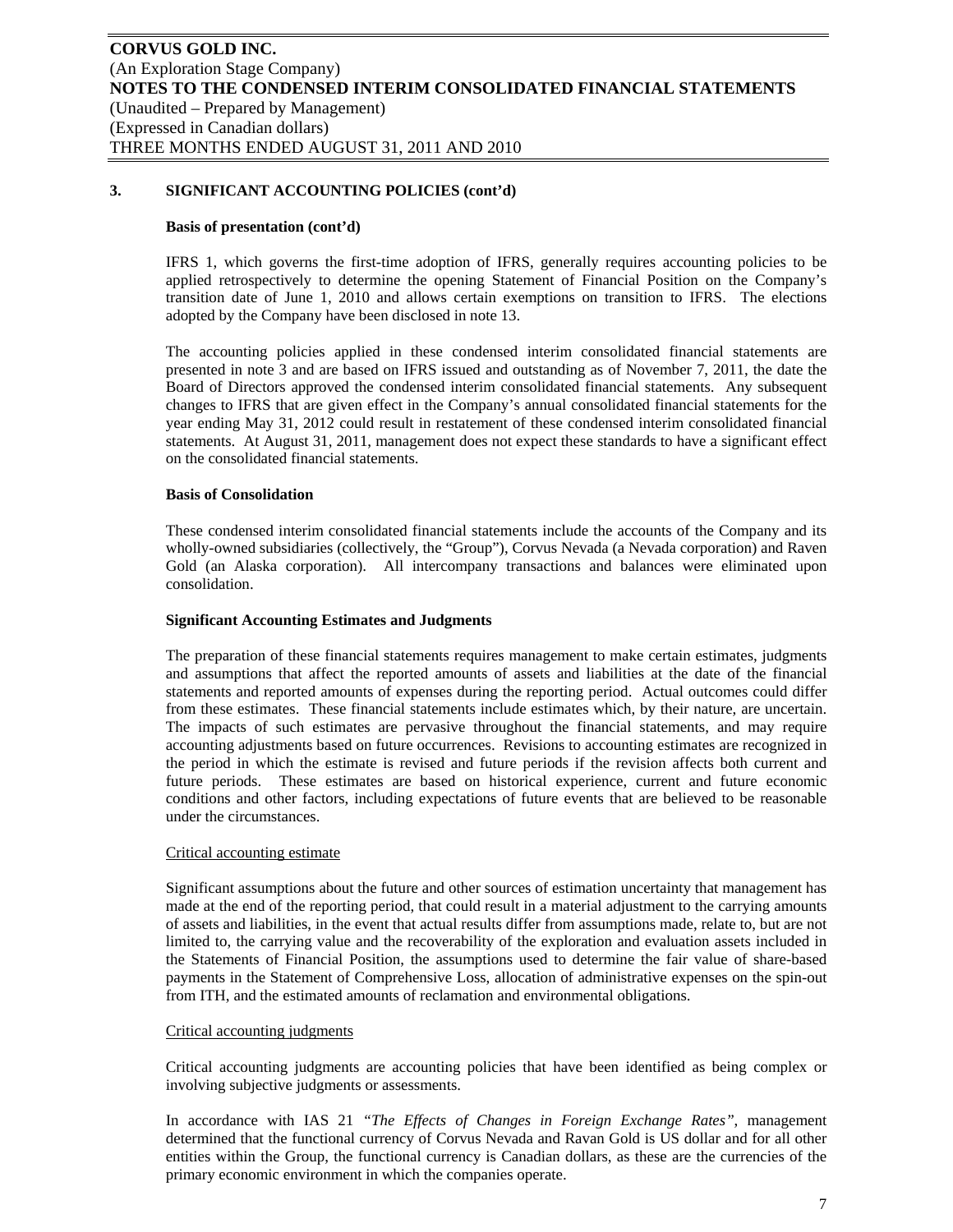#### **Foreign currency translation**

The presentation currency of the Company is the Canadian dollar.

The functional currency of each of the parent company and its subsidiaries is measured using the currency of the primary economic environment in which that entity operates. The functional currency of Corvus Nevada and Raven Gold is US dollars, and for the Company the functional currency is Canadian dollars.

## Transactions and balances

Foreign currency transactions are translated into functional currency using the exchange rates prevailing at the date of the transaction. Foreign currency monetary items are translated at the period-end exchange rate. Non-monetary items measured at historical cost continue to be carried at the exchange rate at the date of the transaction. Non-monetary items measured at fair value are reported at the exchange rate at the date when fair values were determined.

Exchange differences arising on the translation of monetary items or on settlement of monetary items are recognized in profit or loss in the Statement of Comprehensive Income (Loss) in the period in which they arise.

Exchange differences arising on the translation of non-monetary items are recognized in other comprehensive income (loss) in the Statement of Comprehensive Income (Loss) to the extent that gains and losses arising on those non-monetary items are also recognized in other comprehensive income (loss). Where the nonmonetary gain or loss is recognized in profit or loss, the exchange component is also recognized in profit or loss.

## Parent and Subsidiary Companies

The financial results and position of foreign operations whose functional currency is different from the presentation currency are translated as follows:

- Assets and liabilities are translated at period-end exchange rates prevailing at that reporting date; and
- Income and expenses are translated at average exchange rates for the period.

Exchange differences arising on translation of foreign operations are transferred directly to the Group's exchange difference on translating foreign operations on the Statement of Comprehensive Income (Loss) and are reported as a separate component of shareholders' equity titled "Cumulative Translation Differences". These differences are recognized in the profit or loss in the period in which the operation is disposed of.

#### **Financial instruments**

a) Financial assets

Financial assets are classified as into one of the following categories based on the purpose for which the asset was acquired. All transactions related to financial instruments are recorded on a trade date basis. The Company's accounting policy for each category is as follows: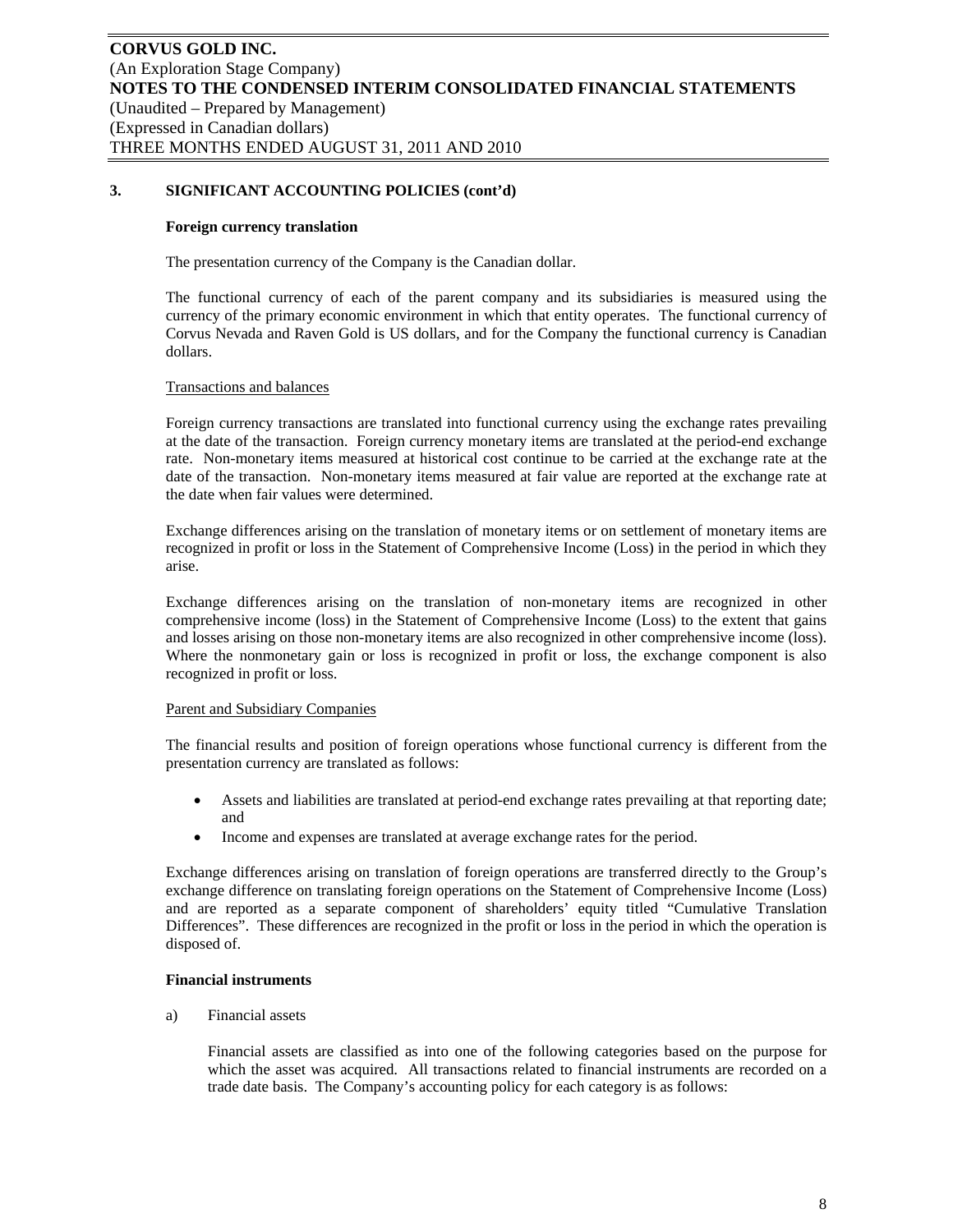#### **Financial instruments (cont'd)**

a) Financial assets (cont'd)

#### Fair value through profit or loss ("FVTPL")

A financial asset is classified as FVTPL if it is classified as held for trading or is designated as such upon initial recognition. Financial assets are designated as FVTPL if the Company manages such investments and makes purchase and sale decisions based on their fair value in accordance with the Company's documented risk management or investment strategy. Upon initial recognition material transaction costs are recognized in profit or loss as incurred. Financial assets designated as FVTPL are measured at fair value, and changes therein are recognized in profit or loss. Cash is classified as FVTPL and is accounted for at fair value.

Transactions costs associated with FVTPL financial assets are expensed as incurred, while transaction costs associated with all other financial assets are included in the initial carrying amount of the asset.

## Loans and receivables

Loans and receivables are non-derivative financial assets with fixed or determinable payments that are not quoted in an active market. They are classified as current assets or non-current assets based on their maturity date. Loans and receivables are initially recognized at fair value and subsequently carried at amortized cost less any impairment. Loans and receivables are comprised of accounts receivables.

## Held-to-maturity

Held-to-maturity financial assets are measured at amortized cost. The Company does not have any financial assets classified as held-to-maturity.

#### Available-for-sale financial assets

Available-for-sale ("AFS") financial assets are non-derivatives that are either designated as available-for-sale or not classified in any other financial asset category. Changes in the fair value of AFS financial assets other than impairment losses are recognized as other comprehensive income (loss) and classified as a component of equity.

#### Impairment of financial assets

The Company assesses at each reporting date whether a financial asset is impaired.

If there is objective evidence that an impairment loss on assets carried at amortized cost has been incurred, the amount of the loss is measured as the difference between the financial asset's carrying amount and the present value of estimated future cash flows discounted at the financial asset's original effective interest rate. The carrying amount of the financial asset is then reduced by the amount of the impairment. The amount of the loss is recognized in profit or loss.

If, in a subsequent period, the amount of the impairment loss decreases and the decrease can be related objectively to an event occurring after the impairment was recognized, the previously recognized impairment loss is reversed to the extent that the carrying value of the financial asset does not exceed what the amortized cost would have been had the impairment not been recognized. Any subsequent reversal of an impairment loss is recognized in profit or loss.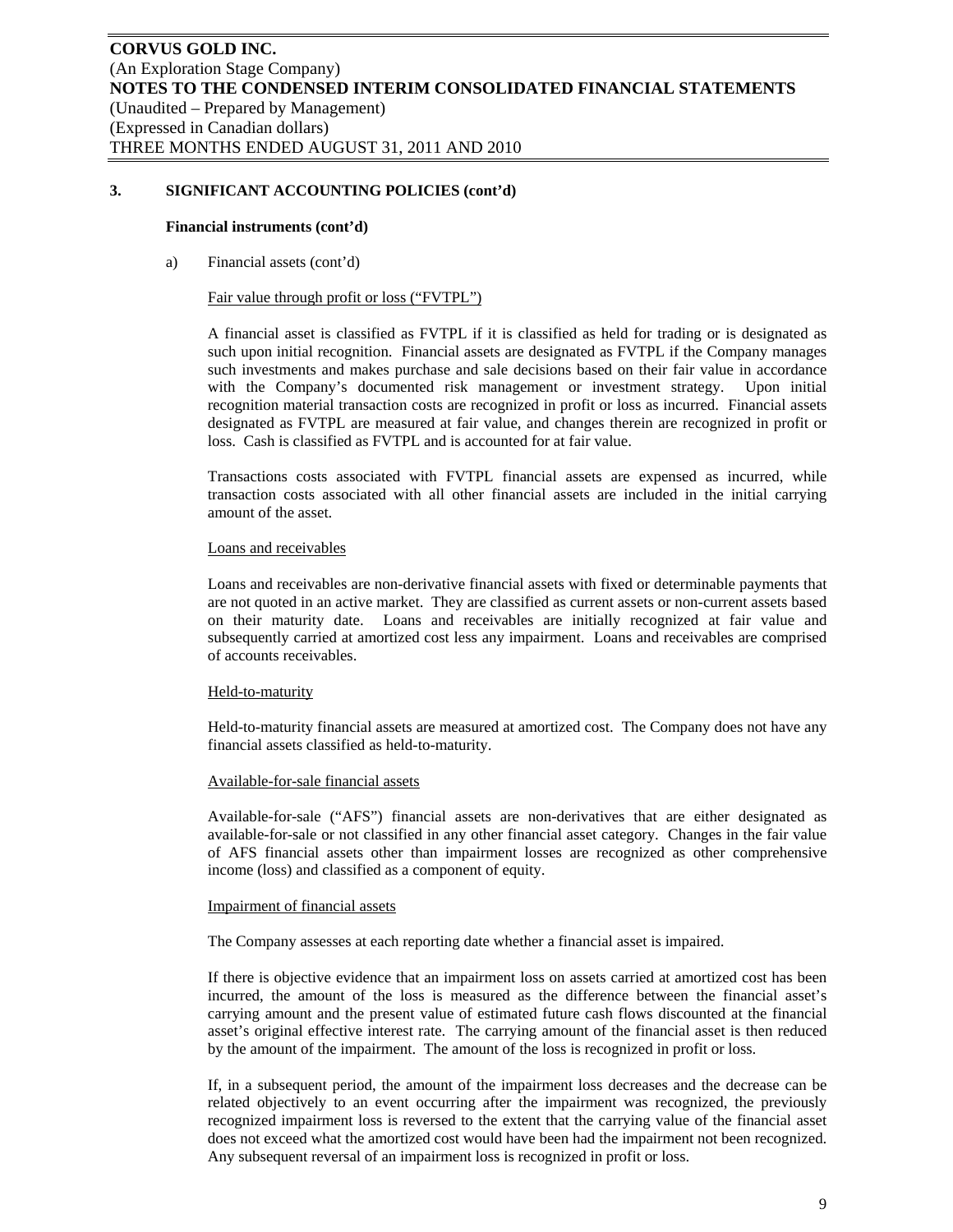## **Financial instruments (cont'd)**

a) Financial assets (cont'd)

In relation to trade receivables, a provision for impairment is made and an impairment loss is recognized in profit and loss when there is objective evidence (such as the probability of insolvency or significant financial difficulties of the debtor) that the Company will not be able to collect all of the amounts due under the original terms of the invoice. The carrying amount of the receivable is reduced through use of an allowance account. Impaired debts are written off against the allowance account when they are assessed as uncollectible.

If an available-for-sale financial asset is impaired, an amount comprising the difference between its cost and its current fair value, less any impairment loss previously recognized in profit or loss, is transferred from accumulated other comprehensive income (loss) to profit or loss. Reversals in respect of equity instruments classified as available-for-sale are not recognized in profit or loss.

b) Financial liabilities

The Company classifies its financial liabilities in the following categories: other financial liabilities and FVTPL.

## Other financial liabilities

Financial liabilities classified as other-financial-liabilities are initially recognized at fair value less directly attributable transaction costs. After initial recognition, other-financial-liabilities are subsequently measured at amortized cost using the effective interest method. The effective interest method is a method of calculating the amortized cost of a financial liability and of allocating interest expense over the relevant period. The effective interest rate is the rate that exactly discounts estimated future cash payments through the expected life of the financial liability, or, where appropriate, a shorter period. The Company's accounts payable and accrued liabilities and due to related parties are classified as other-financial-liabilities.

## FVTPL

Financial liabilities classified as FVTPL include financial liabilities held for trading and financial liabilities designated upon initial recognition as FVTPL. Derivatives, including separated embedded derivatives are also classified as held for trading unless they are designated as effective hedging instruments. Fair value changes on financial liabilities classified as FVTPL are recognized through the consolidated Statement of Comprehensive Income (Loss). The Company has not classified any financial liabilities as FVTPL.

## **Property and equipment**

a) Recognition and measurement

On initial recognition, property and equipment are valued at cost, being the purchase price and directly attributable costs of acquisition of construction required to bring the asset to the location and condition necessary to be capable of operating in the manner intended by the Company, including appropriate borrowing costs and the estimated present value of any future unavoidable costs of dismantling and removing items. The corresponding liability is recognized within provisions.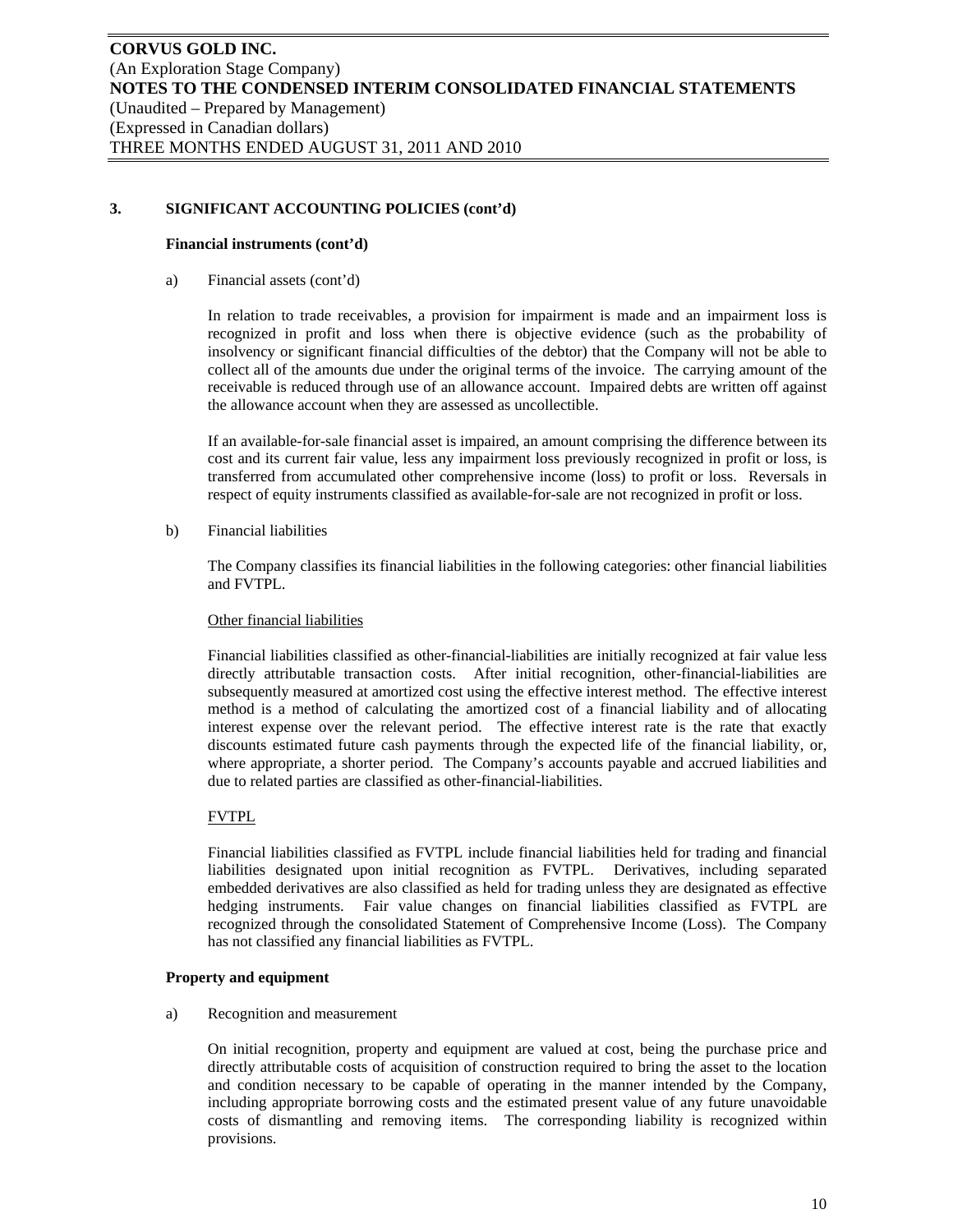#### **Property and equipment (cont'd)**

a) Recognition and measurement (cont'd)

Property and equipment is subsequently measured at cost less accumulated depreciation, less any accumulated impairment losses, with the exception of land which is not depreciated.

When parts of an item of property and equipment have different useful lives, they are accounted for as separate items (major components) of property and equipment.

b) Subsequent costs

The cost of replacing part of an item of property and equipment is recognized in the carrying amount of the item if it is probable that the future economic benefit embodied within the part will flow to the Company and its cost can be measured reliably. The carrying amount of the replaced part is derecognized. The costs of the day-to-day servicing of property and equipment are recognized in profit or loss as incurred.

c) Major maintenance and repairs

Subsequent costs are included in the asset's carrying amount or recognized as a separate asset, as appropriate, only when it is probable that future economic benefits associated with the item will flow to the Company and the cost of the item can be measured reliably. All other repairs and maintenance are charged to the profit or loss during the financial period in which they are incurred.

d) Gains and losses

Gains and losses on disposal of an item of property and equipment are determined by comparing the proceeds from disposal with the carrying amount, and are recognized net within other items in profit or loss.

e) Depreciation

Depreciation is recognized in profit or loss on a declining-balance basis at the following annual rates:

| Computer equipment | - | 30% declining balance |
|--------------------|---|-----------------------|
| Vehicles           |   | 30% declining balance |

Additions during the year are depreciated at one-half the annual rates.

Depreciation methods, useful lives and residual values are reviewed at each financial year-end and adjusted if appropriate.

Depreciation on assets used in exploration activities are capitalized to exploration and evaluation assets.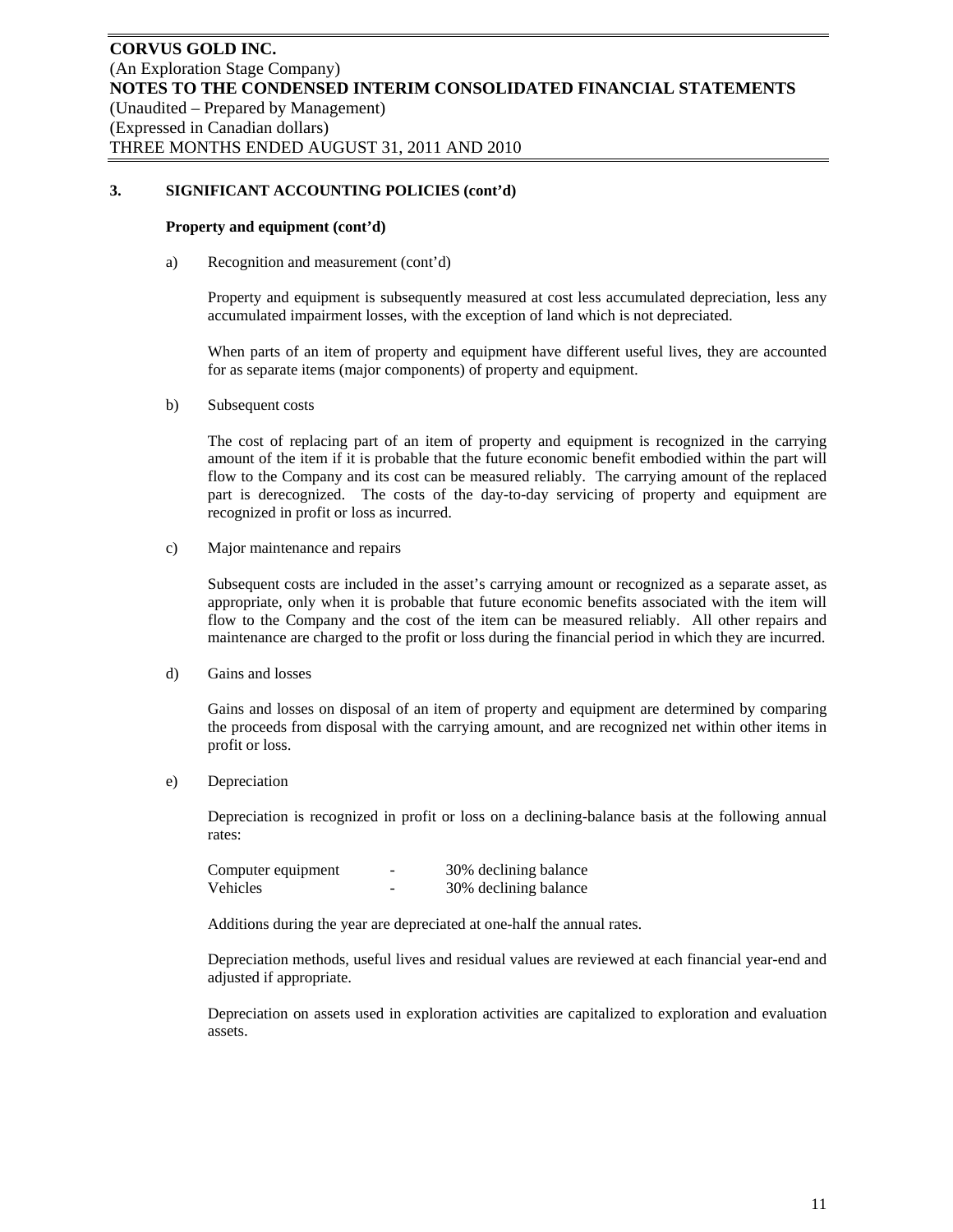#### **Mineral exploration and evaluation expenditures**

All of the Company's projects are currently in the exploration and evaluation phase.

a) Pre-exploration costs

Pre-exploration costs are expensed in the period in which they are incurred.

b) Exploration and evaluation expenditures

Once the legal right to explore a property has been acquired, costs directly related to exploration and evaluation expenditures are recognized and capitalized, in addition to the acquisition costs. These direct expenditures include such costs as materials used, geological and geophysical evaluation, surveying costs, drilling costs, payments made to contractors and depreciation on property and equipment during the exploration phase. Costs not directly attributable to exploration and evaluation activities, including general administrative overhead costs, are expensed in the period in which they occur.

When a project is deemed to no longer have commercially viable prospects to the Company, exploration and evaluation expenditures in respect of that project are deemed to be impaired. As a result, those exploration and evaluation expenditure costs, in excess of estimated recoveries, are written-off to the Statement of Comprehensive Income (Loss).

The Company assesses exploration and evaluation assets for impairment at each reporting date.

Once the technical feasibility and commercial viability of extracting the mineral resource has been determined, the property is considered to be a mine under development and is classified as "mine development cost". Exploration and evaluation assets are tested for impairment before the assets are transferred to development properties.

As the Company currently has no operational income, any incidental revenue earned in connection with exploration activities are applied as a reduction to capitalized exploration costs.

Mineral exploration and evaluation expenditures are classified as intangible assets.

## **Impairment of non-current assets**

Non-current assets are evaluated at each reporting date by management for indicators that carrying value is impaired and may not be recoverable. When indicators of impairment are present the recoverable amount of an asset is evaluated at the level of a cash generating unit ("CGU"), the smallest identifiable group of assets that generates cash inflows that are largely independent of the cash inflows from other assets or groups of assets, where the recoverable amount of a CGU is the greater of the CGU's fair value less costs to sell and its value in use. An impairment loss is recognized in profit or loss to the extent the carrying amount exceeds the recoverable amount.

In calculating recoverable amount, if applicable, the Company uses discounted cash flow techniques to determine fair value when it is not possible to determine fair value either by quotes from an active market or a binding sales agreement. The determination of discounted cash flows is dependent on a number of factors, including future metal prices, the amount of reserves, the cost of bringing the project into production, production schedules, production costs, sustaining capital expenditures, and site closure, restoration and environmental rehabilitation costs. Additionally, the reviews take into account factors such as political, social, legal, and environmental regulations. These factors may change due to changing economic conditions or the accuracy of certain assumptions and, hence, affect the recoverable amount.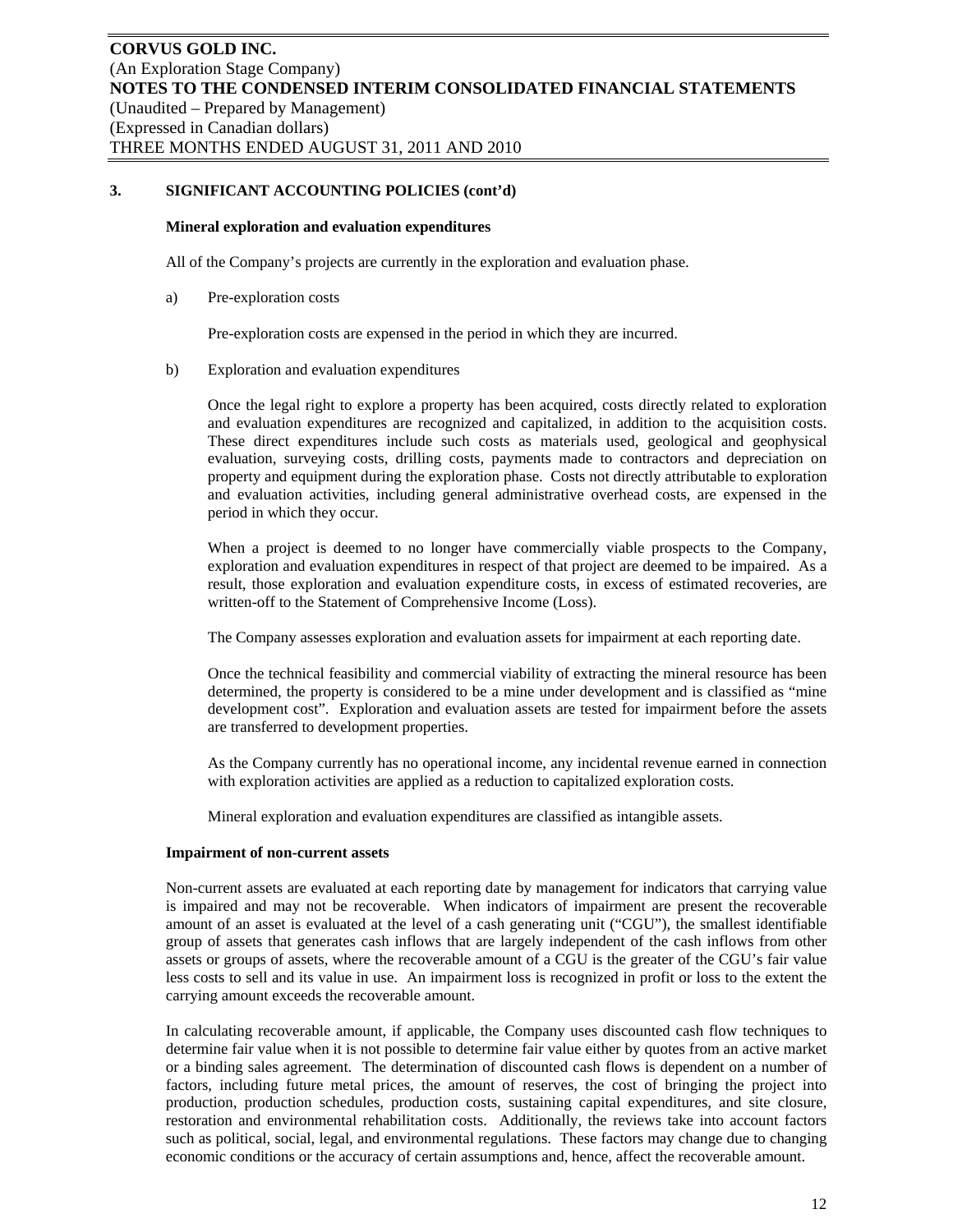#### **Impairment of non-current assets (cont'd)**

The Company uses its best efforts to fully understand all of the aforementioned to make an informed decision based upon historical and current facts surrounding the projects. Discounted cash flow techniques often require management to make estimates and assumptions concerning reserves and expected future production revenues and expenses.

#### **Reversal of impairment**

An impairment loss is reversed if there is an indication that there has been a change in the estimates used to determine the recoverable amount. An impairment loss is reversed only to the extent that the asset's carrying amount does not exceed the carrying amount that would have been determined, net of depreciation or amortization, if no impairment loss had been recognized. An impairment loss with respect to goodwill is never reversed.

#### **Provisions for environmental rehabilitation**

The Company records a liability based on the best estimate of costs for site closure and reclamation activities that the Company is legally or constructively required to remediate. The liability is recognized at the time environmental disturbance occurs and the resulting costs are capitalized to the corresponding asset. The provision for closure and reclamation liabilities is estimated using expected cash flows based on engineering and environmental reports prepared by third-party industry specialists and/or internal expertise, and discounted at a pre-tax rate specific to the liability. The capitalized amount is depreciated on the same basis as the related asset. The liability is adjusted for the accretion of the discounted obligation and any changes in the amount or timing of the underlying future cash flows. Significant judgments and estimates are involved in forming expectations of the amounts and timing of future closure and reclamation cash flows.

Additional disturbances and changes in closure and reclamation estimates are accounted for as incurred with a change in the corresponding capitalized cost. Costs of rehabilitation projects for which a provision has been recorded are recorded directly against the provision as incurred, most of which are incurred at the end of the life of mine.

#### **Income taxes**

Income tax expense comprises current and deferred tax. Current tax and deferred tax are recognized in net loss except to the extent that it relates to a business combination or items recognized directly in equity or in other comprehensive income (loss).

Current income taxes are recognized for the estimated income taxes payable or receivable on taxable income or loss for the current year and any adjustment to income taxes payable in respect of previous years. Current income taxes are determined using tax rates and tax laws that have been enacted or substantively enacted by the year-end date.

Deferred tax assets and liabilities are recognized where the carrying amount of an asset or liability differs from its tax base, except for taxable temporary differences arising on the initial recognition of goodwill and temporary differences arising on the initial recognition of an asset or liability in a transaction which is not a business combination and at the time of the transaction affects neither accounting nor taxable profit or loss.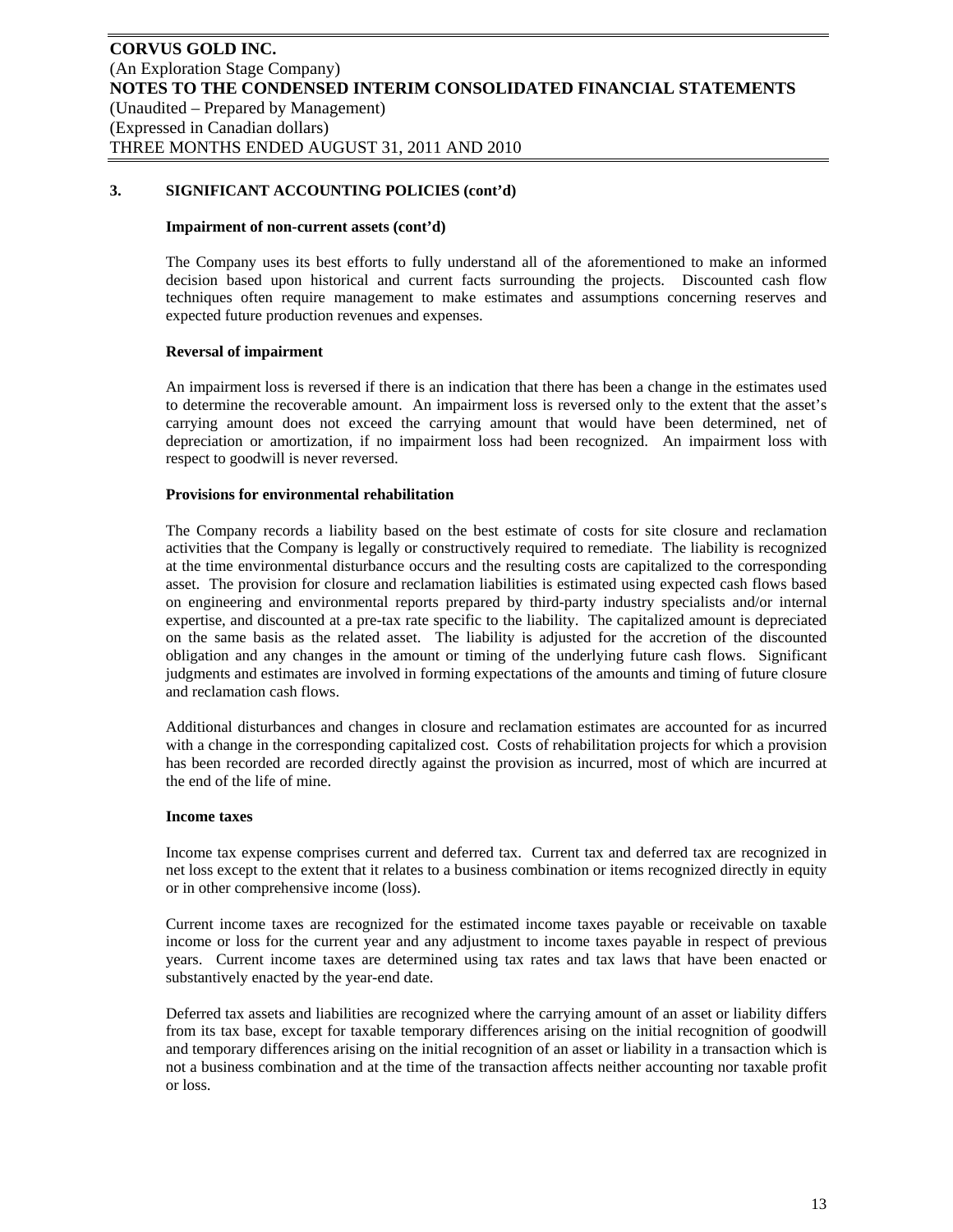#### **Income taxes (cont'd)**

Recognition of deferred tax assets for unused tax losses, tax credits and deductible temporary differences is restricted to those instances where it is probable that future taxable profit will be available against which the deferred tax asset can be utilized. At the end of each reporting period the Company reassesses unrecognized deferred tax assets. The Company recognizes a previously unrecognized deferred tax asset to the extent that it has become probable that future taxable profit will allow the deferred tax asset to be recovered.

#### **Share capital**

The proceeds from the exercise of stock options, warrants and escrow shares are recorded as share capital in the amount for which the option, warrant or escrow share enabled the holder to purchase a share in the Company. The Company's common shares are classified as equity instruments.

Commissions paid to agents, and other related share issuance costs, such as legal, auditing, and printing, on the issue of the Company's shares are charged directly to share capital.

#### **Valuation of equity units issued in private placements**

The Company has adopted a residual value method with respect to the measurement of shares and warrants issued as private placement units. The residual value method first allocates value to the more easily measurable component based on fair value and then the residual value, if any, to the less easily measurable component.

The fair value of the common shares issued in the private placements was determined to be the more easily measurable component and were valued at their fair value, as determined by the closing quoted bid price on the announcement date. The balance, if any, is allocated to the attached warrants. Any fair value attributed to the warrants is recorded as warrants.

#### **Earnings (loss) per share**

Basic loss per share is calculated using the weighted average number of common shares outstanding during the period. The Company uses the treasury stock method to compute the dilutive effect of options, warrants and similar instruments. Under this method, the dilutive effect on earnings (loss) per share is calculated presuming the exercise of outstanding options, warrants and similar instruments. It assumes that the proceeds of such exercise would be used to repurchase common shares at the average market price during the period. However, the calculation of diluted loss per share excludes the effects of various conversions and exercise of options and warrants that would be anti-dilutive.

#### **Share-based payments**

Where equity-settled share options are awarded to employees, the fair value of the options at the date of grant is charged to the Statement of Comprehensive Income (Loss) over the vesting period. Performance vesting conditions are taken into account by adjusting the number of equity instruments expected to vest at each reporting date so that, ultimately, the cumulative amount recognized over the vesting period is based on the number of options that eventually vest. Non-vesting conditions and market vesting conditions are factored into the fair value of the options granted. As long as all other vesting conditions are satisfied, a charge is made irrespective of whether these vesting conditions are satisfied. The cumulative expense is not adjusted for failure to achieve a market vesting condition or where a nonvesting condition is not satisfied.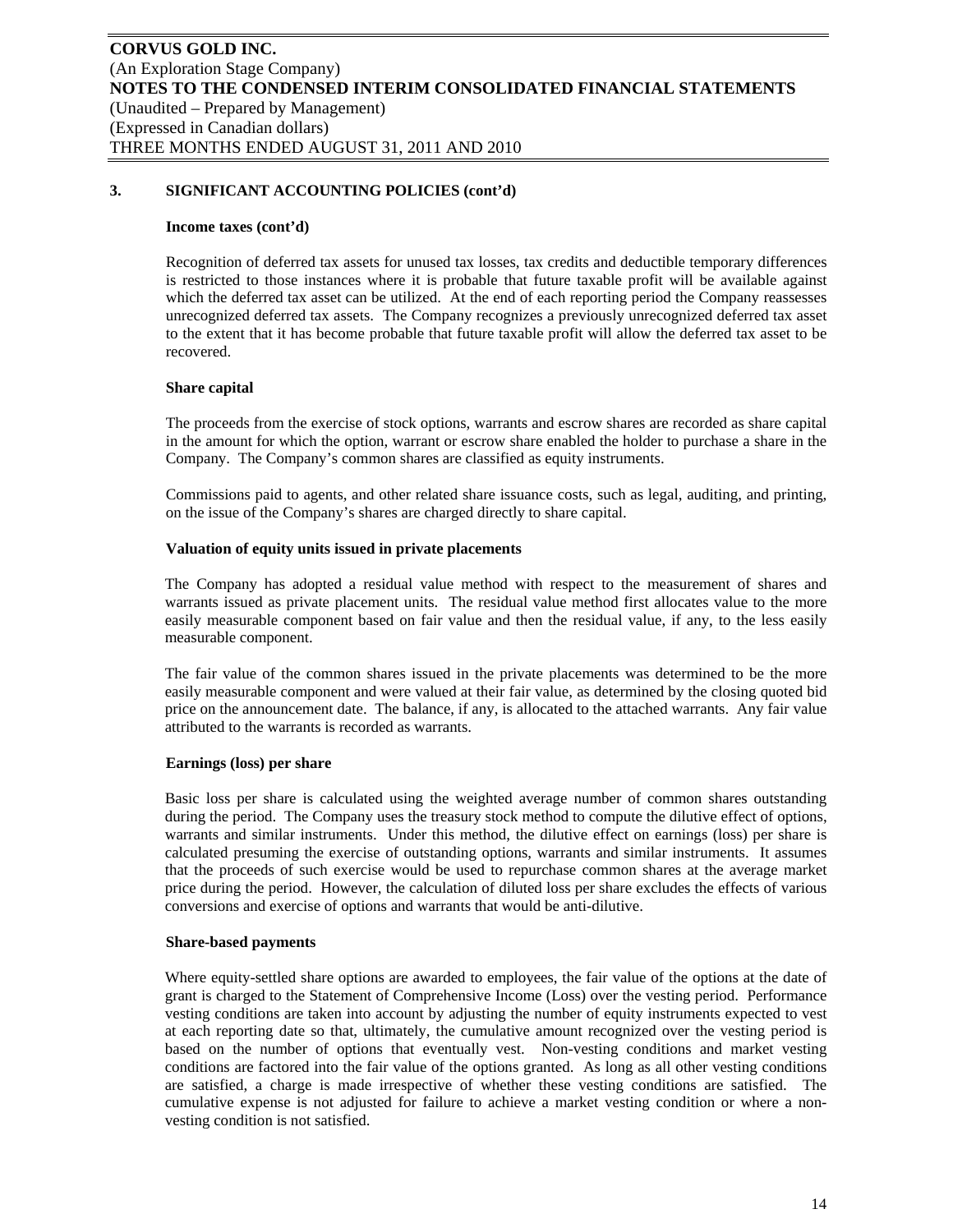#### **Share-based payments (cont'd)**

Where the terms and conditions of options are modified before they vest, the increase in the fair value of the options, measured immediately before and after the modification, is also charged to the Statement of Comprehensive Income (Loss) over the remaining vesting period.

Where equity instruments are granted to non-employees, they are recorded at the fair value of the goods or services received in the Statement of Comprehensive Income (Loss), unless they are related to the issuance of shares. Amounts related to the issuance of shares are recorded as a reduction of share capital.

When the value of goods or services received in exchange for the share-based payment cannot be reliably estimated, the fair value is measured by use of a valuation model. The expected life used in the model is adjusted, based on management's best estimate, for the effects of non-transferability, exercise restrictions, and behavioural considerations.

All equity-settled share-based payments are reflected in contributed surplus, until exercised. Upon exercise, shares are issued from treasury and the amount reflected in contributed surplus is credited to share capital, adjusted for any consideration paid.

Where a grant of options is cancelled or settled during the vesting period, excluding forfeitures when vesting conditions are not satisfied, the Company immediately accounts for the cancellation as an acceleration of vesting and recognizes the amount that otherwise would have been recognized for services received over the remainder of the vesting period. Any payment made to the employee on the cancellation is accounted for as the repurchase of an equity interest except to the extent the payment exceeds the fair value of the equity instrument granted, measured at the repurchase date. Any such excess is recognized as an expense.

#### **Non-monetary transactions**

All non-monetary transactions are measured at the fair value of the asset surrendered or the asset received, whichever is more reliable, unless the transaction lacks commercial substance or the fair value cannot be reliably established. The commercial substance requirement is met when the future cash flows are expected to change significantly as a result of the transaction. When the fair value of a non-monetary transaction cannot be reliably measured, it is recorded at the carrying amount (after reduction, when appropriate, for impairment) of the asset given up adjusted by the fair value of any monetary consideration received or given. When the asset received or the consideration given up is shares in an actively traded market, the value of those shares will be considered fair value.

#### **Joint venture accounting**

Where the Company's exploration and development activities are conducted with others, the accounts reflect only the Company's proportionate interest in such activities.

#### **New accounting pronouncements**

Certain new accounting standards and interpretations have been published that are not mandatory for the August 31, 2011 reporting period. The following standards are assessed not to have any impact on the Company's financial statements:

- Amendments to IFRS 7 *"Financial Instruments Disclosures"*: effective for accounting periods commencing on or after July 1, 2011
- IFRS 9, *"Financial Instruments"*: effective for accounting periods commencing on or after January 1, 2013.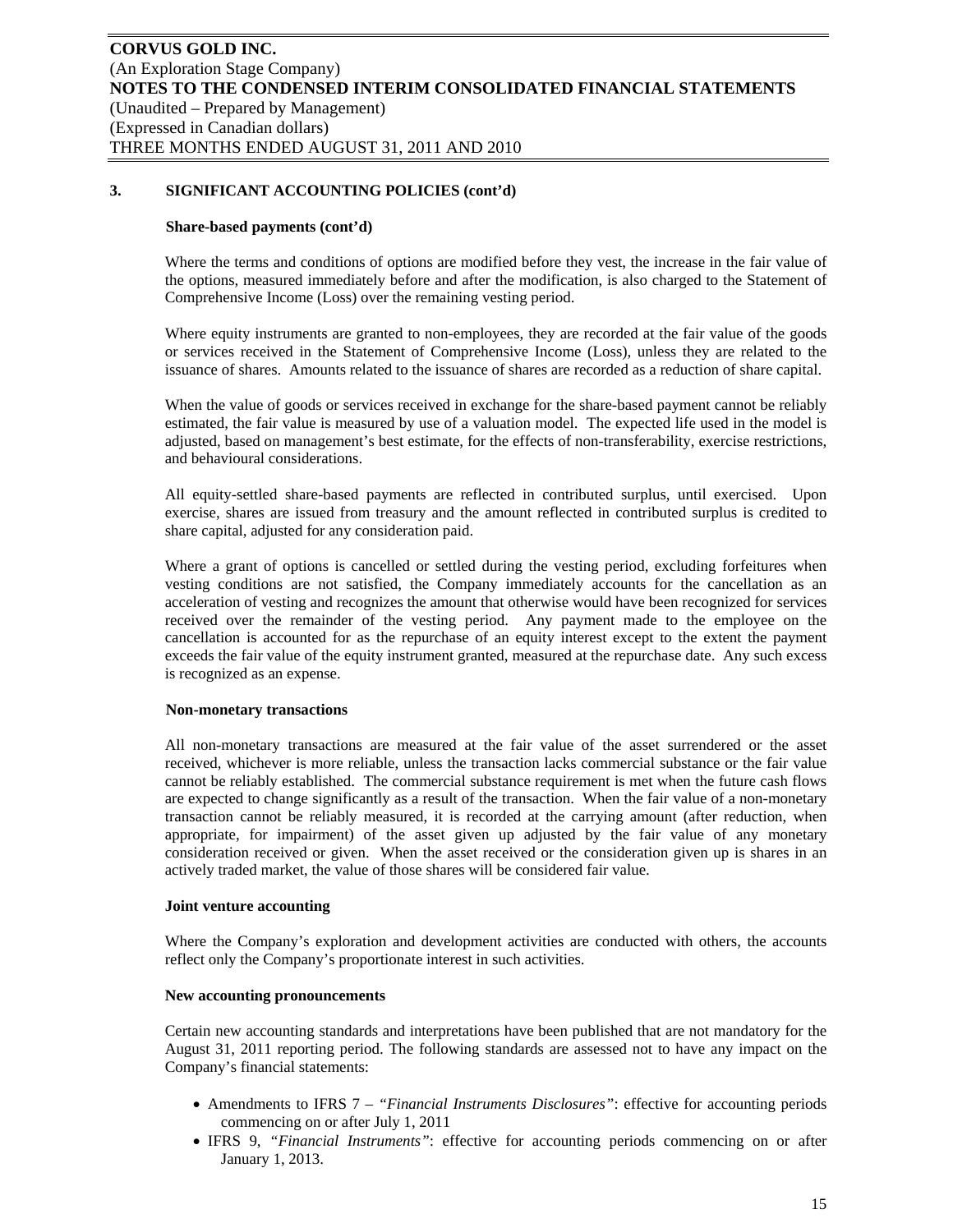## **4. RISK MANAGEMENT AND FINANCIAL INSTRUMENTS**

#### *Fair Value of Financial Instruments*

The carrying values of cash, accounts receivable and accounts payable and accrued liabilities approximate their fair values due to the short-term maturity of these financial instruments. The fair values of amounts due to related parties included in accounts payable and accrued liabilities have not been disclosed as their fair values cannot be reliably measured since the parties are not at arm's length.

## *Fair Value Hierarchy*

Financial instruments recorded at fair value on the Consolidated Statements of Financial Position are classified using a fair value hierarchy that reflects the significance of the inputs used in making the measurements. The fair value hierarchy has the following levels:

- Level 1 valuation based on quoted prices (unadjusted) in active markets for identical assets or liabilities;
- Level 2 valuation techniques based on inputs other than quoted prices included in level 1 that are observable for the asset or liability, either directly (i.e. as prices) or indirectly (i.e. derived from prices); and
- Level 3 valuation techniques using inputs for the asset or liability that are not based on observable market data (unobservable inputs).

The fair value hierarchy requires the use of observable market inputs whenever such inputs exist. A financial instrument is classified to the lowest level of the hierarchy for which a significant input has been considered in measuring fair value. The following table presents the financial instruments recorded at fair value in the Consolidated Statements of Financial Position, classified using the fair value hierarchy described above:

| <b>August 31, 2011</b> | Level 1   | Level 2 |   | Level 3                  |
|------------------------|-----------|---------|---|--------------------------|
| Cash                   | 6,219,875 |         | - | $\overline{\phantom{a}}$ |
| May 31, 2011           | Level 1   | Level 2 |   | Level 3                  |
| Cash                   | 7,355,406 |         | - | $\overline{\phantom{a}}$ |

The Company's risk exposure and the impact on the Company's financial instruments are summarized below:

## **a) Credit risk**

Concentration of credit risk exists with respect to the Company's cash as all amounts are held at a major Canadian financial institution. The Company's concentration of credit risk and maximum exposure thereto in Canada is as follows:

|      | <b>August 31, 2011</b> | May 31, 2011 |           |  |
|------|------------------------|--------------|-----------|--|
| Cash | 6,219,875              |              | 7,355,406 |  |

The credit risk associated with cash is minimized by ensuring that substantially all Canadian and US dollar amounts are held with a major Canadian financial institution with strong investmentgrade rating by a primary ratings agency.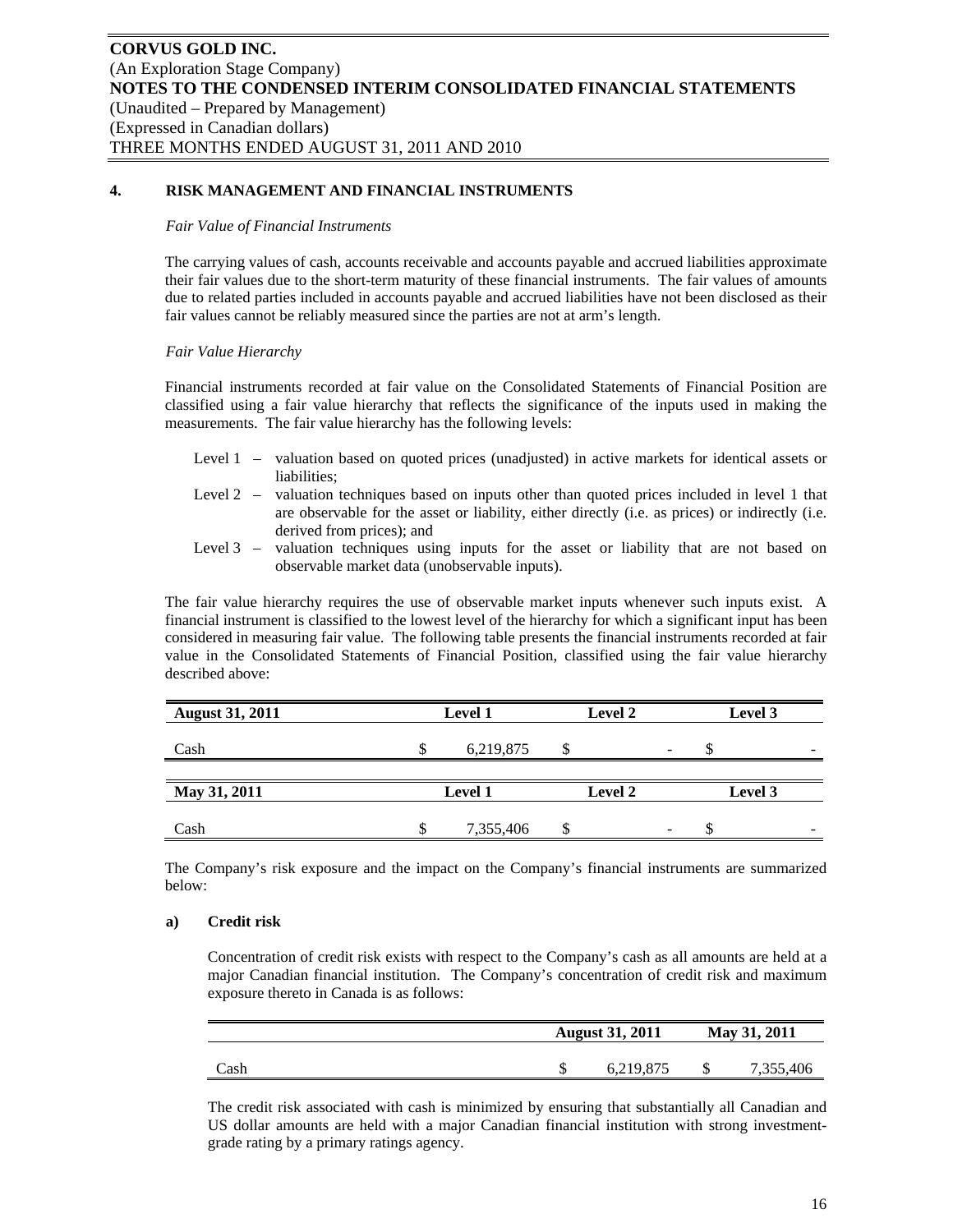## **4. RISK MANAGEMENT AND FINANCIAL INSTRUMENTS (cont'd)**

*Fair Value Hierarchy (cont'd)* 

## **b) Liquidity risk**

Liquidity risk is the risk that the Company will not be able to meet its financial obligations as they fall due. The Company's approach to managing liquidity risk is to provide reasonable assurance that it will have sufficient funds to meet liabilities when due. The Company manages its liquidity risk by forecasting cash flows from operations and anticipated investing and financing activities. At August 31, 2011, the Company had cash balance of \$6,219,875, which will likely be sufficient to meet its obligations related to its accounts payable and accrued liabilities of \$112,574. As of August 31, 2011, the Company's exploration and evaluation assets are all options per the agreements.

All its non-derivative financial liabilities are made up of accounts payable and accrued liabilities and are due within three months of the period end as shown below. The Company does not have any derivative financial liabilities.

Liabilities as at August 31, 2011 were as follows:

|                                                 |                      | $0$ to $3$<br>months | 3 to 6<br>months | 6 to 12<br>months |    | <b>Total</b> |
|-------------------------------------------------|----------------------|----------------------|------------------|-------------------|----|--------------|
| Accounts payable and accrued<br>liabilities     | \$                   | 112,574              | \$               | S                 | \$ | 112,574      |
| Liabilities as at May 31, 2011 were as follows: |                      |                      |                  |                   |    |              |
|                                                 |                      | 0 to 3<br>months     | 3 to 6<br>months | 6 to 12<br>months |    | <b>Total</b> |
| Accounts payable and accrued<br>liabilities     | \$                   | 393,315              | \$               | \$                | \$ | 393,315      |
| Liabilities as at June 1, 2010 were as follows: |                      |                      |                  |                   |    |              |
|                                                 | $0$ to $3$<br>months |                      | 3 to 6<br>months | 6 to 12<br>months |    | <b>Total</b> |
| Accounts payable and accrued<br>liabilities     | \$                   | 85,094               | \$               | \$                | \$ | 85,094       |

#### **c) Market risk**

Market risk is the risk that the fair value or future cash flows of a financial instrument will fluctuate because of changes in market prices. Market risk comprises three types of risk: interest rate risk, foreign currency risk, and other price risk.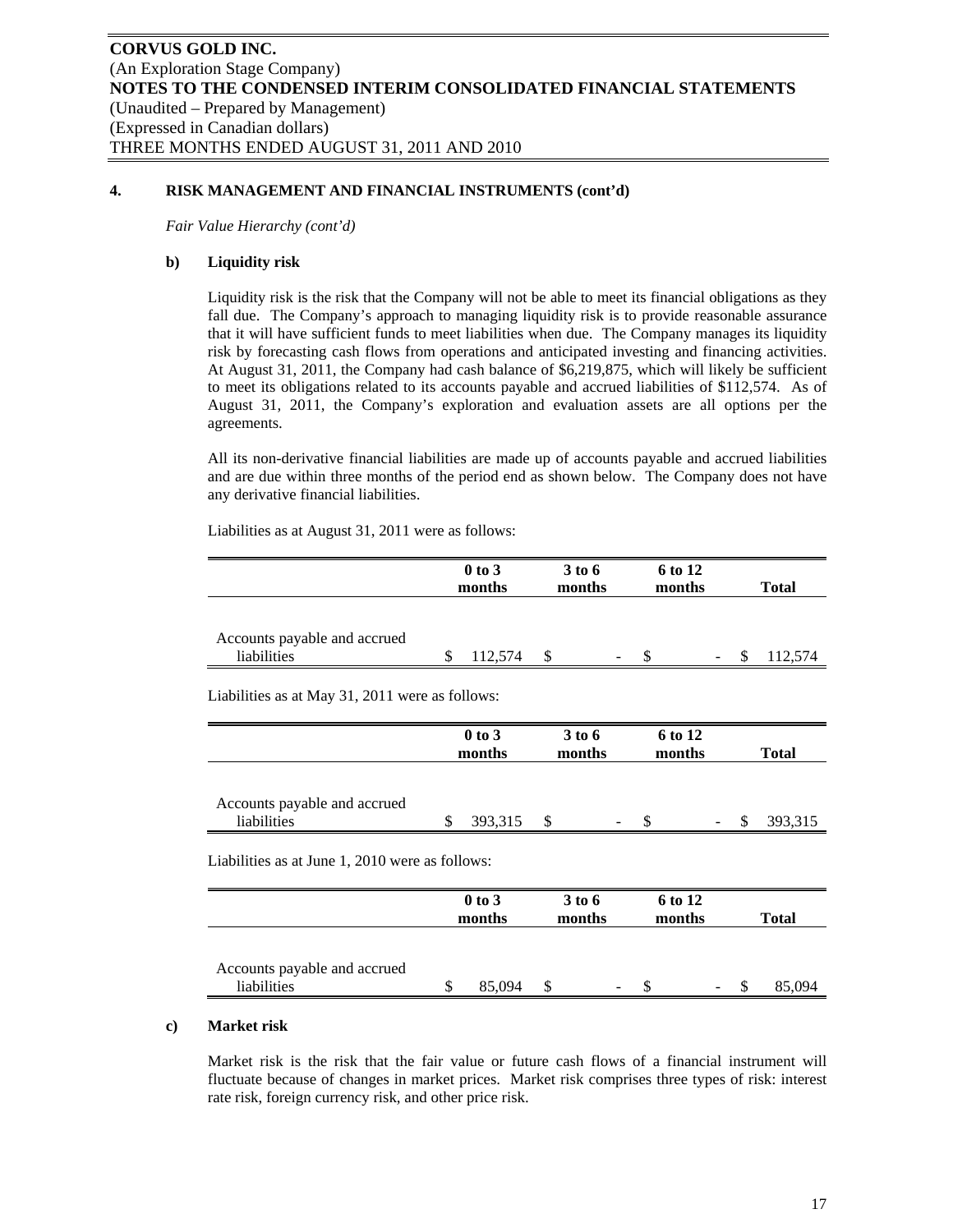## **4. RISK MANAGEMENT AND FINANCIAL INSTRUMENTS (cont'd)**

#### **c) Market risk (cont'd)**

(i) Interest rate risk

The Company is not subject to material interest rate risk.

(ii) Foreign currency risk

The Company is exposed to foreign currency risk to the extent that certain monetary financial instruments and other assets are denominated in United States dollars. The Company has not entered into any foreign currency contracts to mitigate this risk, as it believes this risk is minimized by the minimal amount of cash held in United States funds, nor entered into any hedging arrangements with respect to mineral exploration and evaluation expenditure commitments denominated in United States dollars. The Company's sensitivity analysis suggests that a consistent 3% change in the absolute rate of exchange for the United States dollars, the foreign currency for which the Company has net assets employed, would affect net assets by approximately \$18,000, foreign exchange gain (loss) by approximately \$3,000 and accumulated other comprehensive income by \$15,000. As at August 31, 2011, the Company had the following financial instruments in USD\$:

|                                          | <b>CAD</b> equivalent | USD |         |  |
|------------------------------------------|-----------------------|-----|---------|--|
|                                          |                       |     |         |  |
| Cash                                     | 227,784               |     | 232,813 |  |
| Accounts receivable                      | 61.278                |     | 62,631  |  |
| Accounts payable and accrued liabilities | 21.563                |     | 22,039  |  |

As at August 31, 2011, USD amounts were converted at a rate of USD 1.00 to CAD 0.9784.

(iii) Other price risk

Other price risk is the risk that the fair value or future cash flows of a financial instrument will fluctuate because of changes in market prices, other than those arising from interest rate risk or foreign exchange risk or commodity price risk. The Company has no financial instruments exposed to such risk.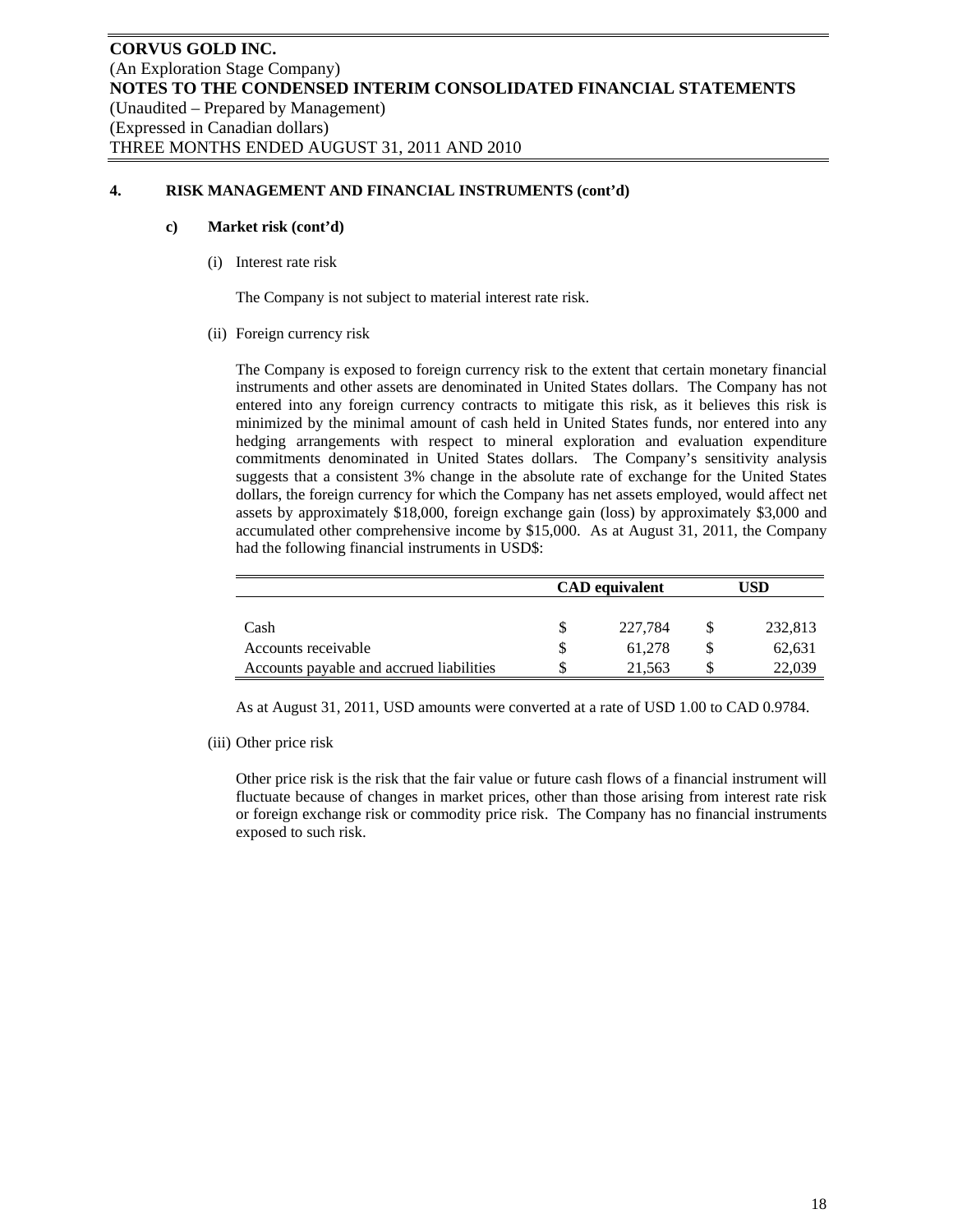# **5. PROPERTY AND EQUIPMENT**

|                                   | Computer     |              |                 |              |              |
|-----------------------------------|--------------|--------------|-----------------|--------------|--------------|
|                                   | Equipment    |              | <b>Vehicles</b> |              | <b>Total</b> |
|                                   |              |              |                 |              |              |
| Cost                              |              |              |                 |              |              |
| Balance, June 1, 2010             | \$           | $\mathbb{S}$ |                 | \$           |              |
| <b>Additions</b>                  | 16,793       |              | 35,928          |              | 52,721       |
| <b>Balance, May 31, 2011</b>      | 16,793       |              | 35,928          |              | 52,721       |
| Additions                         |              |              |                 |              | 6,047        |
|                                   | 6,047        |              |                 |              |              |
| Balance, August 31, 2011          | \$<br>22,840 | \$           | 35,928          | \$           | 58,768       |
|                                   |              |              |                 |              |              |
| <b>Depreciation</b>               |              |              |                 |              |              |
| Balance, June 1, 2010             | \$           | \$           |                 | $\mathbb{S}$ |              |
| Depreciation for the year         | 2,507        |              | 5,342           |              | 7,849        |
|                                   |              |              |                 |              |              |
| <b>Balance, May 31, 2011</b>      | 2,507        |              | 5,342           |              | 7,849        |
| Depreciation of the period        | 1,280        |              | 2,279           |              | 3,559        |
|                                   |              |              |                 |              |              |
| <b>Balance at August 31, 2011</b> | \$<br>3,787  | \$           | 7,621           | \$           | 11,408       |
|                                   |              |              |                 |              |              |
| <b>Carrying amounts</b>           |              |              |                 |              |              |
| At June 1, 2010                   | \$           | \$           |                 | \$           |              |
| At May 31, 2011                   | \$<br>14,286 | \$           | 30,586          | $\mathbb{S}$ | 44,872       |
| At August 31, 2011                | \$<br>19,053 | \$           | 28,307          | \$           | 47,360       |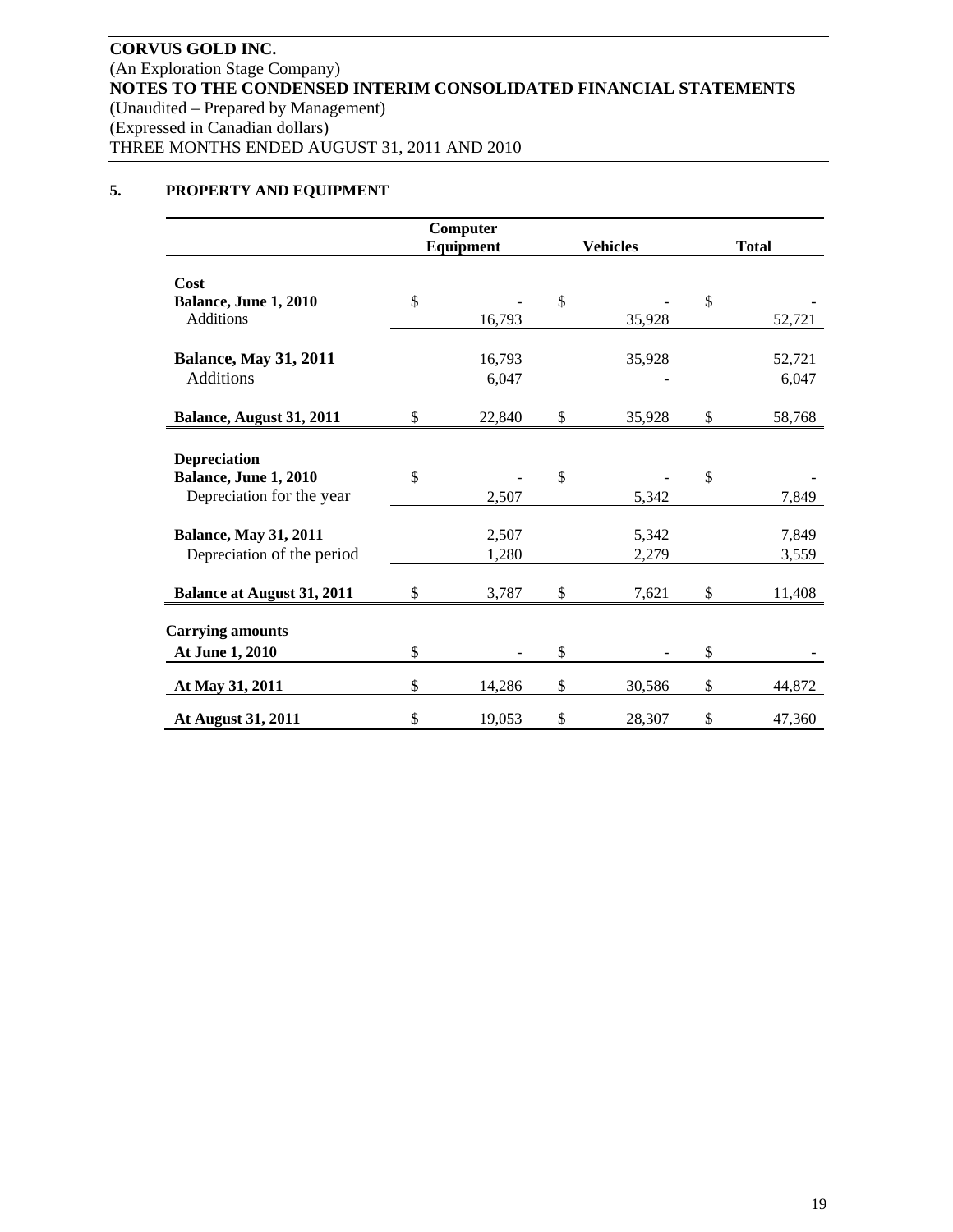# **CORVUS GOLD INC.** (An Exploration Stage Company) **NOTES TO THE CONDENSED INTERIM CONSOLIDATED FINANCIAL STATEMENTS**  (Unaudited – Prepared by Management) (Expressed in Canadian dollars) THREE MONTHS ENDED AUGUST 31, 2011 AND 2010

#### **6.EXPLORATION AND EVALUATION ASSETS**

Accumulated costs in respect of mineral tenures and mineral rights owned, leased or under option, consist of the following:

|                                                             | West Pogo       | Chisna                    |              | North Bullfrog    | <b>LMS</b>              | Terra           | <b>Total</b>              |
|-------------------------------------------------------------|-----------------|---------------------------|--------------|-------------------|-------------------------|-----------------|---------------------------|
|                                                             | (note 6(a)(ii)) | (note 6(a)(i))            |              | (note 6(c))       | (note 6(b)(i))          | (note 6(b)(ii)) |                           |
| Balance, June 1, 2010                                       | \$<br>469,611   | \$<br>1,495,706           | \$           | 3,721,471         | \$<br>2,092,920         | \$<br>3,892,998 | \$<br>11,672,706          |
| Acquisition costs:<br>Cash payments<br>Common shares issued |                 |                           |              | 110,186<br>43,475 |                         |                 | 110,186<br>43,475         |
|                                                             |                 |                           |              | 153,661           |                         |                 | 153,661                   |
| Deferred exploration costs:                                 |                 |                           |              |                   |                         |                 |                           |
| Advance to contractors                                      |                 | (519,059)                 |              |                   |                         |                 | (519, 059)                |
| Aircraft services                                           |                 | 947,592                   |              |                   |                         | 1,125           | 948,717                   |
| Administration                                              |                 | 20,929                    |              |                   |                         |                 | 20,929                    |
| Assay                                                       |                 | 204,987                   |              | 428,590           |                         |                 | 633,577                   |
| Drilling                                                    |                 | 657,653                   |              | 1,026,535         |                         | $\overline{a}$  | 1,684,188                 |
| Equipment rental                                            |                 | 121,948                   |              | 2,460             |                         |                 | 124,408                   |
| Field costs                                                 |                 | 269,881                   |              | 246,377           |                         | 99              | 516,357                   |
| Geological/geophysical                                      |                 | 1,699,010                 |              | 296,366           | 1,458                   | 4,808           | 2,001,642                 |
| Land maintenance & tenure                                   | 44              | 269,539                   |              | 143,029           | 554                     | 644             | 413,810                   |
| Professional fees                                           | 3,719           | 2,771                     |              |                   | 11,337                  | 38,511          | 56,338                    |
| Transportation                                              |                 | 24,716                    |              | 15,273            | 356                     | 317             | 40,662                    |
| Travel                                                      | 317             | 423,037                   |              | 49,431            | 66                      |                 | 472,851                   |
| Operator fee                                                |                 | 379,653                   |              |                   |                         |                 | 379,653                   |
|                                                             | 4,080           | 4,502,657                 |              | 2,208,061         | 13,771                  | 45,504          | 6,774,073                 |
| Total expenditures for the year                             | 4,080           | 4,502,657                 |              | 2,361,722         | 13,771                  | 45,504          | 6,927,734                 |
| <b>Cost Recovery</b><br>Currency translation adjustments    | (34,995)        | (4,063,270)<br>(157, 017) |              | (328, 398)        | (17, 399)<br>(155, 224) | (290, 540)      | (4,080,669)<br>(966, 174) |
|                                                             |                 |                           |              |                   |                         |                 |                           |
| <b>Balance, May 31, 2011</b>                                | \$<br>438,696   | \$<br>1,778,076           | $\mathbb{S}$ | 5,754,795         | \$<br>1,934,068         | \$<br>3,647,962 | \$<br>13,553,597          |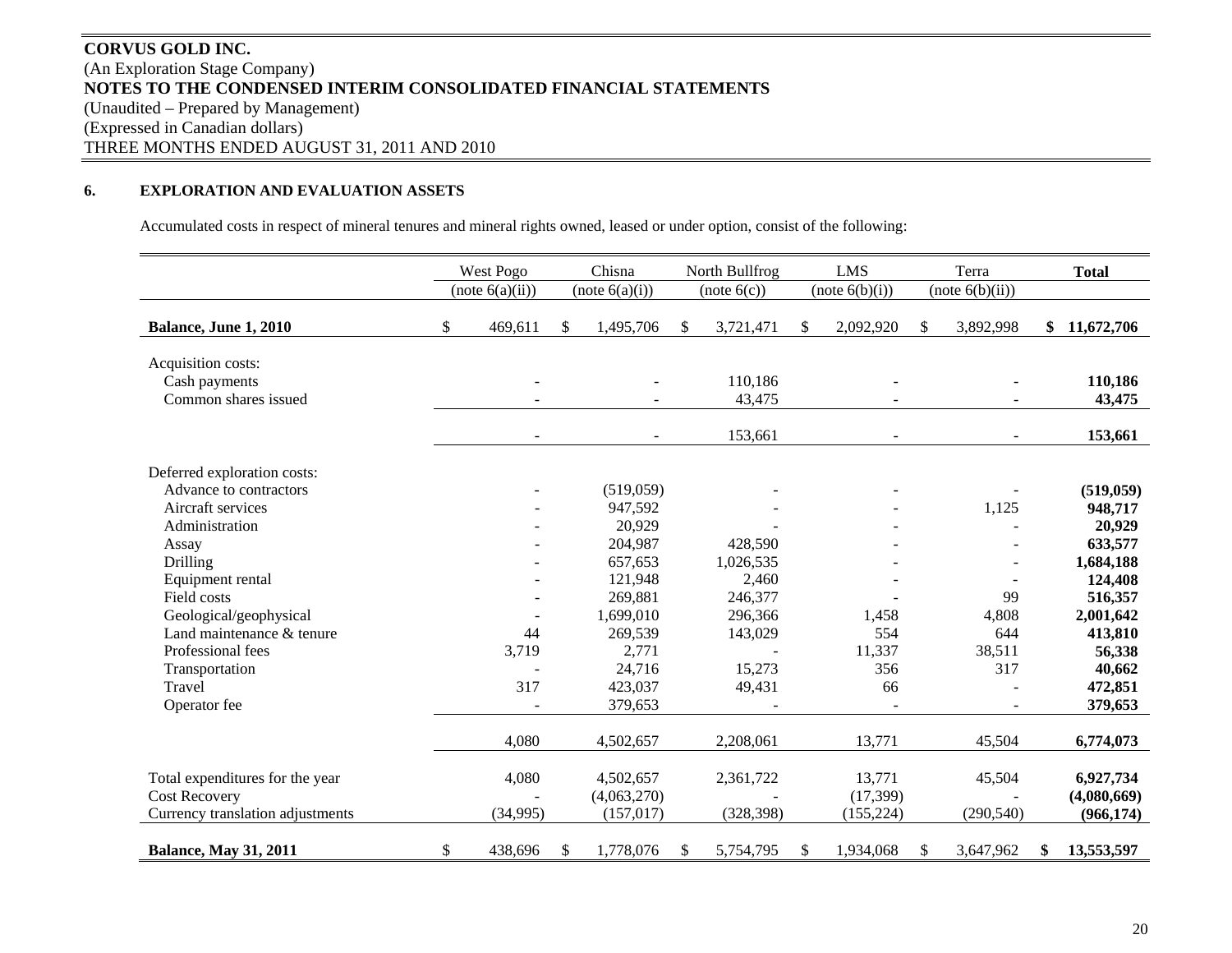# **CORVUS GOLD INC.** (An Exploration Stage Company) **NOTES TO THE CONDENSED INTERIM CONSOLIDATED FINANCIAL STATEMENTS**  (Unaudited – Prepared by Management) (Expressed in Canadian dollars) THREE MONTHS ENDED AUGUST 31, 2011 AND 2010

## **6. EXPLORATION AND EVALUATION ASSETS (cont'd)**

Accumulated costs in respect of mineral tenures and mineral rights owned, leased or under option, consist of the following (cont'd):

|                                                             | West Pogo                | Chisna                   | North Bullfrog           | <b>LMS</b>      | Terra           | <b>Total</b>     |
|-------------------------------------------------------------|--------------------------|--------------------------|--------------------------|-----------------|-----------------|------------------|
|                                                             | (note 6(a)(ii))          | (note 6(a)(i))           | (note 6(c))              | (note 6(b)(i))  | (note 6(b)(ii)) |                  |
| Balance, May 31, 2011 (carried forward)                     | \$<br>438,696            | \$<br>1,778,076          | \$<br>5,754,795          | \$<br>1,934,068 | \$<br>3,647,962 | \$<br>13,553,597 |
| Acquisition costs:<br>Cash payments<br>Common shares issued |                          |                          |                          |                 |                 |                  |
| Deferred exploration costs:                                 | $\overline{\phantom{a}}$ | $\overline{\phantom{a}}$ | $\overline{\phantom{a}}$ |                 |                 |                  |
| Aircraft services                                           |                          | 265,682                  |                          |                 | 11,633          | 277,315          |
| Administration                                              |                          | 7,058                    |                          |                 |                 | 7,058            |
| Assay                                                       |                          | 133,223                  | 338,230                  |                 |                 | 471,453          |
| Drilling                                                    |                          | 368,372                  | 117,524                  |                 |                 | 485,896          |
| Equipment rental                                            |                          | 18,276                   | 641                      |                 |                 | 18,917           |
| Field costs                                                 | 28                       | 170,785                  | 25,634                   |                 |                 | 196,447          |
| Geological/Geophysical                                      |                          | 479,068                  | 56,154                   |                 |                 | 535,222          |
| Land maintenance & tenure                                   |                          |                          | 6,325                    |                 |                 | 6,325            |
| Professional fees                                           |                          |                          |                          | 3,583           |                 | 3,583            |
| Transportation                                              |                          |                          | 3,002                    |                 |                 | 3,002            |
| Travel                                                      |                          | 263,086                  | 8,526                    |                 |                 | 271,612          |
|                                                             | 28                       | 1,705,550                | 556,036                  | 3,583           | 11,633          | 2,276,830        |
| Total expenditures for the period                           | 28                       | 1,705,550                | 556,036                  | 3,583           | 11,633          | 2,276,830        |
| <b>Cost Recovery</b>                                        |                          | (1,686,196)              |                          |                 |                 | (1,686,196)      |
| Currency translation adjustments                            | 4,348                    | 17,891                   | 60,762                   | 19,171          | 36,095          | 138,267          |
| Balance, August 31, 2011                                    | \$<br>443,072            | \$<br>1,815,321          | \$<br>6,371,593          | \$<br>1,956,822 | \$<br>3,695,690 | \$14,282,498     |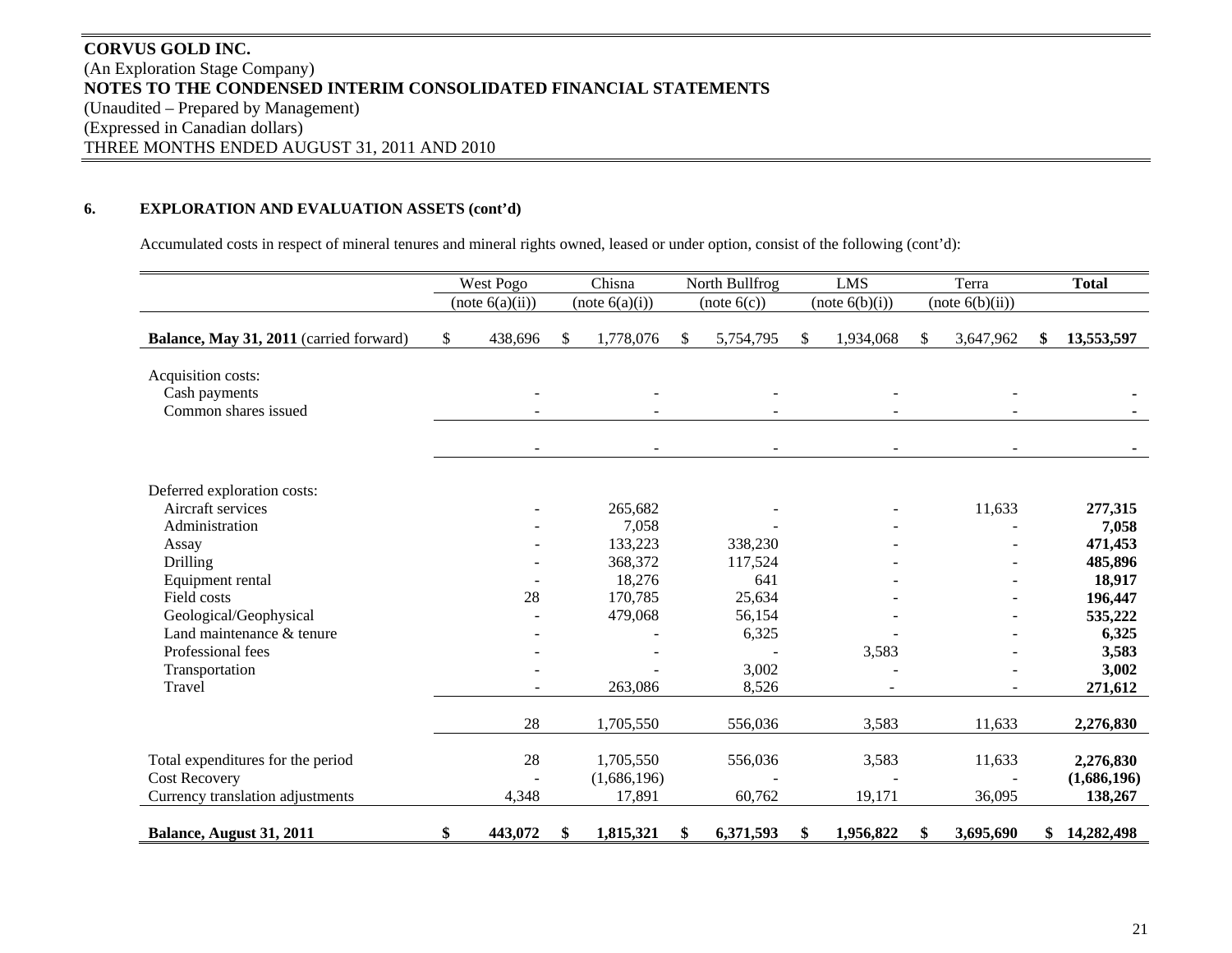Pursuant to the Arrangement, the obligations and interests in the Spin-out Properties under the various property and related agreements have been transferred from ITH to the Company.

## **a) Properties acquired from AngloGold, Alaska**

Pursuant to an Asset Purchase and Sale and Indemnity Agreement dated June 30, 2006, as amended on July 26, 2007, (the "AngloGold Agreement") among ITH, AngloGold Ashanti (U.S.A.) Exploration Inc. ("AngloGold") and Talon Gold Alaska, Inc. (ITH's wholly-owned Alaskan subsidiary) ("Talon Gold") , ITH acquired all of AngloGold's interest in a portfolio of seven mineral exploration projects in Alaska (then aggregating 246 square kilometres) and referred to as the Livengood, Chisna, Gilles, Coffee Dome, West Pogo, Blackshell, and Caribou properties (the "Sale Properties") in consideration of cash payment USD 50,000 on August 4, 2006, and the issuance of 5,997,295 ITH common shares, representing approximately 19.99% of ITH's issued shares following the closing of the acquisition and two private placement financings raising an aggregate of \$11,479,348. AngloGold had the right to maintain its percentage equity interest in ITH, on an ongoing basis, provided that such right will terminate if AngloGold's interest falls below 10% at any time after January 1, 2009.

As further consideration for the transfer of the Sale Properties, ITH granted to AngloGold a 90 day right of first offer with respect to the Sale Properties and any additional mineral properties in Alaska in which ITH acquires an interest and which interest ITH proposes to farm out or otherwise dispose of. If AngloGold's equity interest in ITH is reduced to less than 10%, then this right of first offer will terminate. AngloGold's rights to maintain its interest and right of first offer do not apply to the Company or to the Company's exploration and evaluation assets.

Pursuant to the Arrangement, ITH spun-out the Chisna and West Pogo properties to the Company. Details of the Chisna and West Pogo properties are as follows:

(i) Chisna Property

The Chisna property is located in the eastern Alaska Range, Alaska, owned 100% by the Company pursuant to an agreement dated July 8, 2010 between Talon Gold, as vendor, and Raven Gold, as purchaser, which closed effective upon the completion of the Arrangement.

On November 2, 2009, ITH and Talon Gold entered into an agreement (as amended) with Ocean Park Ventures Corp. ("OPV"). Pursuant to the agreement, an Alaskan subsidiary of OPV ("Subco") and Raven Gold, an Alaskan subsidiary of the Company, formed a joint venture (the "OPV/Raven JV") for the purpose of exploring and developing the Chisna property.

The initial interests of Subco and Raven Gold in the OPV/Raven JV are 51% and 49% respectively. Raven Gold's initial contribution to the OPV/Raven JV will be its interest in the Chisna Project. Subco's contribution to the OPV/Raven JV will be funding for the OPV/Raven JV totalling USD 20,000,000 over five years; of which USD 5,000,000 must be provided during the first year. The first year amount is reduced to USD 2,000,000 if, at any time during such year, the London PM gold fix price and the LME closing copper price are each below USD 700/oz and USD 1.70/lb, respectively, for a period of ten consecutive trading days. If Subco fails to fund any portion of the initial USD 5,000,000 (or USD 2,000,000 as applicable) in the first year, Raven Gold will be entitled to terminate the OPV/Raven JV and OPV and Subco will be jointly indebted to Raven Gold for the difference between USD 5,000,000 (or USD 2,000,000 as applicable) and the amount actually funded. Subco has funded the required USD 5,000,000.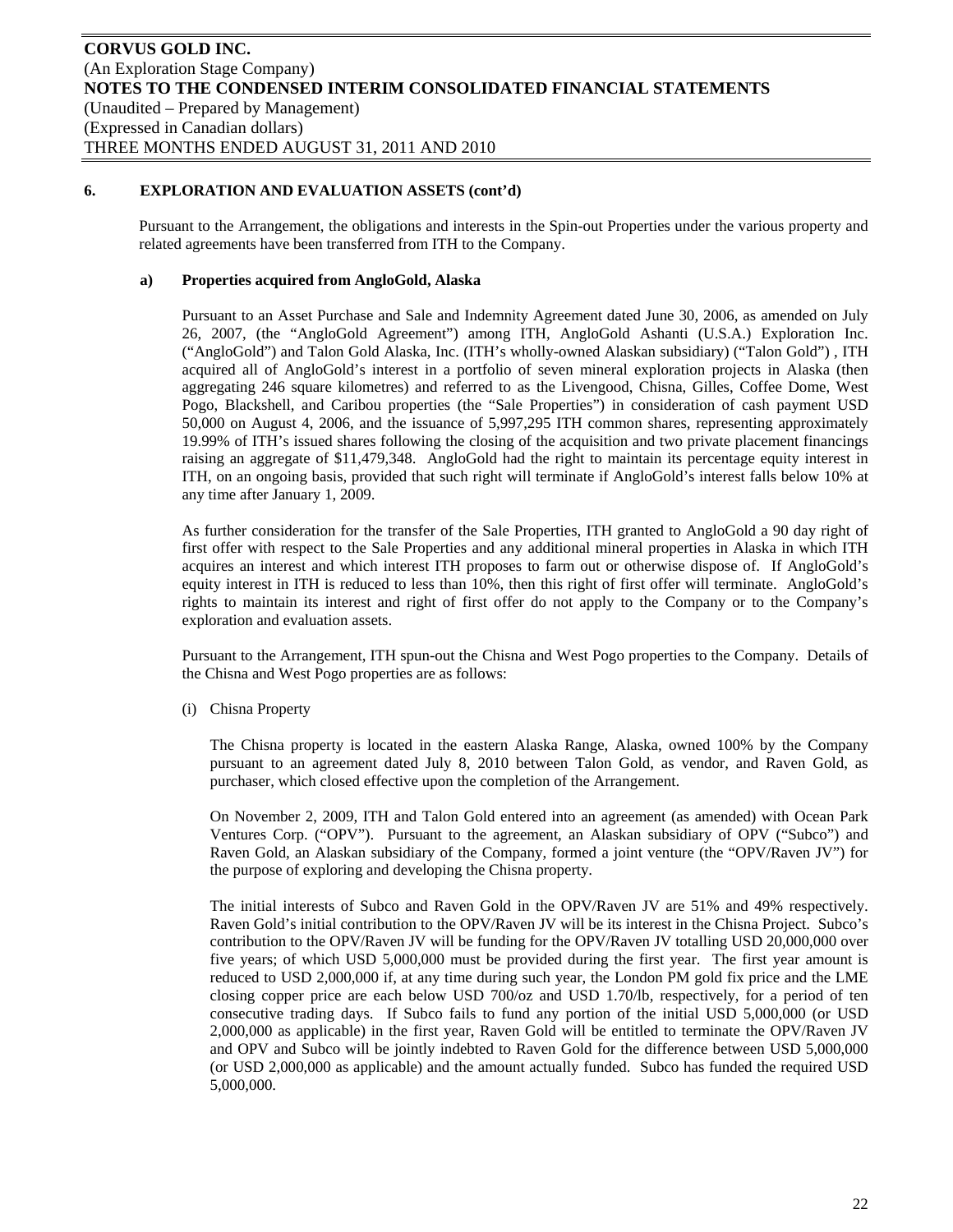#### **a) Properties acquired from AngloGold, Alaska (cont'd)**

(i) Chisna Property (cont'd)

Raven Gold was the operator of the OPV/Raven JV during the first year. In year two, Subco is the operator and in years three and thereafter, Subco will be entitled to continue to be the operator of the OPV/Raven JV and to maintain operatorship until and unless it ceases to hold a majority interest in the OPV/Raven JV. Any work program proposed by the operator will be subject to approval by the five member OPV/Raven JV management committee. After Subco has completed its USD 20,000,000 initial contribution, the OPV/Raven JV participant with the greatest interest in the OPV/Raven JV will be entitled to nominate three members of the management committee.

If Subco funds the entire required USD 20,000,000 within five year period, it will have the option to acquire a further 19% interest in the OPV/Raven JV by producing a positive bankable feasibility study in respect of the Chisna Project within five years after electing to exercise such option, and by funding and additional exploration required to produce such a study. The feasibility study must support a mining operation at a minimum level of 300,000 ounces per year of gold equivalent production. If Subco does not fund the entire required USD 20,000,000 within five year period, then Subco will be deemed to have withdrawn from the OPV/Raven JV and will thereafter have no residual interest in the Chisna property.

In consideration for ITH providing the resources for Raven Gold to enter into the OPV/Raven JV, OPV is required to issue 200,000 common shares (received on March 15, 2010) to ITH following satisfaction of the conditions precedent to the formation of the OPV/Raven JV and an additional 200,000 shares each anniversary thereafter (ITH received 200,000 shares on March 15, 2011), to a total of 1,000,000 shares, provided the OPV/Raven JV is in good standing.

The formation of the OPV/Raven JV, and the rights of OPV/Subco under the OPV/Raven JV Agreement, were subject to a pre-emptive right in favour of AngloGold under the AngloGold Agreement, which was waived by AngloGold on November 17, 2009. Consequently, Subco and Raven Gold proceeded with the OPV/Raven JV, and will be bound by the existing Indemnity and Pre-emptive Rights Agreement among AngloGold, ITH and Talon Gold, as provided for in the AngloGold Agreement. The principal effect of that agreement on the OPV/Raven JV will be indemnity provisions relating to the Chisna Project, and AngloGold will have no further pre-emptive right in respect of the Chisna Project.

The formation of the OPV/Raven JV was accepted for filing by the TSXV on behalf of OPV on March 15, 2010 and ITH received the initial 200,000 common shares of OPV required under the November 2, 2009 OPV/Raven JV Agreement. As at August 31, 2011, the Company has received USD 5,000,000 from OPV toward its initial contribution. As Operator, Raven Gold was entitled to earn an operator's fee. For the period ended August 31, 2011, Raven Gold earned a total of \$nil (2010 - \$nil) in Operator fee income.

On March 24, 2010, Raven Gold entered into a Mineral Exploration Agreement with Option to Lease with Ahtna Incorporated ("Ahtna"), an Alaska Native Regional Corporation, concerning approximately 26,516 hectares of fee simple lands in the Athell Area of Alaska surrounding portions of the Chisna project (the "Ahtna Agreement"). Pursuant to the agreement, Ahtna has consented to the transfer of Raven Gold's rights to the OPV/Raven JV. Further consent will be required if Raven Gold ceases to be the operator under the OPV/Raven JV.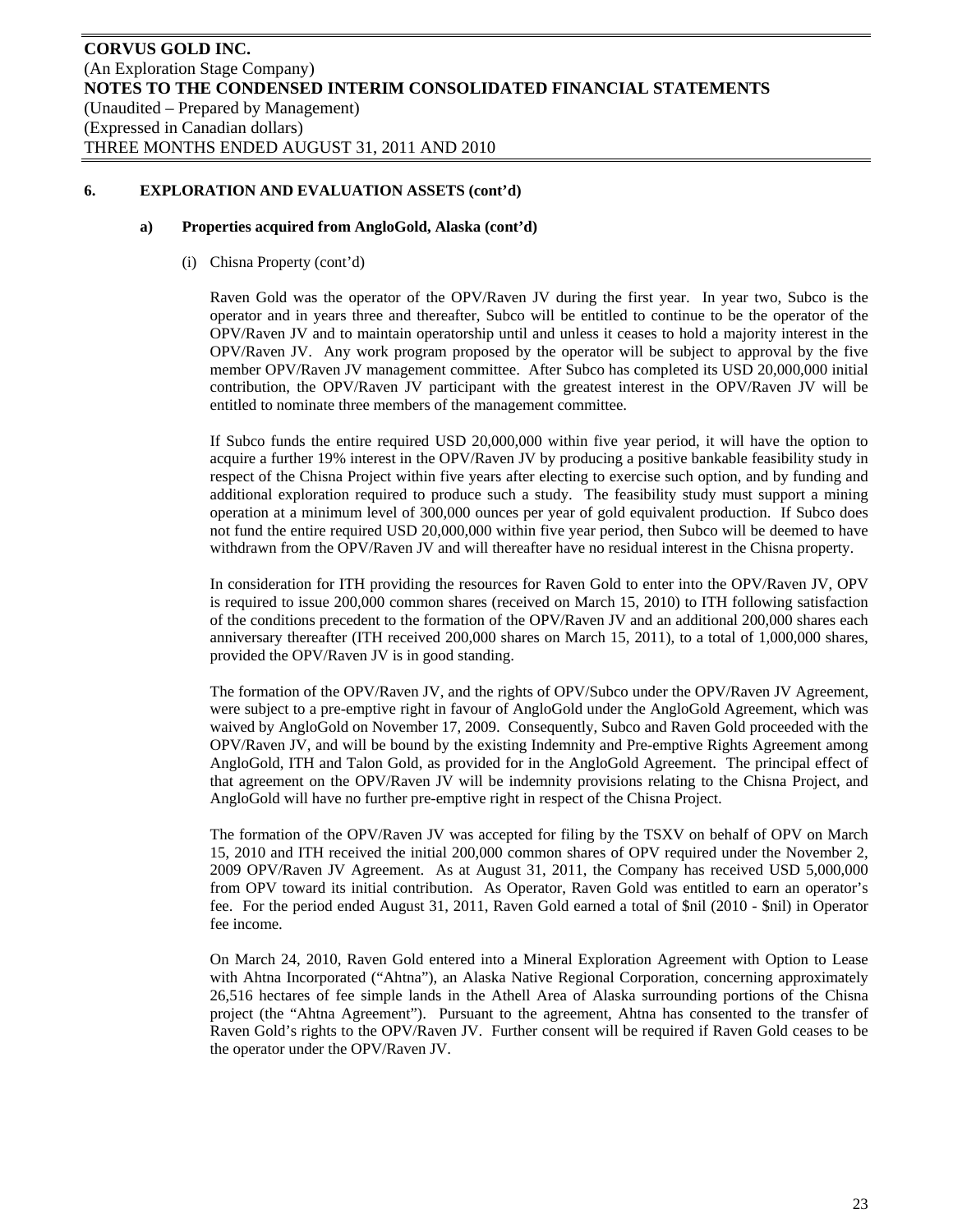#### **a) Properties acquired from AngloGold, Alaska (cont'd)**

(i) Chisna Property (cont'd)

The key terms of the Ahtna Agreement include the following:

- exclusive right to explore, and the option to enter into a mining lease to develop and mine, the subject lands for a six-year period.
- annual option payments of USD 1.00 USD 1.25 per acre.
- minimum exploration expenditures of USD 4.00 USD 8.00 per acre, provided that if the agreement is not terminated at the end of any option year, the exploration expenditures for the next year become a firm commitment.
- at the end of the third year, Raven Gold will release at least 50% of the original lands subject to the agreement.
- preferential contracting, hiring and training practice for Ahtna shareholders or designees.
- scholarship contributions to the Ahtna Heritage Foundation (USD 10,000/year, subject to increase for inflation).
- all surface work subject to Ahtna archaeological and cultural clearance.

Upon Raven Gold having expended an aggregate of USD 1,000,000 (including 2,500 feet of core drilling) and having completed a feasibility study over some or all of the land subject to the exploration agreement within the six year term of the Ahtna Agreement, Raven Gold has the option to enter into a mining lease. The key terms of the mining lease include:

- exclusive mining rights for an initial term of ten years and so long thereafter as commercial production continues.
- minimum exploration expenditures of USD 4.00 USD 9.00 per acre subject to the lease until commercial production is achieved, escalating over time.
- advance minimum royalty payments of USD 6.00 USD 12.00 per acre escalating over time (50% deductible from production royalties)
- NSR production royalties for gold and silver scaled from 2.5% (gold price USD 550 per ounce or less) to 14% (gold price USD 1,900 per ounce or higher). 2.5% on base metals and 3% on all minerals other than gold, silver or base metals.
- in the event Raven Gold acquires rights to minerals within the area subject to the lease, the acquired minerals lands are subject to a production royalty in favour of Ahtna of 2% of the gross value of any gold and silver and a NSR of 1% on base metals.
- Ahtna is also entitled to receive an amount by which 20% of the net profits realized by Raven Gold from its mining operations on Ahtna minerals (10% in the case of non-Ahtna minerals) in any year exceed the aggregate royalties paid by Raven Gold to Ahtna in that year.
- Ahtna has the right to acquire a working interest in the lands subject to the lease, which is to be greater than or equal to 10% but not more than 15%, upon Raven Gold having made a production decision, and in consideration, Ahtna will be required to fund ongoing operations after such exercise in an amount equal to 200% of Athna's percentage share of the pre-production expenditures incurred by Raven Gold (not including advance minimum royalty payments to Ahtna). Should Athna exercise such option, it would become a participant in the OPV/Raven JV.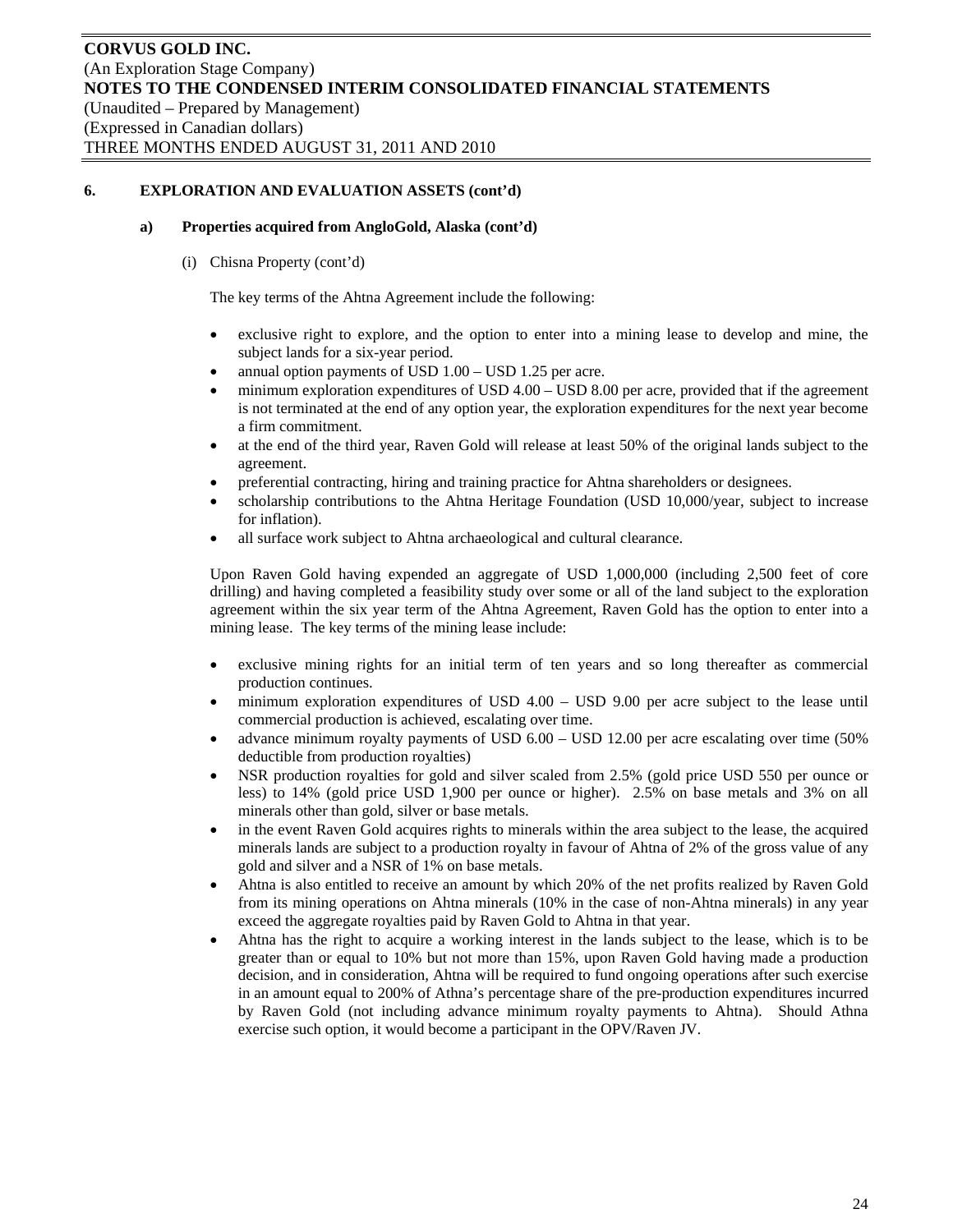#### **a) Properties acquired from AngloGold, Alaska (cont'd)**

(ii) West Pogo Property

The West Pogo property is located approximately 50 kilometres north of Delta Junction, Alaska, owned 100% by the Company pursuant to an agreement dated July 8, 2010 between Talon Gold, as vendor, and Raven Gold, as purchaser, which closed effective upon the completion of the Arrangement.

On March 24, 2010, ITH entered into a binding letter of intent with First Star Resources Inc. ("First Star") in connection with the West Pogo Property (the "WP LOI"). Under the terms of the WP LOI, a US subsidiary of First Star ("First Star US") has the ability to earn an initial 55% interest, and a second option to earn a further 45%, for a total of 100% interest. To earn the 55% interest, First Star US is required to expend USD 2,800,000 in exploration expenditures. To acquire a 100% ownership, First Star will fund the project through to an advanced exploration stage by spending a further USD 2,000,000 prior to December 31, 2015, or by producing, filing and having accepted by the TSXV a NI 43-101 compliant inferred resources of 1,000,000 ounces of gold using a 0.5g/t cut-off grade, whichever costs less. An NSR royalty of 3% or 4% on gold/silver and 1% on all other producers will be payable to Raven Gold. The royalty can be reduced by 1% by paying Raven Gold USD 3,000,000. In pursuance of the WP LOI, Raven and First Star US have entered into an earn-in agreement dated August 16, 2010. In consideration for ITH providing the resources to allow Raven Gold to enter into the WP LOI, First Star or First Star US is required to pay USD 250,000 to ITH (ITH received USD 10,000 on April 9, 2010 and USD 20,000 on July 14, 2010 and USD 40,000 on April 27, 2011). If First Star US does not complete the expenditures, or if the required payments to ITH are not made, First Star US will be deemed to have withdrawn from the agreement and will thereafter have no residual interest in the West Pogo Property.

#### **b) Properties optioned from AngloGold, Alaska**

In conjunction with the closing of the acquisition of the Sale Properties, ITH entered into an option/joint venture with AngloGold with respect to two additional mineral projects in Alaska, referred to as the LMS and the Terra properties (the "Optioned Properties").

Pursuant to the Arrangement, ITH spun-out the LMS and Terra properties to the Company. Details of the LMS and Terra properties are as follows:

(i) LMS Property

The LMS property is now owned 100% by the Company pursuant to an agreement dated July 8, 2010 between Talon Gold, as vendor, and Raven Gold, as purchaser, which closed effective upon the completion of the Arrangement.

With respect to the LMS Property, ITH had the right to earn a 60% interest by incurring aggregate exploration expenditures of USD 3,000,000 by January 30, 2010 (incurred), of which ITH has committed to incur minimum exploration expenditures of USD 1,000,000 during the 2006 calendar year and of USD 750,000 during the 2007 calendar year. Upon ITH having earned its 60% interest in the LMS Property, AngloGold had the right to re-acquire a 20% interest (for an aggregate 60% interest) and become manager of the joint venture by incurring a further USD 4,000,000 in exploration expenditures over a further two years.

On June 10, 2008, ITH entered into an agreement to acquire all of the interest of AngloGold in the Terra and LMS Properties, plus certain other AngloGold rights on the Gilles and West Pogo Properties, for the purchase price of \$751,500 to be satisfied by the issuance of 450,000 shares of ITH to AngloGold (issued). The transaction was approved by NYSE Alternext-US Stock Exchange on July 31, 2008 and by the TSXV on September 10, 2008.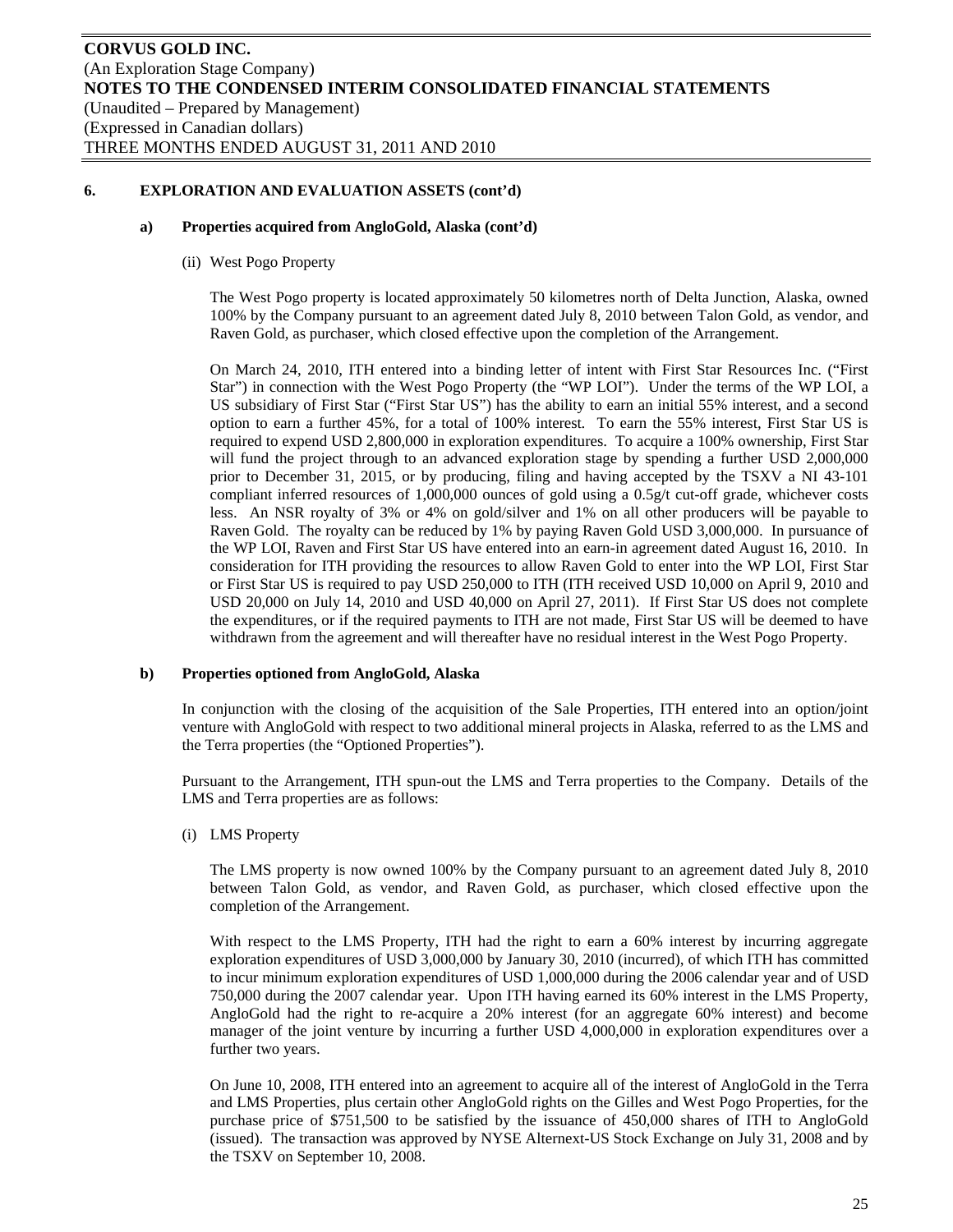#### **b) Properties optioned from AngloGold, Alaska (cont'd)**

(i) LMS Property (cont'd)

On March 24, 2010, ITH entered into a binding letter of intent (the "LMS LOI") with First Star, in connection with the LMS Property. Under the terms of the LMS LOI, First Star US has the ability to earn an initial 55% interest, and a second option to earn a further 45%, for a total 100% interest. To earn the 55% interest, First Star US is required to expend USD 3,500,000 on exploration. To acquire a 100% ownership, First Star US is required to fund the project through to an advanced exploration stage by spending a further USD 3,000,000 prior to December 31, 2015, or by producing, filing and having accepted by the TSXV a NI 43-101 compliant inferred of 2,000,000 ounces of gold using a 0.5g/t cutoff grade, whichever costs less. An NSR royalty of 3% or 4% on gold/silver and 1% on all other products will be payable to Raven. The royalty can be reduced by 1% by paying Raven Gold USD 3,000,000. In pursuance of the LMS LOI, Raven and First Star US have entered into an earn-in agreement dated August 16, 2010. In consideration for ITH providing the resources to allow Raven Gold to enter into the LMS LOI, First Star or First Star US is required to pay USD 280,000 (ITH received USD 10,000 on April 9, 2010 and USD 30,000 on July 14, 2010 and USD 60,000 on April 27, 2011). If First Star US does not complete the expenditures, or if the required payments to ITH are not made, First Star US will be deemed to have withdrawn from the agreement and will thereafter have no residual interest in the LMS Property.

(ii) Terra Property

The Terra Property consists of State of Alaska unpatented lode mining claims held by the Company and State of Alaska unpatented lode mining claims leased from an individual. The lease requires a payment on execution of USD 25,000 (paid), and advance minimum royalties of USD 25,000 on or before March 22, 2006 (paid), USD 50,000 on or before March 22, 2007 (paid), USD 75,000 on or before March 22, 2008 (paid), USD 100,000 on or before March 22, 2009 (paid) and each subsequent March 22 until March 22, 2015 (paid USD 100,000 on February 2, 2010 and USD 100,000 on March 21, 2011), and thereafter USD 125,000 until the expiry of the lease (all of which are recoverable from production royalties). The lessor is entitled to receive a NSR production royalty on gold equal to 3.0% if the gold price is USD 450 per ounce or lower and 4% if the gold price is USD 450 per ounce or higher, plus a NSR royalty of 4% on all other mineral products other than gold. 1% of the royalty may be purchased for USD 1,000,000 and a further 1% for USD 3,000,000.

With respect to the Terra Property, ITH had the right to earn a 60% interest by incurring aggregate exploration expenditures of USD 3,000,000 by January 30, 2010, of which ITH committed to incur minimum exploration expenditures of USD 500,000 during the 2006 calendar year and of USD 750,000 during the 2007 calendar year. Upon ITH having earned its 60% interest in the Terra Property, AngloGold had the right to re-acquire a 20% interest (for an aggregate 60% interest) and become manager of the joint venture by incurring a further USD 4,000,000 in exploration expenditures over a further two years. In either case, following ITH and AngloGold having earned their final respective interests, each party will be required to contribute its pro rata share of further exploration expenditures or be diluted. A party that is diluted to 10% or less was to have its interest converted to a 2% NSR royalty.

On November 5, 2007 ITH provided notice to AngloGold that it has incurred sufficient expenditures to vest its 60% ownership in the Terra Project. AngloGold had 90 days to decide whether or not to exercise its right to earn back an additional 20% interest in the Terra Project by incurring USD 4,000,000 in expenditures over the next two years, and elected not to do so. As AngloGold elected not to exercise its back-in right, each party was therefore responsible for contribution its share of ongoing joint venture expenditures.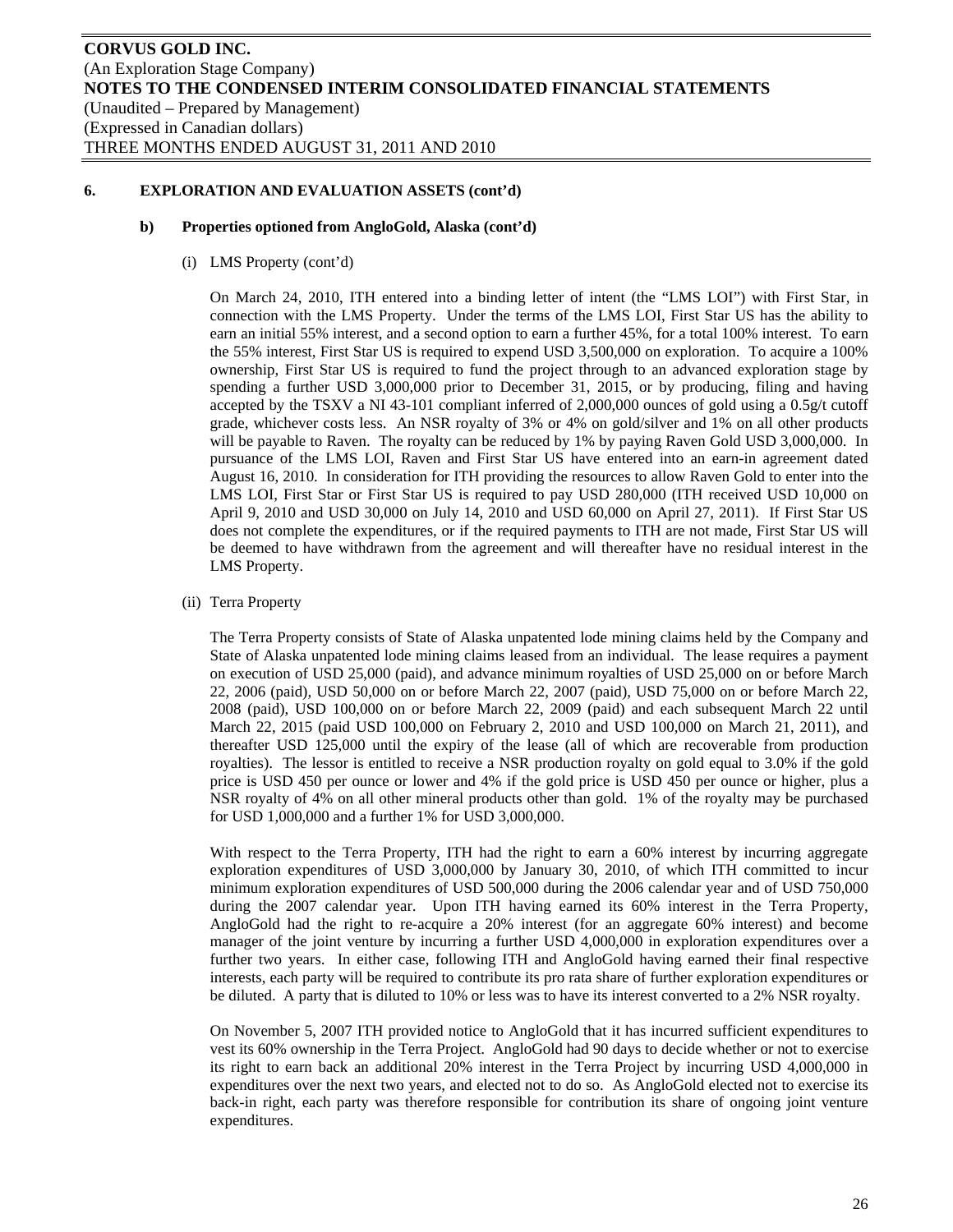#### **b) Properties optioned from AngloGold, Alaska (cont'd)**

(ii) Terra Property (cont'd)

On June 10, 2008, ITH entered into an agreement to acquire all of the interest of AngloGold in the Terra and LMS Properties, plus certain other AngloGold rights on the Gilles and West Pogo Properties, for the purchase price of \$751,500 to be satisfied by the issuance of 450,000 shares of ITH to AngloGold (issued). The transaction was approved by NYSE Alternext-US Stock Exchange on July 31, 2008 and by the TSXV on September 10, 2008.

On February 26, 2010, ITH signed a letter of intent ("LOI") to enter into a joint venture with American Mining Corporation ("AMC"), a private Nevada corporation, on the Terra Property. Pursuant to the LOI, an Alaskan subsidiary of AMC and Raven Gold were to form a joint venture with the aim of developing the Terra Property to production. On May 17, 2010, AMC assigned the Terra Project LOI to Terra Mining Corporation ("TMC"), a company incorporated under the laws of British Columbia. On September 15, 2010, Raven Gold and Terra Gold Corporation (a US subsidiary of TMC) ("TGC") entered into the formal joint venture agreement (as amended) to give effect to the joint venture ("Terra JV").

Effective September 15, 2010, TGC will have an initial 51% interest in the Terra Property, subject to TGC funding an aggregate of USD 6,000,000 in direct exploration and development expenditures on or before December 31, 2013 with initial USD 1,000,000 being required prior to December 31, 2011. As part of the funding, TGC will pay Raven Gold an aggregate of USD 200,000 as payment for the camp and equipment previously constructed by ITH and acquired by Raven Gold.

TGC is required to pay to ITH, the former holder of the Terra Property, an aggregate of USD 300,000 (USD 50,000 paid and an additional USD 100,000 is due on or before December 31, 2011) in stages to December 31, 2012. TGC/TMC are required to deliver to ITH an aggregate of 750,000 common shares of TMC prior to December 31, 2012, with the initial 250,000 common shares due on or before September 15, 2011.

TGC has granted Raven Gold a sliding scale NSR royalty between 0.5% and 5% on all precious metal production for the Terra Property and a 1% NSR royalty on all base metal production.

If TGC fails to fund any portion of the initial first year commitment and eventual three year commitment, or if the required payments and shares are not delivered to ITH, Raven Gold will be entitled to terminate the agreement and retain 100% of the property.

After it has completed its initial USD 6,000,000 contribution, TGC will have the option to increase its interest in the project by 29% (to a total of 80%) by funding an additional USD 3,050,000 of development work. To exercise such option, TGC/TMC will be required to pay ITH an additional USD 150,000 and deliver an additional 250,000 common shares of TMC.

Following TGC having completed its initial contribution (if it does not elect to acquire an additional 29% interest) or having earned an 80% interest (if it does), each party will be required to contribute its pro rata share of further expenditures. Should the interest of Raven Gold be diluted below 10% as a consequence of it not funding its proportionate share of the joint venture expenditures, the residual interest of Raven Gold interest will be converted to an additional property wide 1% NSR royalty on all metals produced.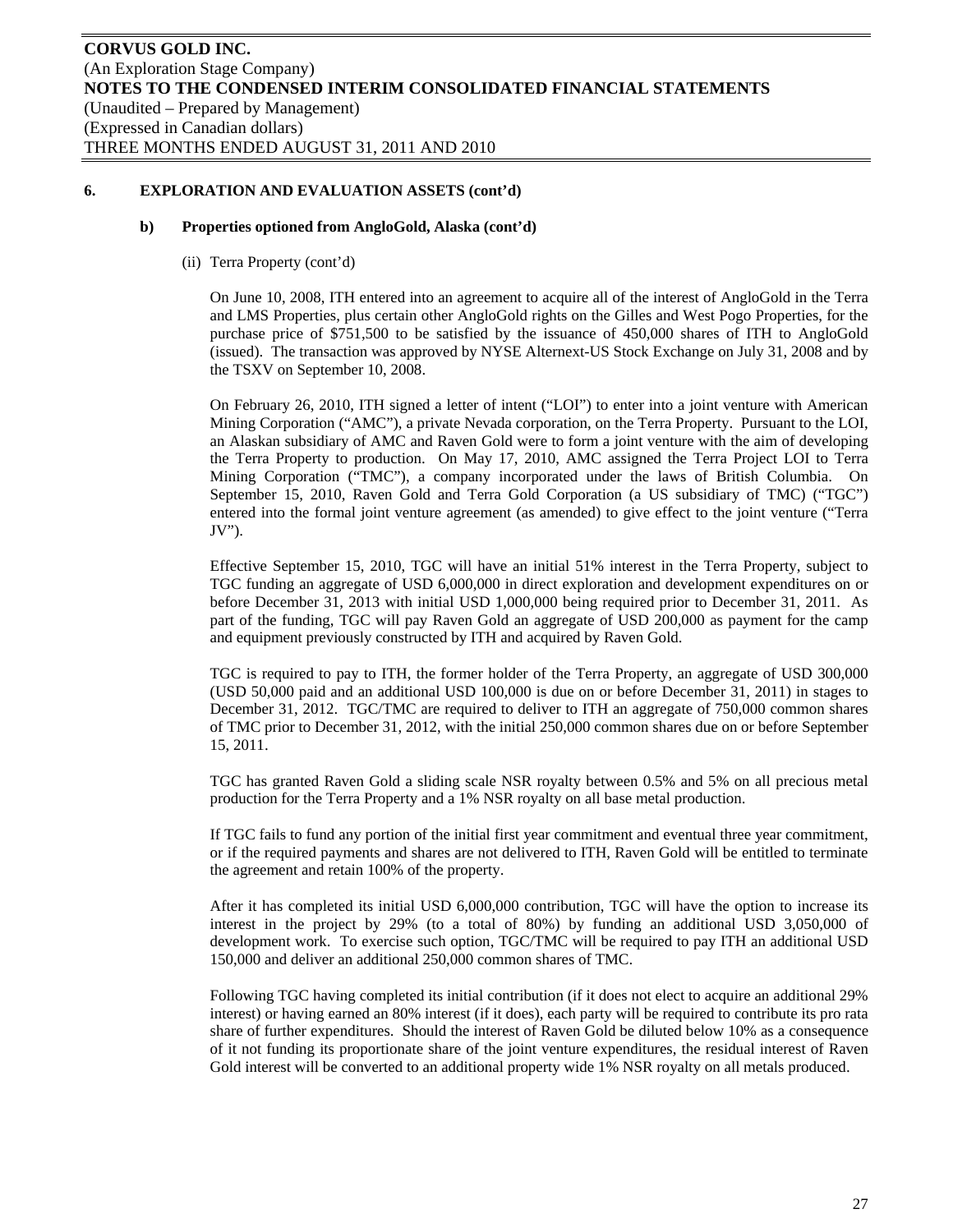#### **c) Properties optioned from Redstar Gold Corp., Nevada**

On March 15, 2007, ITH signed a binding letter of intent with Redstar Gold Corp. of Vancouver, B.C. ("Redstar"), pursuant to which a US subsidiary of ITH (Corvus Nevada) could earn up to a 70% interest in the North Bullfrog project located in Nevada. Corvus Nevada could earn an initial 60% interest in the project by making payments and exploration expenditures and delivering ITH shares, and had the option to earn an additional 10% interest (aggregate 70%) by funding all expenditures to take the project to feasibility. There was no time limit by which a feasibility study is required to be delivered.

To earn its initial 60% interest, Corvus Nevada was required to make total payments of USD 190,000 and incur total expenditures of USD 4,000,000 over 4 years to March 15, 2011. The first year requirement is a payment of USD 20,000 on TSXV acceptance (paid) plus exploration expenditures of USD 500,000 (incurred). The second payment of USD 30,000 is due by September 15, 2008 (paid). The third payment of USD 40,000 is due by March 15, 2009 (paid). The fourth payment of USD 50,000 is due by March 15, 2010 and the fifth payment of USD 50,000 is due by March 15, 2011 (acquisition completed on October 9, 2009).

Corvus Nevada is also required to pay the advance minimum royalty payments to the owners of certain patented mining claims which are fully recoupable against production royalties. The advance minimum royalty in year 1 to 3 is USD 32,300 per year and year 4 onwards is USD 37,000.

On October 9, 2009, Corvus Nevada completed the acquisition of all of the interests of Redstar and Redstar Gold U.S.A. Inc. in the North Bullfrog project (including the Mayflower (note 6(d)) and Connection (note 6(e)) Properties) under an agreement dated July 30, 2009, thereby giving Corvus Nevada 100% ownership of the project. Consideration for the acquisition was a cash payment of USD 250,000 and the delivery by Corvus Nevada of 200,000 common shares of ITH. Completion of the acquisition eliminated Corvus Nevada's vesting requirements for expenditures and delivery of ITH shares.

The Company acquired all of the shares of Corvus Nevada on August 26, 2010 upon the completion of the Arrangement.

#### **d) Mayflower Property, Nevada**

Pursuant to a mining lease and option to purchase agreement made effective December 1, 2007 between Corvus Nevada and a group of arm's length limited partnerships, Corvus Nevada has leased (and has the option to purchase) patented mining claims located adjacent to its North Bullfrog project in south-western Nevada. The terms of the lease/option are as follows:

- *Terms*: Initial term of five years, commencing December 1, 2007, with the option to extend the lease for an additional five years. The lease will continue for so long thereafter as the property is in commercial production or, alternatively, for an additional three years if Corvus Nevada makes advance minimum royalty payments of USD 100,000 per year (which are recoupable against actual production royalties).
- *Lease Payments*: USD 5,000 (paid) and 25,000 common shares of ITH (delivered) following regulatory acceptance of the transaction; and an additional USD 5,000 and 20,000 common shares on each of the first through fifth lease anniversaries (USD 5,000 paid on each of December 10, 2008, October 14, 2009, and November 10, 2010 and 20,000 common shares of ITH delivered on each of September 8, 2008 and November 25, 2009). Pursuant to an agreement with the lessors, in lieu of the 20,000 ITH shares due December 1, 2010, Corvus Nevada paid USD 108,750 on November 10, 2010 and delivered 46,250 common shares of the Company on December 2, 2010. If Corvus Nevada elects to extend the lease for a second five-year term, it will pay USD 10,000 and deliver 50,000 common shares of ITH upon election being made, and an additional 50,000 common shares of ITH on each of the sixth through tenth anniversaries.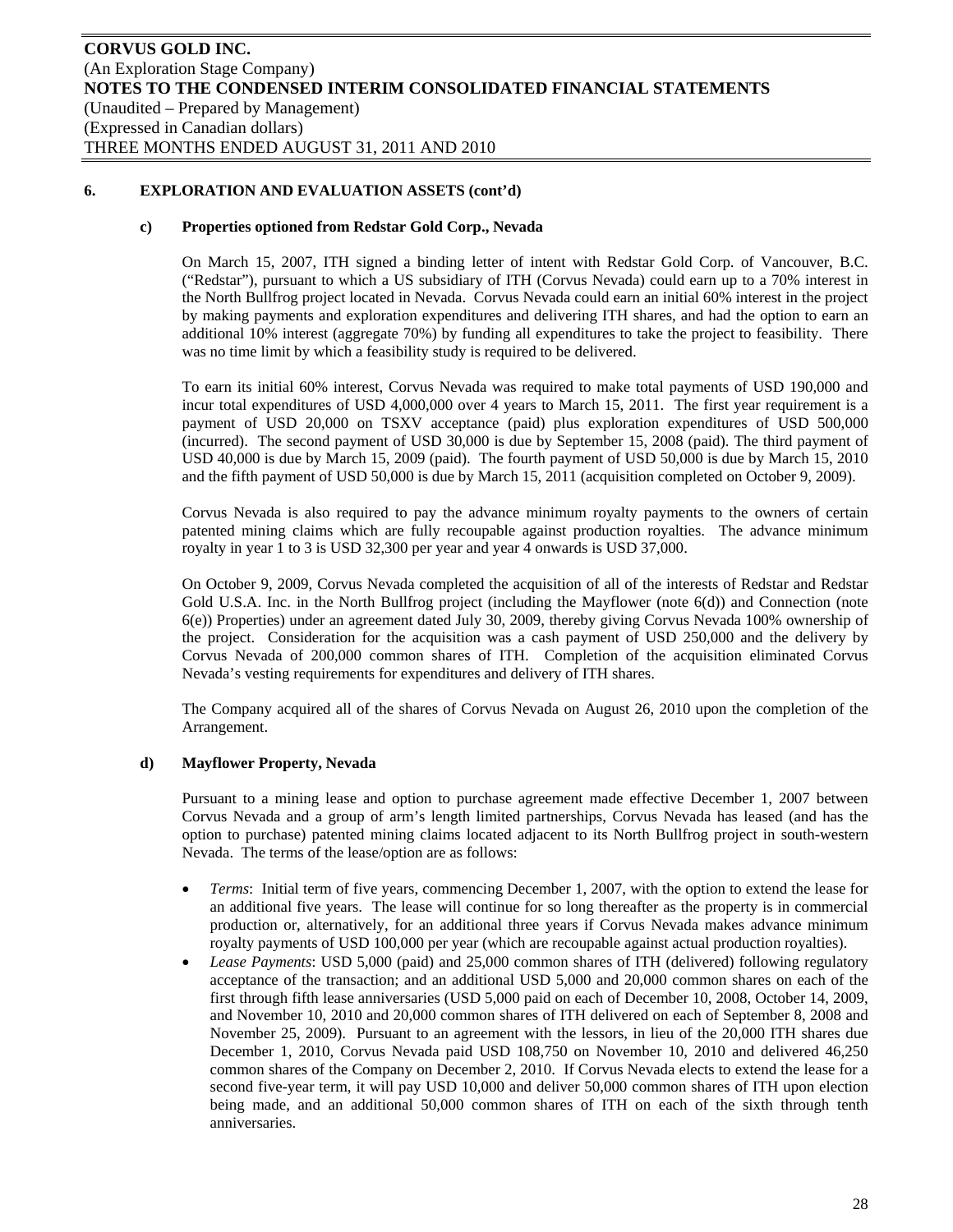#### **d) Mayflower Property, Nevada (cont'd)**

- *Work Commitments*: USD 100,000 per year for the first three years (incurred), USD 200,000 per year for the years  $4 - 6$  and USD 300,000 for the years  $7 - 10$ . Excess expenditures in any year may be carried forward. If Corvus Nevada does not incur the required expenditures in year one, the deficiency is required to be paid to the lessors.
- *Retained Royalty*: Corvus Nevada will pay the lessors a NSR royalty of 2% if the average gold price is USD 400 per ounce or less, 3% if the average gold price is between USD 401 and USD 500 per ounce and 4% if the average gold price is greater than USD 500 per ounce.
- *Purchase Option*: Corvus Nevada has the right to purchase all the interest of the lessors in the property during the first ten years for USD 7,500,000 plus a 0.5% NSR if the gold price is under USD 500 per ounce and 1% if the gold price is USD 500 per ounce or above. After the initial ten-year period, the cash portion of the purchase price will be escalated annually based on the US annual Consumer Price Index increase for that year.

The Company acquired all of the shares of Corvus Nevada on August 26, 2010 upon the completion of the Arrangement.

#### **e) Connection Property, Nevada**

Pursuant to a mining lease and option to purchase agreement made effective October 27, 2008 between Redstar and an arm's length limited liability company, Redstar has leased (and has the option to purchase) patented mining claims located adjacent to the North Bullfrog project and referred to as the "Connection" property. The ten-year, renewable mining lease requires payments of USD 10,800 (paid) on signing and annual payments for the first three anniversaries of USD 10,800 and USD 16,200 for every year thereafter (USD 10,800 paid on each of September 30, 2009, September 30, 2010, and September 28, 2011). Redstar has an option to purchase the property for USD 1,000,000 at any time during the life of the lease. Production is subject to a 4% NSR royalty, which may be purchased for USD 5,000,000.

Corvus Nevada acquired all of the interest of Redstar and Redstar US in the Connection property and associated lease on October 9, 2009 (note 6(c)).

#### **Acquisitions**

The acquisition of title to mineral properties is a detailed and time-consuming process. The Company has taken steps, in accordance with industry norms, to verify title to mineral properties in which it has an interest. Although the Company has taken every reasonable precaution to ensure that legal title to its properties is properly recorded in the name of the Company, there can be no assurance that such title will ultimately be secured.

#### **Environmental Expenditures**

The operations of the Company may in the future be affected from time to time in varying degrees by changes in environmental regulations, including those for future removal and site restoration costs. Both the likelihood of new regulations and their overall effect upon the Company vary greatly and are not predictable. The Company's policy is to meet or, if possible, surpass standards set by relevant legislation by application of technically proven and economically feasible measures.

Environmental expenditures that relate to ongoing environmental and reclamation programs are charged against earnings as incurred or capitalized and amortized depending on their future economic benefits. Estimated future removal and site restoration costs, when the ultimate liability is reasonably determinable, are charged against earnings over the estimated remaining life of the related business operation, net of expected recoveries. The Company is not aware of any Provisions for Environmental Rehabilitation as of August 31, 2011.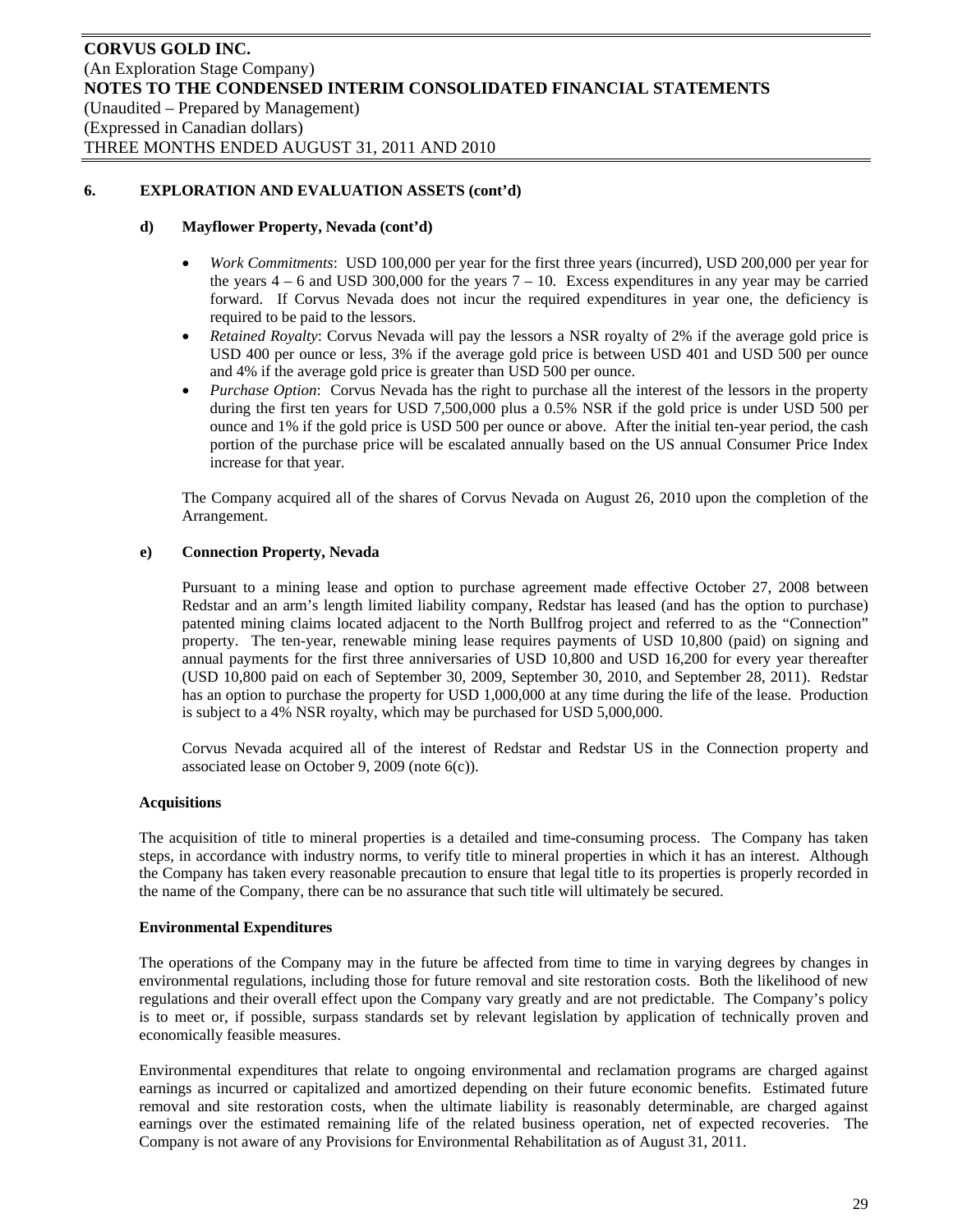## **7. SHARE CAPITAL**

#### **Authorized**

Unlimited common shares without par value.

#### **Share issuances**

There were no share issuances during the period ended August 31, 2011.

During the year ended May 31, 2011:

- a) An aggregate of 33,614,010 shares were issued as a result of the Plan of Arrangement (note 1).
- b) On November 30, 2010 the Company closed a brokered private placement equity financing ("the Offering") and issued 6,500,000 common shares at a price of \$0.88 per common share for gross proceeds of \$5,720,000. In connection with the Offering, the agents received a cash commission equal to 5% of the gross proceeds raised through the Offering, amounting to \$286,000 in share issuance costs. As well, the Agents received Agents' Warrants equal to 5% of common shares issued in the Offering, being 325,000 Agents' Warrants. Each Agents' Warrant is exercisable to acquire one common share of the Company at a price of \$1.10 until November 30, 2012. The share-based payment charges associated with the Agents Warrants is \$145,084.
- c) On November 30, 2010 the Company closed a non-brokered private placement equity financing and issued 1,500,000 common shares at a price of \$0.88 per common share for gross proceeds of \$1,320,000. A finder's fee equal to 5% of the proceeds raised from the sale of 500,000 common shares was paid, amounting to \$22,000. In connection with the financing, the Company paid an additional \$116,140 in share issuance costs.
- d) On December 2, 2010, the Company issued 46,250 common shares in connection with the lease on the Mayflower property (note 6(d)), with a fair value of \$43,475.

#### **Warrants**

Warrants transactions are summarized as follows:

|                                                               |              | <b>August 31, 2011</b> |                                  | May 31, 2011 |   |                 |  |                       |
|---------------------------------------------------------------|--------------|------------------------|----------------------------------|--------------|---|-----------------|--|-----------------------|
|                                                               |              | Weighted               |                                  |              |   | Weighted        |  |                       |
|                                                               | Number of    | Average                |                                  |              |   | Number of       |  | Average               |
|                                                               | Warrants     | <b>Exercise Price</b>  |                                  |              |   | <b>Warrants</b> |  | <b>Exercise Price</b> |
| Balance, beginning of the period<br>Issued (Agents' Warrants) | 325,000<br>- |                        | 1.10<br>$\overline{\phantom{a}}$ | ۰<br>325,000 | S | 1.10            |  |                       |
| Balance, end of the period                                    | 325,000      |                        | 1.10                             | 325,000      |   | 1.10            |  |                       |

The weighted average remaining contractual life of warrants outstanding at August 31, 2011 was 1.25 years.

As at August 31, 2011 and May 31, 2011, the Company had outstanding warrants as follows:

|                   |          | <b>August 31, 2011</b> |          | May 31, 2011 |
|-------------------|----------|------------------------|----------|--------------|
|                   | Exercise | Number of              | Exercise | Number of    |
| Expiry Date       | Price    | Warrants               | Price    | Warrants     |
|                   |          |                        |          |              |
| November 30, 2012 | .10      | 325,000                | 1.10     | 325,000      |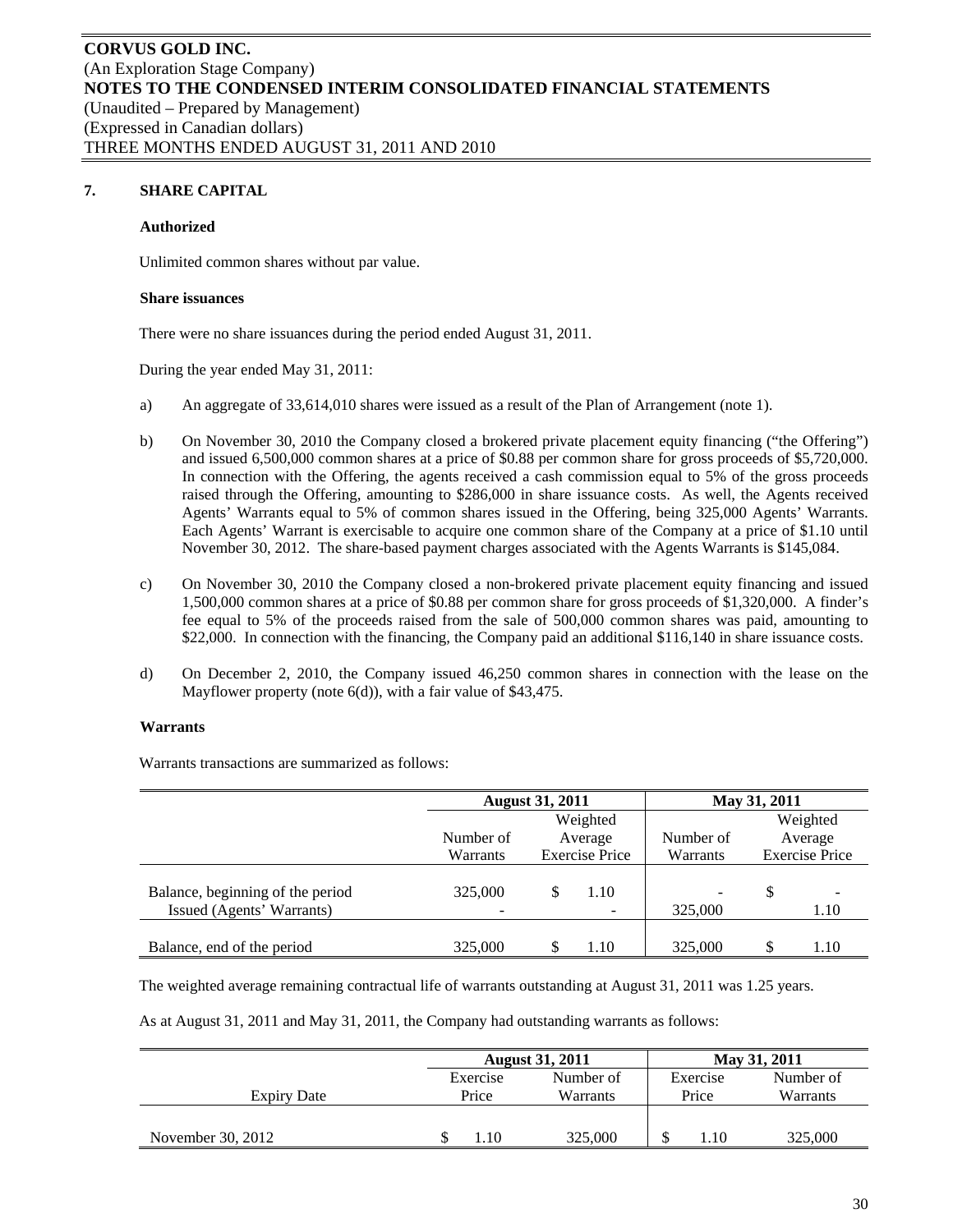## **7. SHARE CAPITAL (cont'd)**

#### **Warrants (cont'd)**

The Company uses the fair value method for determining fair value for all agent warrants issued during the year. The fair value of agent warrants was determined using the Black-Scholes option pricing model based on the following assumptions:

|                       | <b>August 31, 2011</b> | May 31, 2011 |
|-----------------------|------------------------|--------------|
|                       |                        |              |
| Expected life (years) | N/A                    |              |
| Interest rate         | N/A                    | 1.62%        |
| Volatility (average)  | N/A                    | 100%         |
| Dividend yield        | N/A                    | 0.00%        |

#### **Stock options**

Stock options awarded to employees and non-employees by the Company are measured and recognized in the Consolidated Statement of Comprehensive Income (Loss) or added to exploration and evaluation assets at the fair value of the award. The fair value of all forms of share-based payments is charged to operations or capitalized to exploration and evaluation assets over the vesting period of the options granted. Fair value is estimated using the Black-Scholes Option Pricing Model.

Share-based payment amounts included in the consolidated financial statements and related to options granted prior to August 26, 2010 represent an allocation of ITH's related amounts on a direct basis for employees and nonemployees working directly on the Spin-out Properties and on a pro rata basis for head office employees and directors as outlined in note 1.

The Company has adopted an incentive stock option plan (the "2010 Plan"). The essential elements of the 2010 Plan provide that the aggregate number of common shares of the Company's share capital that may be made issuable pursuant to options granted under the 2010 Plan may not exceed 10% of the number of issued shares of the Company at the time of the granting of the options. Options granted under the 2010 Plan will have a maximum term of ten years. The exercise price of options granted under the 2010 Plan will not be less than the discounted market price of the common shares (defined as the last closing market price of the Company's common shares immediately preceding the issuance of a news release announcing the granting of the options, less the maximum discount permitted under applicable stock exchange policies), or such other price as may be agreed to by the Company and accepted by the Toronto Stock Exchange. Options granted under the 2010 Plan vest immediately, unless otherwise determined by the directors at the date of grant.

Pursuant to the 2010 Plan, on July 29, 2011, the Company granted incentive stock options to directors and an employee of the Company to purchase 650,000 common shares in the share capital of the Company. The options are exercisable on or before July 29, 2016 at a price of \$0.50 per share. The options will vest as to one-third on July 29, 2011, one third on July 29, 2012 and the balance on July 29, 2013.

On May 30, 2011 the Company granted incentive stock options to a consultant of the Company to purchase 100,000 common shares in the share capital of the Company. The options are exercisable on or before May 30, 2013 at a price of \$0.69 per share.

On January 21, 2011, the Company granted incentive stock options to directors, officer and consultants of the Company to purchase 390,000 common shares in the share capital of the Company. The options are exercisable on or before January 21, 2013 at a price of \$0.82 per share.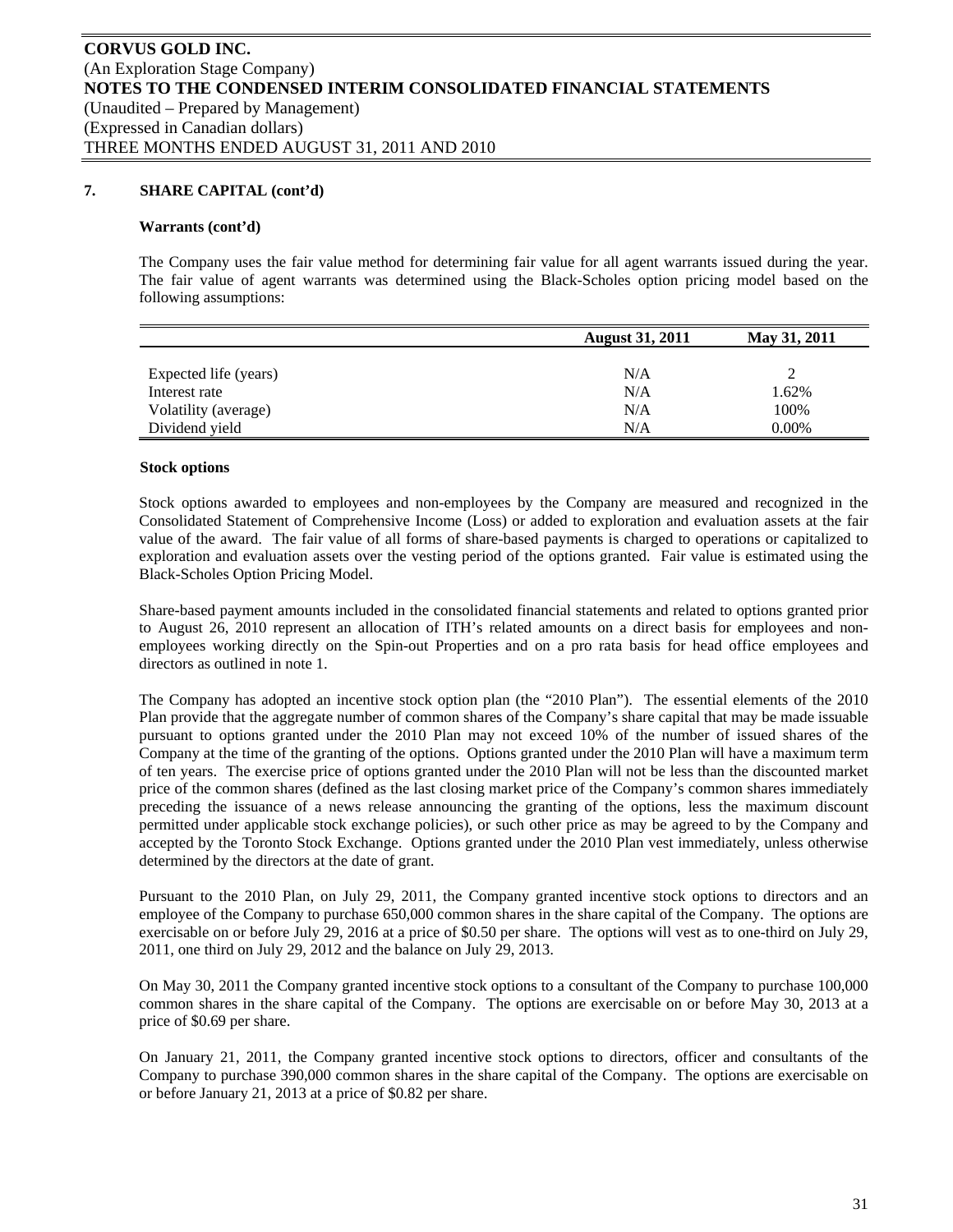## **7. SHARE CAPITAL (cont'd)**

#### **Stock options (cont'd)**

On September 8, 2010 the Company granted incentive stock options to directors, officers, employees and consultants of the Company to purchase 3,000,000 common shares in the share capital of the Company. The options are exercisable on or before September 8, 2012 at a price of \$0.75 per share.

A summary of the status of the stock option plan as of August 31, and May 31, 2011, and changes during the periods are presented below:

|                                                          | <b>Three Months Ended</b><br><b>August 31, 2011</b> |                                                        | <b>Year Ended</b><br>May 31, 2011          |                                                        |
|----------------------------------------------------------|-----------------------------------------------------|--------------------------------------------------------|--------------------------------------------|--------------------------------------------------------|
|                                                          | Number of<br><b>Options</b>                         | Weighted<br>Average<br><b>Exercise</b><br><b>Price</b> | Number of<br><b>Options</b>                | Weighted<br>Average<br><b>Exercise</b><br><b>Price</b> |
| Balance, beginning of the period<br>Granted<br>Cancelled | 3,490,000<br>650,000<br>(300,000)                   | 0.76<br>0.50<br>S<br>0.75<br>S                         | $\overline{\phantom{a}}$<br>3,490,000<br>۰ | \$<br>0.76<br>S                                        |
| Balance, end of the period                               | 3,840,000                                           | 0.72                                                   | 3,490,000                                  | 0.76<br>S                                              |

The weighted average remaining contractual life of options outstanding at August 31, 2011 was 1.74 years.

Stock options outstanding are as follows:

|                    |                 | <b>August 31, 2011</b> |                    |                 | May 31, 2011             |                    |
|--------------------|-----------------|------------------------|--------------------|-----------------|--------------------------|--------------------|
|                    |                 | <b>Number</b>          | <b>Exercisable</b> |                 |                          | <b>Exercisable</b> |
|                    | <b>Exercise</b> | of                     | at Year-           | <b>Exercise</b> | Number of                | at Year-           |
| <b>Expiry Date</b> | <b>Price</b>    | <b>Options</b>         | End                | Price           | <b>Options</b>           | End                |
|                    |                 |                        |                    |                 |                          |                    |
| September 8, 2012  | 0.75<br>\$.     | 2,700,000              | 2,700,000          | \$0.75          | 3,000,000                | 3,000,000          |
| January 21 2013    | 0.82<br>S       | 390,000                | 390,000            | 0.82<br>\$      | 390,000                  | 390,000            |
| May 30, 2013       | \$<br>0.69      | 100,000                | 100,000            | \$<br>0.69      | 100,000                  | 100,000            |
| July 29, 2016      | \$<br>0.50      | 650,000                | 214,500            | \$<br>-         | $\overline{\phantom{0}}$ |                    |
|                    |                 |                        |                    |                 |                          |                    |
|                    |                 | 3,840,000              | 3,404,500          |                 | 3.490.000                | 3,490,000          |

## **Share-based payments**

Share-based payments amounts included in the consolidated financial statements and related to options granted prior to August 26, 2010 represent an allocation of ITH's related share-based payments amounts on a direct basis for employees and non-employees working directly on the Spin-out Properties and on a pro rata basis for head office employees and directors amounted to \$821,171. The Company uses the fair value method for determining sharebased payment charges for all options granted during the periods. The fair value of options granted was \$253,678, determined using the Black-Scholes option pricing model based on the following weighted average assumptions: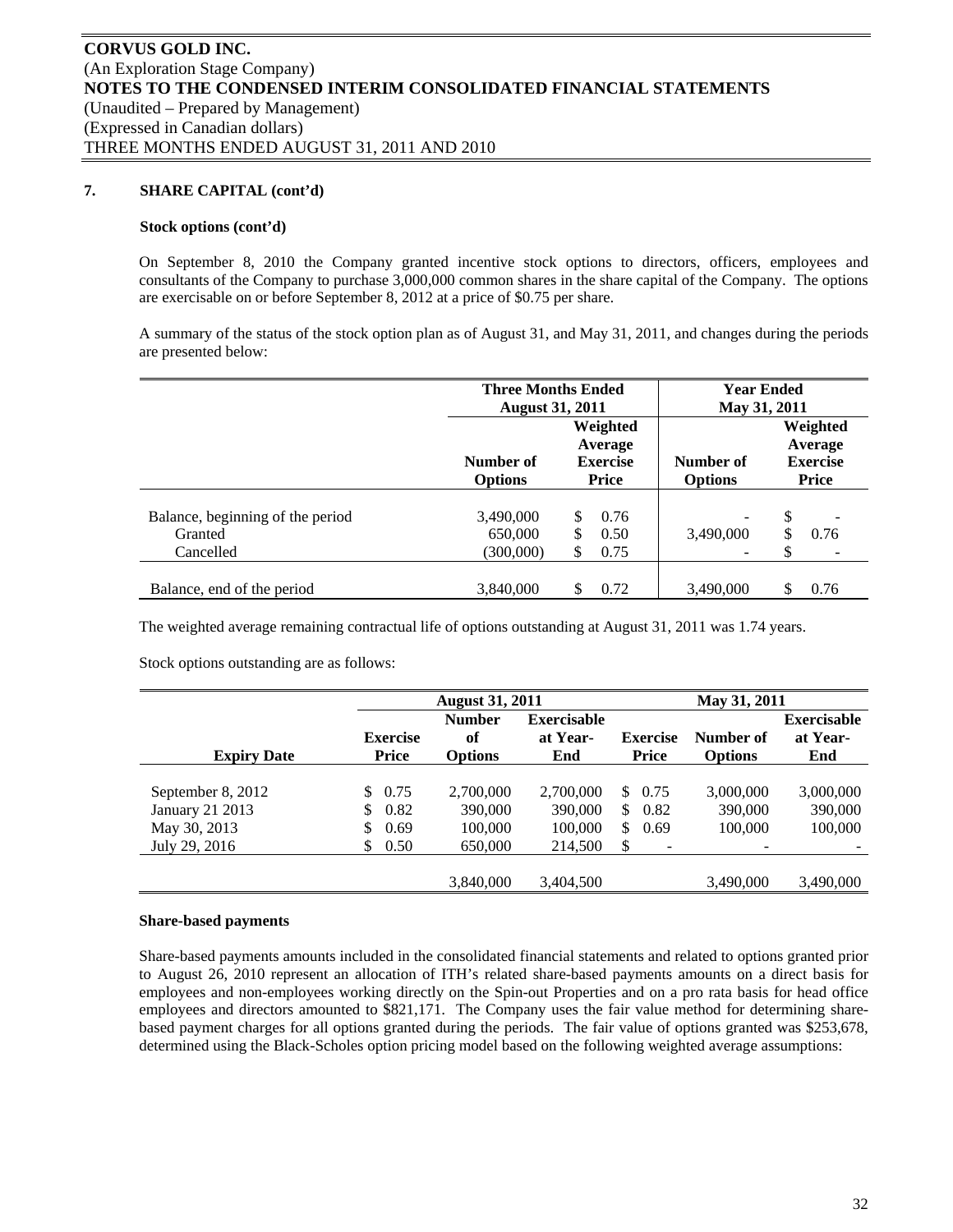# **7. SHARE CAPITAL (cont'd)**

## **Share-based payments (cont'd)**

|                          | <b>Three Months Ended</b><br><b>August 31, 2011</b><br><b>Grants</b> |
|--------------------------|----------------------------------------------------------------------|
|                          |                                                                      |
| Risk-free interest rate  | 1.39%                                                                |
| Expected life of options | 5 years                                                              |
| Annualized volatility    | 100%                                                                 |
| Dividend yield           | 0.0%                                                                 |
| Exercise price           | \$0.50                                                               |
| Fair value per share     | \$0.39                                                               |

Share-based payment charges have been allocated as follows:

| For the three months ended August 31,                      | 2011                     | <b>2010</b>   |  |  |
|------------------------------------------------------------|--------------------------|---------------|--|--|
|                                                            |                          |               |  |  |
| Consulting                                                 | \$<br>142,450            | \$<br>249,495 |  |  |
| Investor relations                                         | $\overline{\phantom{0}}$ | 77,164        |  |  |
| Professional fees                                          |                          | 18,005        |  |  |
| Wages and benefits                                         |                          | 411,538       |  |  |
|                                                            |                          |               |  |  |
|                                                            | 142,450                  | 756,202       |  |  |
| Exploration and evaluation assets – Geological/geophysical | 11,871                   | 64,969        |  |  |
|                                                            |                          |               |  |  |
|                                                            | \$<br>154,321            | \$<br>821,171 |  |  |

# **8. RELATED PARTY TRANSACTIONS**

During the period ended August 31, 2011, the Company entered into the following transactions with related parties:

## **Management compensation**

Key management personnel compensation comprised:

|                                              | 2011          | <b>2010</b>   |
|----------------------------------------------|---------------|---------------|
|                                              |               |               |
| Consulting fees                              | \$<br>18,000  | \$<br>4,163   |
| Directors fees (included in consulting fees) | 15,000        | 7,772         |
| Investor relations                           | 9,000         | 7,217         |
| Professional fees                            | 21,000        | 2,367         |
| Wages and benefits                           | 72,868        | 34,686        |
| Share-based payments                         | 142,450       | 244,351       |
|                                              |               |               |
|                                              | \$<br>278,318 | \$<br>300,556 |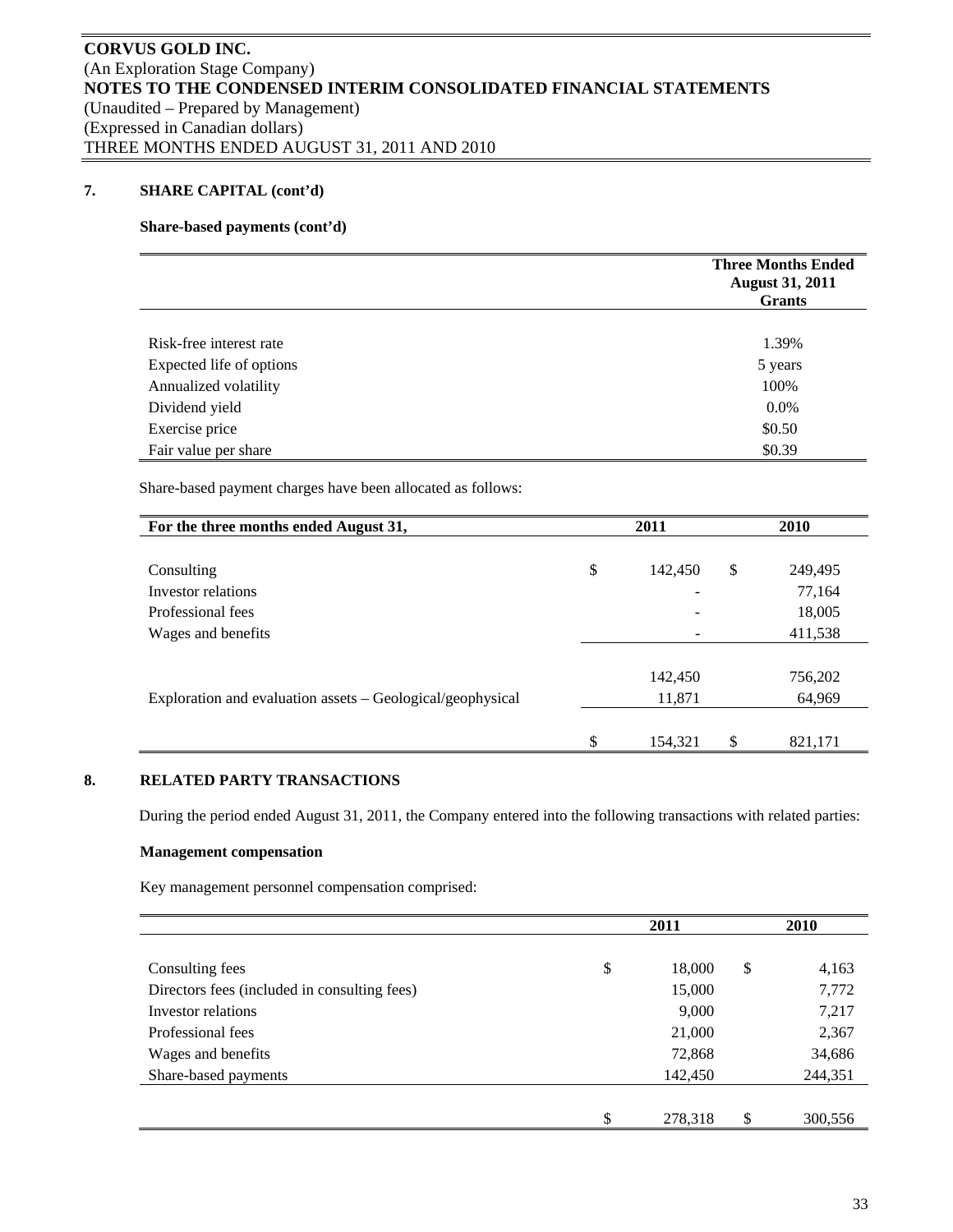## **8. RELATED PARTY TRANSACTIONS (cont'd)**

#### **Transactions with other related parties**

The Company paid or accrued rent expenses of \$ 7,313 (2010 - \$1,182) and administration expenses of \$1,879 (2010 - \$1,780) to Cardero Resource Corp. ("Cardero"), a company with officers in common and rent expenses of \$600 (2010 - \$nil) to an officer of the Company.

At August 31, 2011, included in accounts payable and accrued liabilities was  $$17,873$  (May 31, 2011 – 21,708) in expenses owing to companies related to officers and officers of the Company.

The Company has entered into a retainer agreement dated June 1, 2010 with Lawrence W. Talbot Law Corporation ("LWTLC"), pursuant to which LWTLC agrees to provide legal services to the Company. Pursuant to the retainer agreement, the Company has agreed to pay LWTLC a minimum annual retainer of \$72,000 (plus applicable taxes and disbursements). The retainer agreement may be terminated by LWTLC on reasonable notice, and by the Company on one year's notice (or payment of one year's retainer in lieu of notice). An officer of the Company is a director and shareholder of LWTLC.

These amounts were unsecured, non-interest bearing and had no fixed terms or repayment. Accordingly, fair value could not be readily determined.

## **9. GEOGRAPHIC SEGMENTED INFORMATION**

The Company operates in one industry segment, the mineral resources industry, and in two geographical segments, Canada and the United States. All current exploration activities are conducted in the United States. The significant asset categories identifiable with these geographical areas are as follows:

|                                         | Canada      | <b>United States</b> | <b>Total</b>     |
|-----------------------------------------|-------------|----------------------|------------------|
|                                         |             |                      |                  |
| <b>August 31, 2011</b>                  |             |                      |                  |
| Exploration and evaluation assets       | \$          | \$<br>14,282,498     | \$<br>14,282,498 |
| Property and equipment                  | \$<br>2,158 | \$<br>45,202         | \$<br>47,360     |
|                                         |             |                      |                  |
| May 31, 2011                            |             |                      |                  |
| Exploration and evaluation assets       | \$          | \$<br>13,553,597     | \$<br>13,553,597 |
| Property and equipment                  |             | 44,872               | \$<br>44,872     |
|                                         |             |                      |                  |
| For the three months ended August 31,   |             | 2011                 | 2010             |
|                                         |             |                      |                  |
| Net loss for the period – Canada        |             | \$<br>(326, 408)     | \$<br>(844, 962) |
| Net loss for the period – United States |             | (158, 768)           | (89, 406)        |
| Net loss for the period                 |             | \$<br>(485, 176)     | \$<br>(934,368)  |

## **10. CAPITAL MANAGEMENT**

The Company manages its capital structure, being its share capital, and makes adjustments to it, based on the funds available to the Company, in order to support future business opportunities. The Board of Directors does not establish quantitative return on capital criteria for management, but rather relies on the expertise of the Company's management to sustain future development of the business.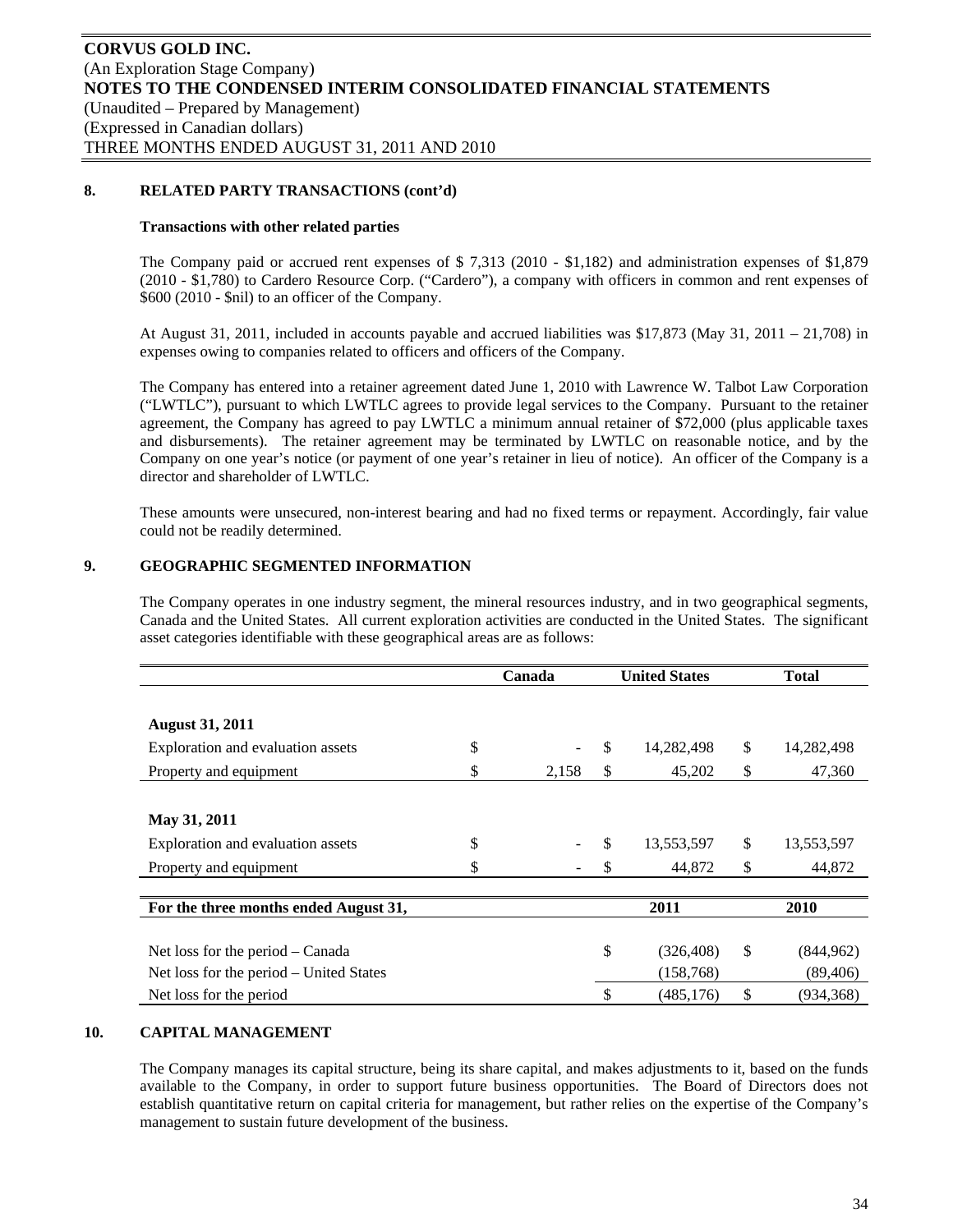## **10. CAPITAL MANAGEMENT (cont'd)**

The Company currently has no significant source of revenues. As such, the Company is dependent upon external financings to fund activities. In order to carry future projects and pay for administrative costs, the Company will spend its existing working capital and raise additional funds as needed. Management reviews its capital management approach on an ongoing basis and believes that this approach, given the relative size of the Company, is reasonable.

There were no changes in the Company's approach to capital management during the period ended August 31, 2011. The Company is not subject to externally imposed capital requirements.

## **11. SUPPLEMENTAL CASH FLOW INFORMATION**

|                                                                   | 2011         |   | 2010       |
|-------------------------------------------------------------------|--------------|---|------------|
|                                                                   |              |   |            |
| Supplemental cash flow information                                |              |   |            |
| Interest paid                                                     |              |   |            |
| Income taxes paid                                                 |              |   |            |
| <b>Non-cash transactions</b>                                      |              |   |            |
| Shares issued to acquire exploration and evaluation assets        |              |   | 12,435,883 |
| Accounts receivable included in exploration and evaluation assets | \$<br>61.278 | S |            |
| Accounts payable included in exploration and evaluation assets    | 11,660       | S | 837,000    |

## **12. SUBSIDIARIES**

#### **Significant subsidiaries are:**

|                         | Country of<br>Incorporation | Principal<br>Activity      | The Company's<br>effective interest for<br>2011 and 2010 |
|-------------------------|-----------------------------|----------------------------|----------------------------------------------------------|
| Raven Gold Alaska Inc.  | USA                         | <b>Exploration company</b> | 100%                                                     |
| Corvus Gold Nevada Inc. | <b>USA</b>                  | Exploration company        | 100%                                                     |

#### **13. TRANSITION TO INTERNATIONAL FINANCIAL REPORTING STANDARDS**

As stated in note 3, these are the Company's first condensed interim consolidated financial statements for the period covered by the first annual consolidated financial statements prepared in accordance with IFRS. An explanation of how the transition from previous Canadian GAAP to IFRS has affected the Company's financial position and comprehensive loss is set out in this note.

The accounting policies set out in note 3 have been applied in preparing the condensed interim consolidated financial statements as at and for the three months ended August 31, 2011, the comparative information presented in these financial statements as at and for the three months period ended August 31, 2010 and as at and for the year ended May 31, 2011, and in the preparation of an opening IFRS Statement of Financial Position at June 1, 2010 (the Company's date of transition).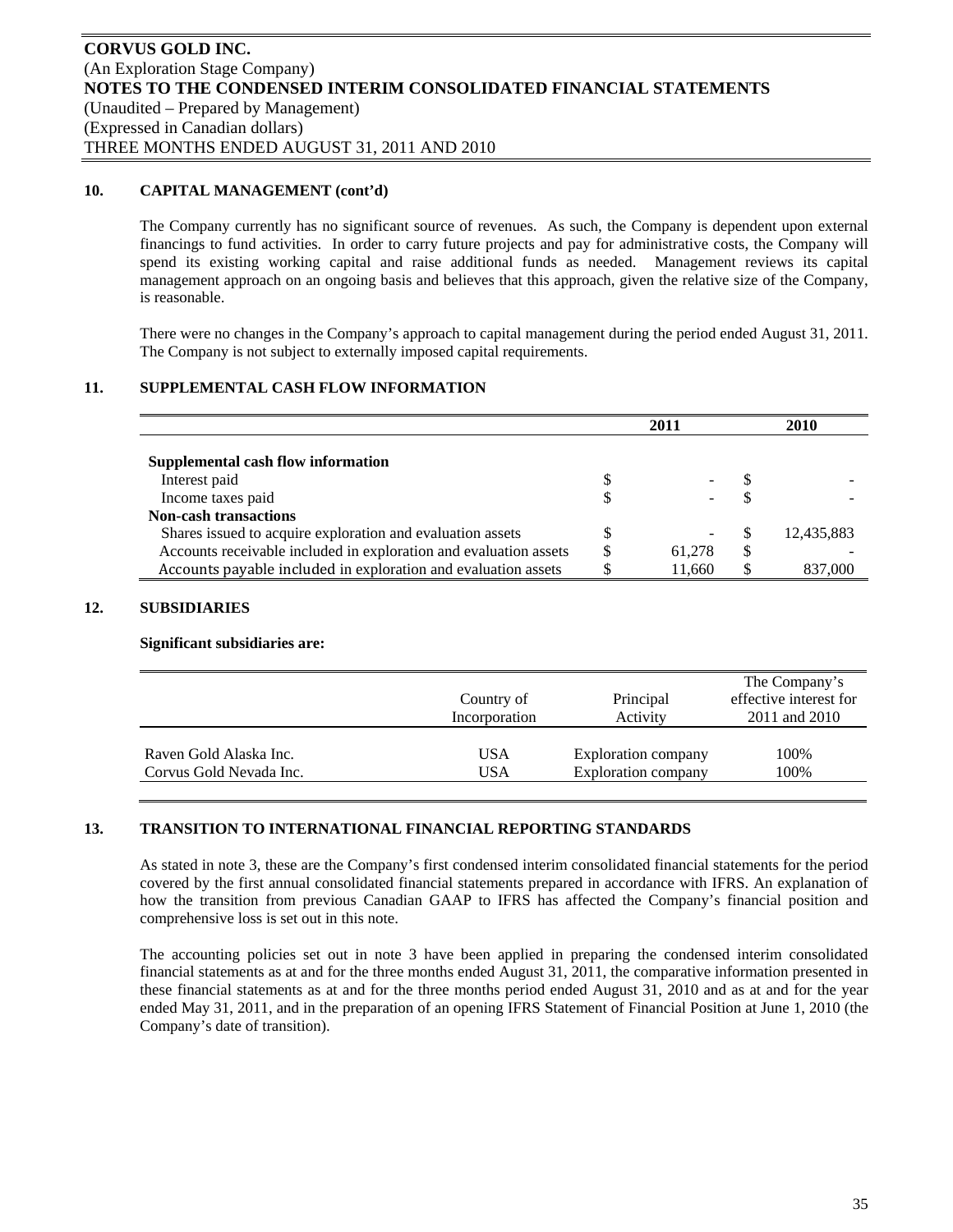## **First time adoption of IFRS**

The Company's consolidated financial statements for the year ending May 31, 2012 are the first annual consolidated financial statements that will be prepared in accordance with IFRS. The Company has adopted IFRS on June 1, 2011 with a transition date of June 1, 2010. Under IFRS 1*, "First time adoption of International Financial Reporting Standards"* ("IFRS 1"), the IFRS standards are applied retrospectively at the transition date with all adjustments to assets and liabilities as stated under Canadian GAAP taken to deficit, and IFRS 1 providing for certain optional and mandatory exemptions to this principle.

Below are the adjustments necessary for the IFRS transition, including exemptions taken at the transition date:

a) Share-based payment transactions

IFRS 1 allows that a first-time adopter can elect to not apply IFRS 2 to share-based payments granted after November 7, 2002 that vested before the later of (a) the date of transition to IFRS and (b) January 1, 2005. The Company has elected this exemption and will apply IFRS 2 to only unvested stock options as at June 1, 2010, being the transition date.

IFRS 2 and Canadian GAAP are largely converged, with the exception of two main differences affecting the Company's stock option grants. IFRS 2 does not allow straight-line amortization of share-based payments related to stock options granted with a graded vesting schedule. The attribution method is required which effectively splits the grant into separate units for valuation purposes based on the vesting schedule. Additionally, IFRS 2 requires the incorporation of an estimate of forfeiture rates. Under Canadian GAAP, the Company's policy was to account for forfeitures as they occurred.

b) Fair value as deemed cost

The Company may elect among two options when measuring the value of its assets under IFRS. It may elect, on an asset by asset basis, to use either historical cost as measured under retrospective application of IFRS or fair value of an asset at the opening balance sheet date. The Company has elected to use historical cost for its assets.

c) Consolidated and Separate Financial Statements

In accordance with IFRS 1, if a company elects to apply IFRS 3 *"Business Combinations"* retrospectively, IAS 27 *"Consolidated and Separate Financial Statements"* must also be applied retrospectively. As the Company elected to apply IFRS 3 prospectively, the Company has applied IAS 27 prospectively.

d) Estimates

The estimates previously made by the Company under pre-changeover Canadian GAAP were not revised for the application of IFRS except where necessary to reflect any difference in accounting policy or where there was objective evidence that those estimates were in error. As a result the Company has not used hindsight to revise estimates.

e) Cumulative translation differences

IFRS 1 allows that a first-time adopter may elect to deem all cumulative translation differences to be zero at the date of transition. The Company has elected this exemption and as such all cumulative translations amounts to June 1, 2010 are included in deficit.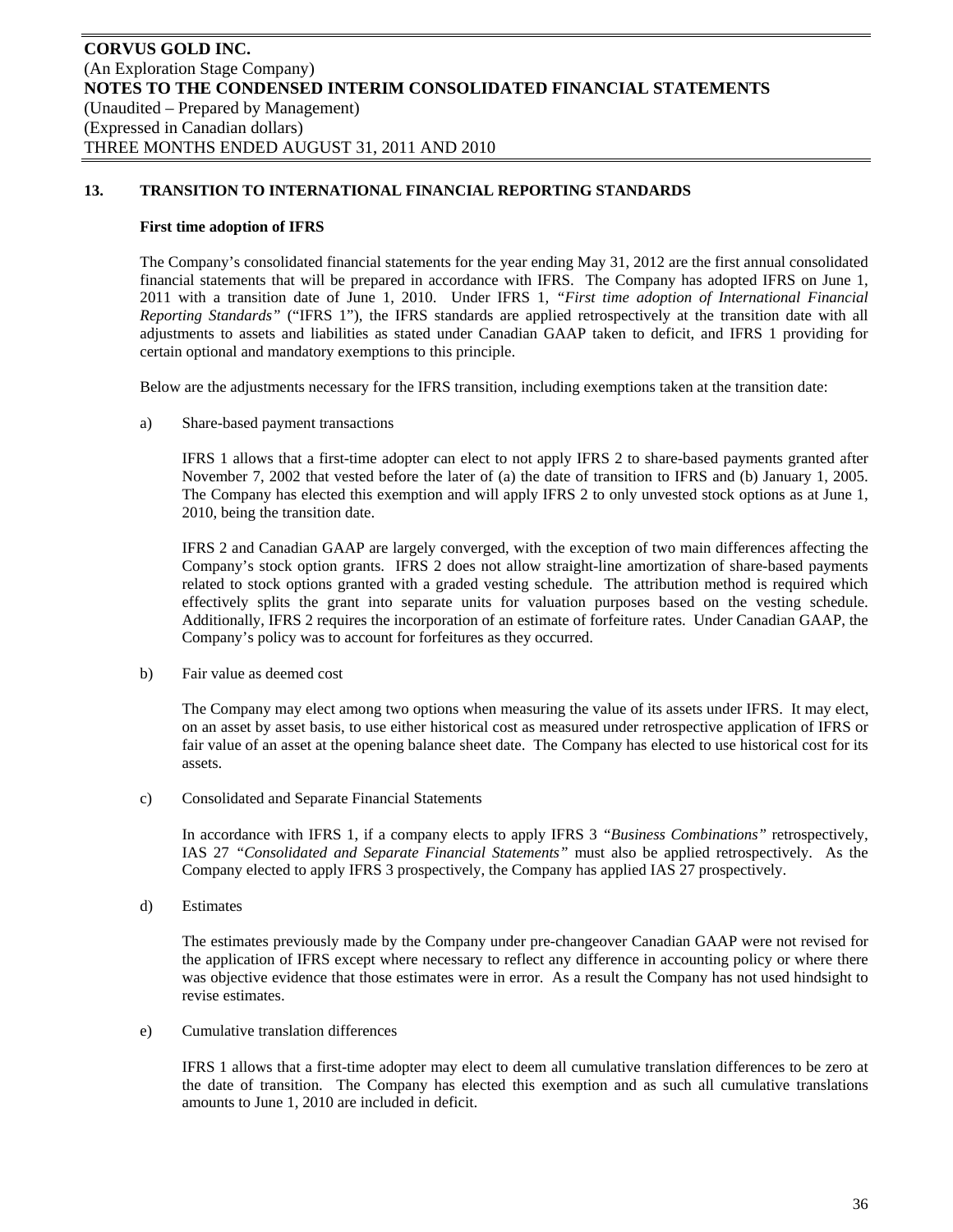#### **First time adoption of IFRS (cont'd)**

e) Cumulative translation differences (cont'd)

#### Functional and presentation currency

The functional currency of Corvus Nevada and Raven Gold is US dollars, and for all other entities within the Group, the functional currency is Canadian dollar, as at the transition date of June 1, 2010. The consolidated financial statements are presented in Canadian Dollar ("\$") which is the Group's presentation currency.

#### Translation of transactions and balances

Foreign currency transactions are translated into the functional currency using the exchange rates prevailing at the dates of the transactions or valuation where items are re-measured. Foreign exchange gains and losses resulting from the settlement of such transactions and from the translation at period end exchange rates of monetary assets and liabilities denominated in foreign currencies are recognized in the Statement of Comprehensive Income (Loss).

## Group companies

The results and financial position of all the Group entities (none of which has the currency of a hyperinflationary economy) that have a functional currency different from the presentation currency are translated into the presentation currency as follows:

- Assets and liabilities for each Statement of Financial Position presented are translated at the closing rate at the date of that financial period end;
- Income and expenses for each Statement of Comprehensive Income (Loss) are translated at average exchange rates (unless this average is not a reasonable approximation of the cumulative effect of the rates prevailing on the transaction dates, in which case income and expenses are translated at the rate on the dates of the transactions);
- Equity transactions are translated using the exchange rate at the date of the transaction; and
- All resulting exchange differences are recognized in other comprehensive income and reported as a separate component of equity.

On consolidation, exchange differences arising from the translation of functional to presentation are taken to Accumulative Other Comprehensive Income (loss).

IAS 21 – *"The effects of Changes in Foreign Exchange Rates"* differs from the Canadian GAAP equivalent, applied by the Group until May 31, 2011. IAS 21 requires an entity to measure its assets, liabilities, revenue and expenses in its functional currency. It has been determined that as at the transition date of June 1, 2010, Corvus Nevada and Raven Gold is US dollars ("USD") and for all other entities within the Group, the functional currency is Canadian dollars. Prior to the adoption of IFRS, the functional currency of the Group was the Canadian Dollars ("\$").

Under IAS 21, the assets and liabilities of the Group are translated from Corvus Nevada and Raven Gold's functional currency USD, to the presentation currency at the reporting date. The income and expenses are translated to the Group's presentation currency, which is \$ at the dates of the transactions. Foreign currency differences are recognized directly in other comprehensive income within the foreign currency translation reserve.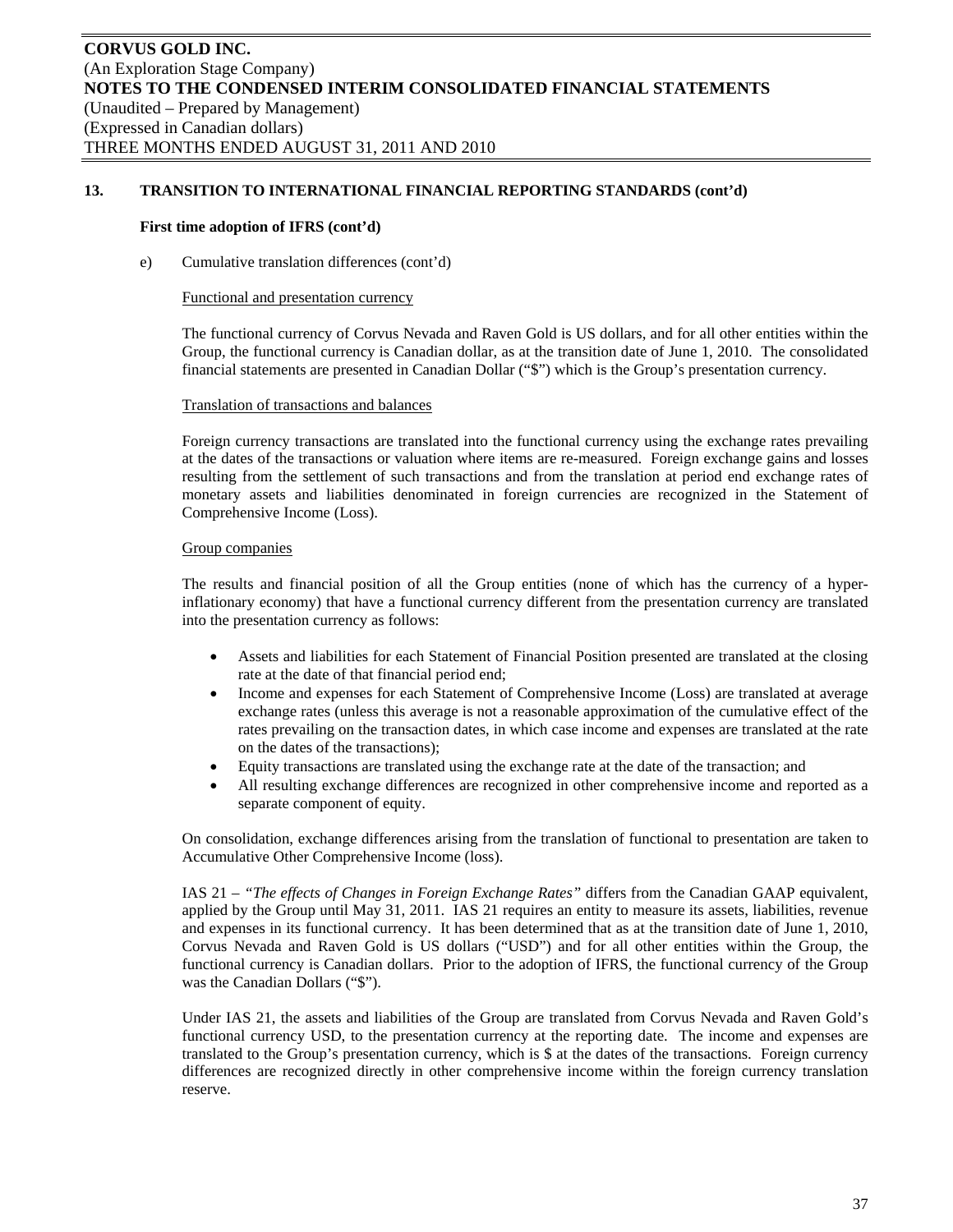## **First time adoption of IFRS (cont'd)**

## e) Cumulative translation differences (cont'd)

Impact on Consolidated Financial Statements

|                                        | <b>May 31,</b><br>2011 |    | August 31,<br>2010 | June 1,<br>2010 |            |  |
|----------------------------------------|------------------------|----|--------------------|-----------------|------------|--|
| Exploration and evaluation assets      | (1,556,761)            | S  | (343,738)          |                 | (572, 984) |  |
| Accumulated other comprehensive income | 1,001,253              | \$ | (227, 159)         |                 |            |  |
| Adjustment to deficit                  | 555,508                |    | 570.897            |                 | 572.984    |  |

#### **Reconciliation to previously reported financial statements**

A reconciliation of the above noted changes is included in the following Consolidated Statements of Financial Position and Consolidated Statements of Comprehensive Loss for the dates and periods noted below.

- Transitional Consolidated Statement of Financial Position Reconciliation June 1, 2010
- Interim Consolidated Statement of Financial Position Reconciliation August 31, 2010.
- Interim Consolidated Statement of Comprehensive Loss Reconciliation August 31, 2010.
- Consolidated Statement of Financial Position Reconciliation May 31, 2011
- Consolidated Statement of Comprehensive Loss Reconciliation May 31, 2011.

As there have been no adjustments to the net cash flows, no reconciliation of the Statement of Cash Flows has been prepared.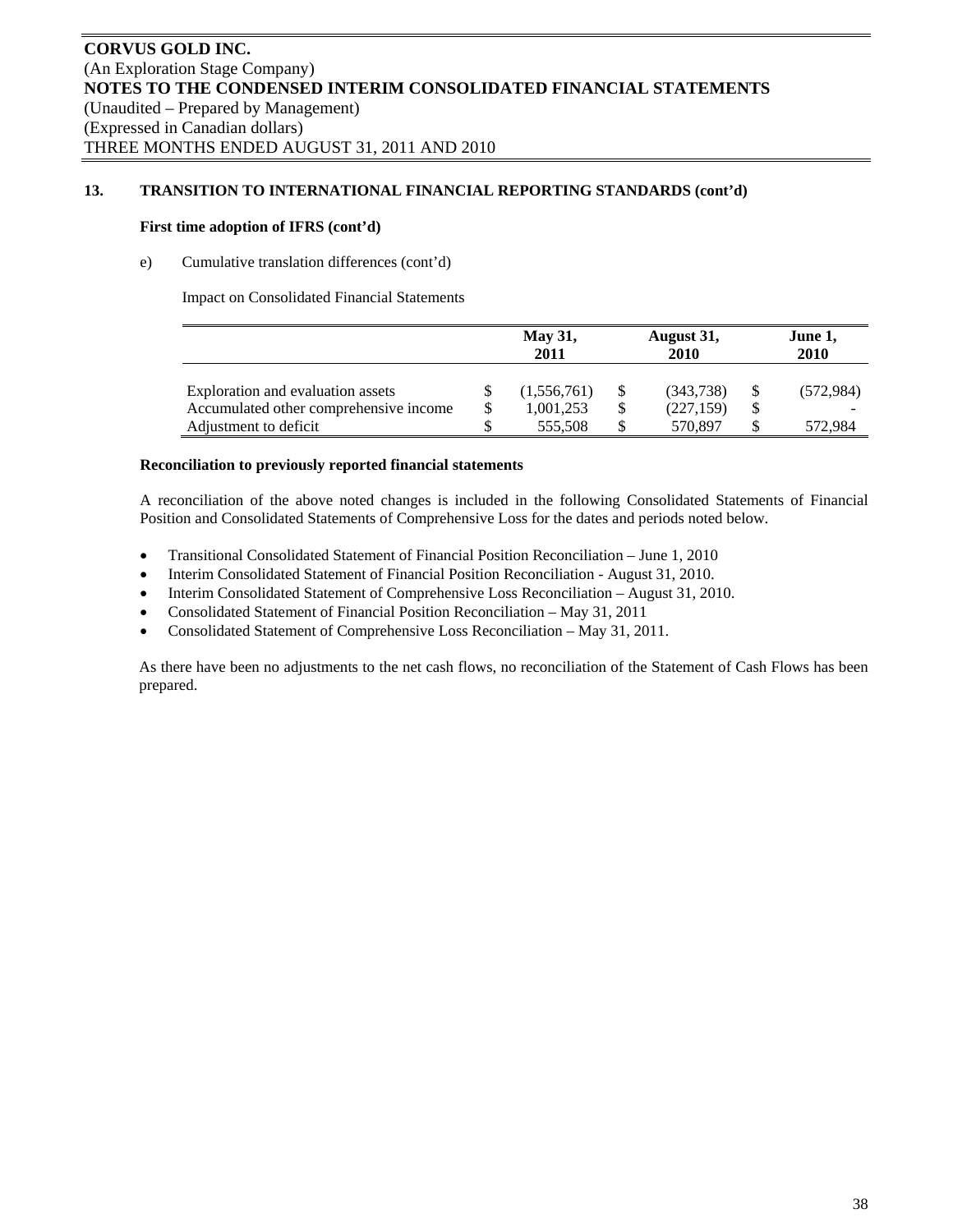## **Reconciliation to previously reported financial statements (cont'd)**

**Transitional Consolidated Statement of Financial Position Reconciliation – June 1, 2010** 

|                                             | <b>Effect</b> of |                |               |                      |            |    |                |
|---------------------------------------------|------------------|----------------|---------------|----------------------|------------|----|----------------|
|                                             |                  | Canadian       |               | <b>Transition to</b> |            |    |                |
|                                             |                  | <b>GAAP</b>    |               | <b>IFRS</b>          | <b>Ref</b> |    | <b>IFRS</b>    |
| <b>ASSETS</b>                               |                  |                |               |                      |            |    |                |
| <b>Current assets</b>                       |                  |                |               |                      |            |    |                |
| Cash                                        | \$               |                | $\mathcal{S}$ |                      |            | \$ |                |
| Accounts receivable                         |                  | 97             |               |                      |            |    | 97             |
| Prepaid expenses                            |                  | 13,566         |               |                      |            |    | 13,566         |
|                                             |                  | 13,663         |               |                      |            |    | 13,663         |
| <b>Property and equipment</b>               |                  |                |               |                      |            |    |                |
| <b>Exploration and evaluation assets</b>    |                  | 12,245,690     |               | (572, 984)           | $\bf e)$   |    | 11,672,706     |
|                                             |                  |                |               |                      |            |    |                |
|                                             |                  | \$12,259,353   | \$            | (572, 984)           |            | \$ | 11,686,369     |
| <b>LIABILITIES AND SHAREHOLDERS' EQUITY</b> |                  |                |               |                      |            |    |                |
| <b>Current liabilities</b>                  |                  |                |               |                      |            |    |                |
| Accounts payable and accrued liabilities    | \$               | 85,094         | $\mathbb{S}$  |                      |            | \$ | 85,094         |
| <b>Shareholders' equity</b>                 |                  |                |               |                      |            |    |                |
| Share capital                               |                  | 1              |               |                      |            |    | $\mathbf{1}$   |
| Contributed surplus                         |                  | 23,013,646     |               |                      |            |    | 23,013,646     |
| Deficit                                     |                  | (10, 839, 388) |               | (572, 984)           | $\bf e)$   |    | (11, 412, 372) |
|                                             |                  |                |               |                      |            |    |                |
|                                             |                  | 12,174,259     |               | (572, 984)           |            |    | 11,601,275     |
|                                             | \$               | 12,259,353     | \$            | (572, 984)           |            | \$ | 11,686,369     |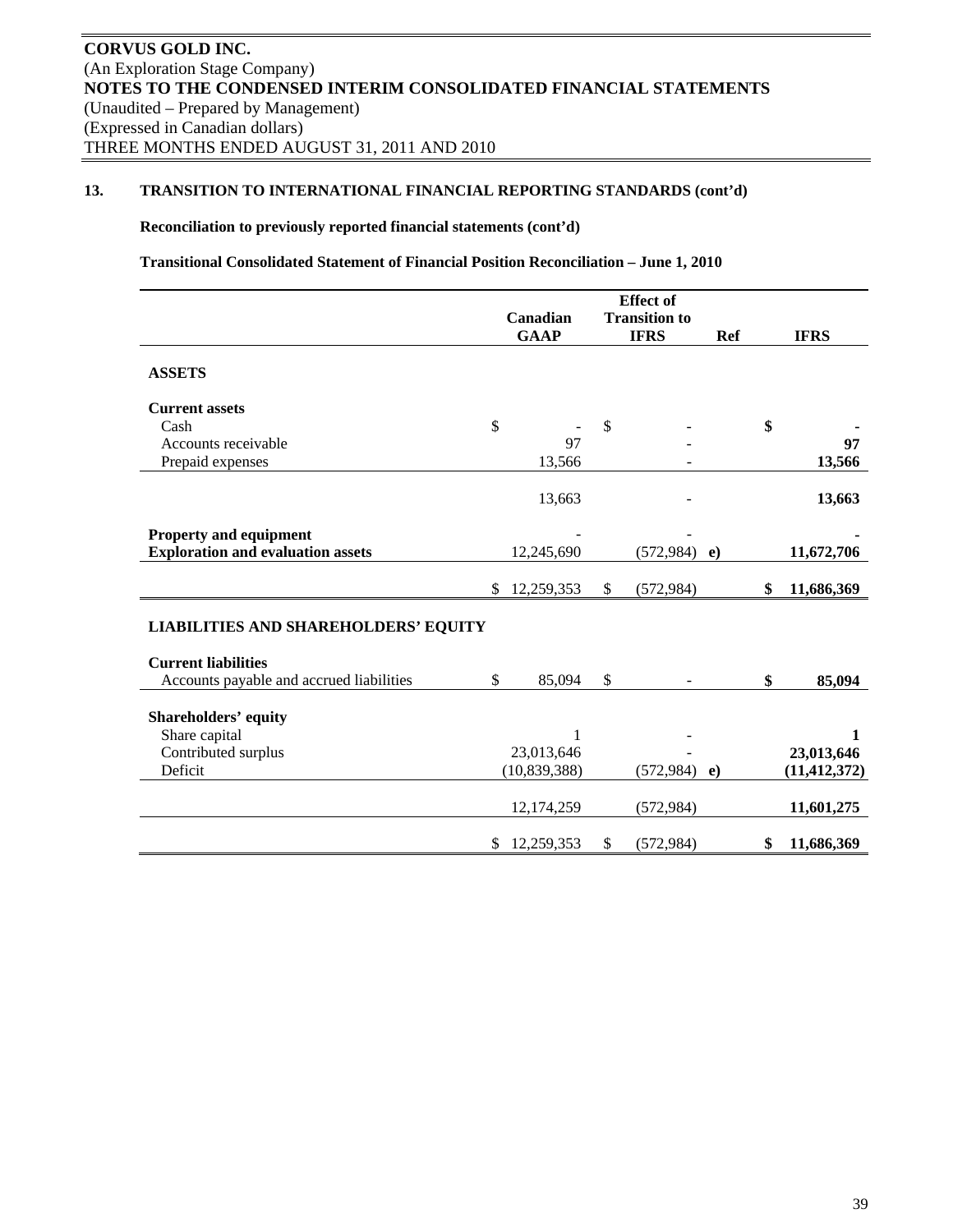**Reconciliation to previously reported financial statements (cont'd)** 

**Interim Consolidated Statement of Financial Position Reconciliation – August 31, 2010** 

|                                                                           | <b>Effect</b> of                 |                |    |                |            |                  |
|---------------------------------------------------------------------------|----------------------------------|----------------|----|----------------|------------|------------------|
|                                                                           | <b>Transition to</b><br>Canadian |                |    |                |            |                  |
|                                                                           |                                  | <b>GAAP</b>    |    | <b>IFRS</b>    | <b>Ref</b> | <b>IFRS</b>      |
|                                                                           |                                  |                |    |                |            |                  |
| <b>ASSETS</b>                                                             |                                  |                |    |                |            |                  |
| <b>Current assets</b>                                                     |                                  |                |    |                |            |                  |
| Cash                                                                      | \$                               | 4,426,221      | \$ |                |            | \$<br>4,426,221  |
| Accounts receivable                                                       |                                  | 199            |    |                |            | 199              |
| Prepaid expenses                                                          |                                  | 3,200          |    |                |            | 3,200            |
|                                                                           |                                  |                |    |                |            |                  |
|                                                                           |                                  | 4,429,620      |    | $\blacksquare$ |            | 4,429,620        |
| <b>Property and equipment</b>                                             |                                  |                |    |                |            |                  |
| <b>Exploration and evaluation assets</b>                                  |                                  | 12,569,020     |    | (343,738)      | $\epsilon$ | 12,225,282       |
|                                                                           |                                  |                |    |                |            |                  |
|                                                                           | \$                               | 16,998,640     | \$ | (343, 738)     |            | \$<br>16,654,902 |
| <b>LIABILITIES AND SHAREHOLDERS' EQUITY</b><br><b>Current liabilities</b> |                                  |                |    |                |            |                  |
| Accounts payable and accrued liabilities                                  | \$                               | 837,135        | \$ |                |            | \$<br>837,135    |
| Due to related parties                                                    |                                  | 38,018         |    |                |            | 38,018           |
|                                                                           |                                  |                |    |                |            |                  |
|                                                                           |                                  | 875,153        |    | $\blacksquare$ |            | 875,153          |
| <b>Shareholders' equity</b>                                               |                                  |                |    |                |            |                  |
| Share capital                                                             |                                  | 21,236,753     |    |                |            | 21,236,753       |
| Contributed surplus                                                       |                                  | 6,662,577      |    |                |            | 6,662,577        |
| Accumulated other comprehensive income                                    |                                  |                |    | 227,159        | $\bf{e}$   | 227,159          |
| Deficit                                                                   |                                  | (11, 775, 843) |    | (570, 897)     | $\bf{e}$   | (12, 346, 740)   |
|                                                                           |                                  | 16,123,487     |    | (343, 738)     |            | 15,779,749       |
|                                                                           | \$                               | 16,998,640     | \$ | (343, 738)     |            | \$<br>16,654,902 |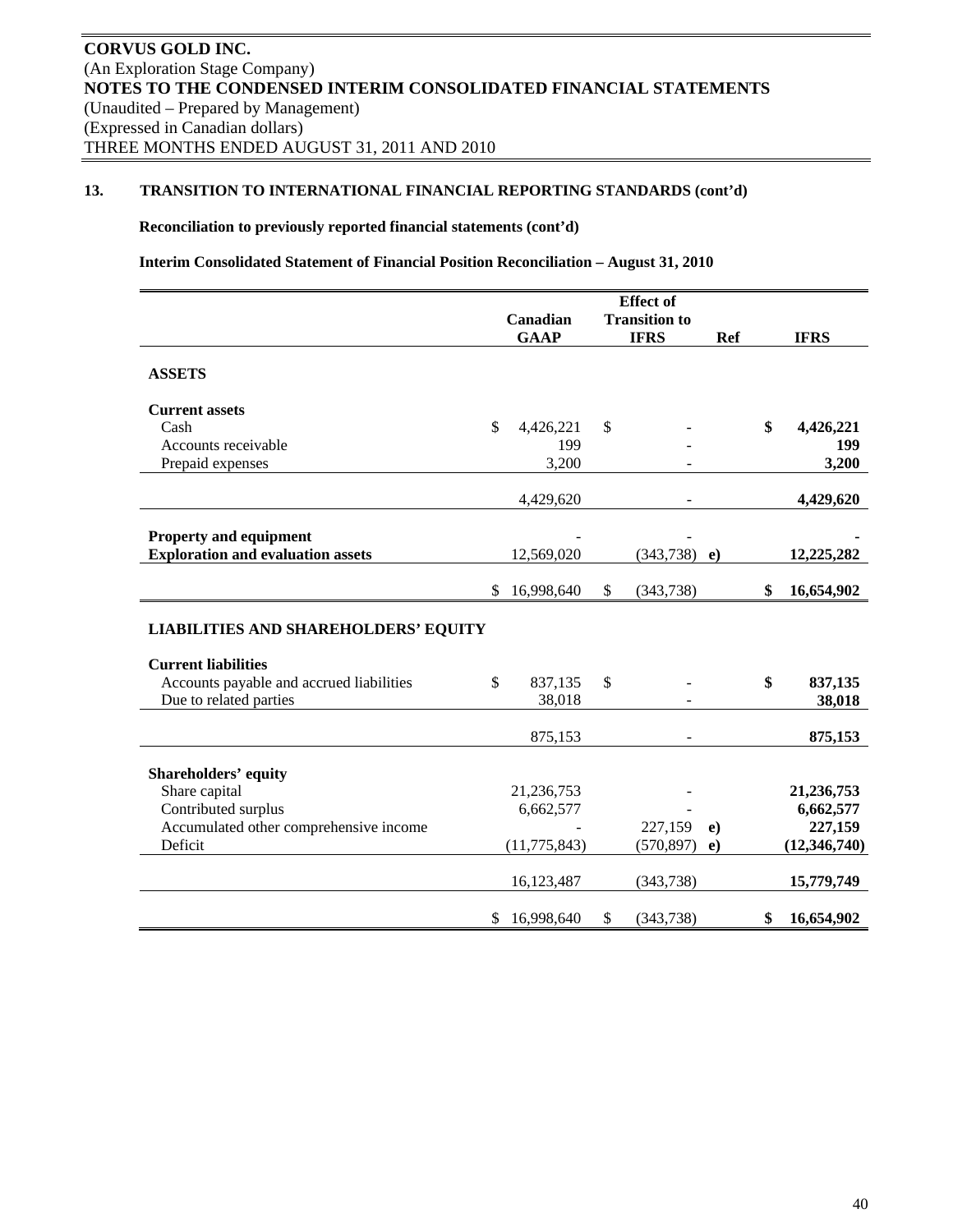## **Reconciliation to previously reported financial statements (cont'd)**

**Interim Consolidated Statement of Comprehensive Loss Reconciliation – August 31, 2010** 

|                                               | <b>Effect</b> of |             |            |             |                      |            |                  |
|-----------------------------------------------|------------------|-------------|------------|-------------|----------------------|------------|------------------|
|                                               |                  | Canadian    |            |             | <b>Transition to</b> |            |                  |
|                                               |                  | <b>GAAP</b> |            | <b>IFRS</b> |                      | <b>Ref</b> | <b>IFRS</b>      |
|                                               |                  |             |            |             |                      |            |                  |
| <b>Expenses</b>                               |                  |             |            |             |                      |            |                  |
| Administration                                | \$               |             | 1,780      | \$          |                      |            | \$<br>1,780      |
| Charitable donations                          |                  |             | 5,413      |             |                      |            | 5,413            |
| Consulting fees                               |                  |             | 265,721    |             |                      |            | 265,721          |
| Insurance                                     |                  |             | 10,099     |             |                      |            | 10,099           |
| Investor relations                            |                  |             | 130,737    |             |                      |            | 130,737          |
| Office and miscellaneous                      |                  |             | 9,813      |             |                      |            | 9,813            |
| Professional fees                             |                  |             | 40,741     |             |                      |            | 40,741           |
| Property investigation expenditures           |                  |             | 291        |             |                      |            | 291              |
| Regulatory                                    |                  |             | 3,816      |             |                      |            | 3,816            |
| Rent                                          |                  |             | 5,302      |             |                      |            | 5,302            |
| Travel                                        |                  |             | 5,625      |             |                      |            | 5,625            |
| Wages and benefits                            |                  |             | 475,318    |             |                      |            | 475,318          |
|                                               |                  |             |            |             |                      |            |                  |
| Loss before other item                        |                  |             | (954, 656) |             |                      |            | (954, 656)       |
|                                               |                  |             |            |             |                      |            |                  |
| <b>Other</b> item                             |                  |             |            |             |                      |            |                  |
| Loss on foreign exchange                      |                  |             | 18,201     |             | 2,087                |            | 20,288           |
|                                               |                  |             |            |             |                      |            |                  |
| Net loss for the period                       |                  |             | (936, 455) |             | 2,087                |            | (934, 368)       |
|                                               |                  |             |            |             |                      |            |                  |
| <b>Other Comprehensive income</b>             |                  |             |            |             |                      |            |                  |
| Exchange difference on translating foreign    |                  |             |            |             |                      |            |                  |
| operations                                    |                  |             |            |             | 227,159              | e)         | 227,159          |
|                                               |                  |             |            |             |                      |            |                  |
| Comprehensive loss for the period             | \$               |             | (936, 455) | \$          | 229,246              |            | \$<br>(707, 209) |
| Basic and diluted loss per share              | \$               |             | (0.03)     | \$          |                      |            | \$<br>(0.03)     |
|                                               |                  |             |            |             |                      |            |                  |
| Weighted average number of shares outstanding |                  | 33,482,214  |            |             |                      |            | 33,482,214       |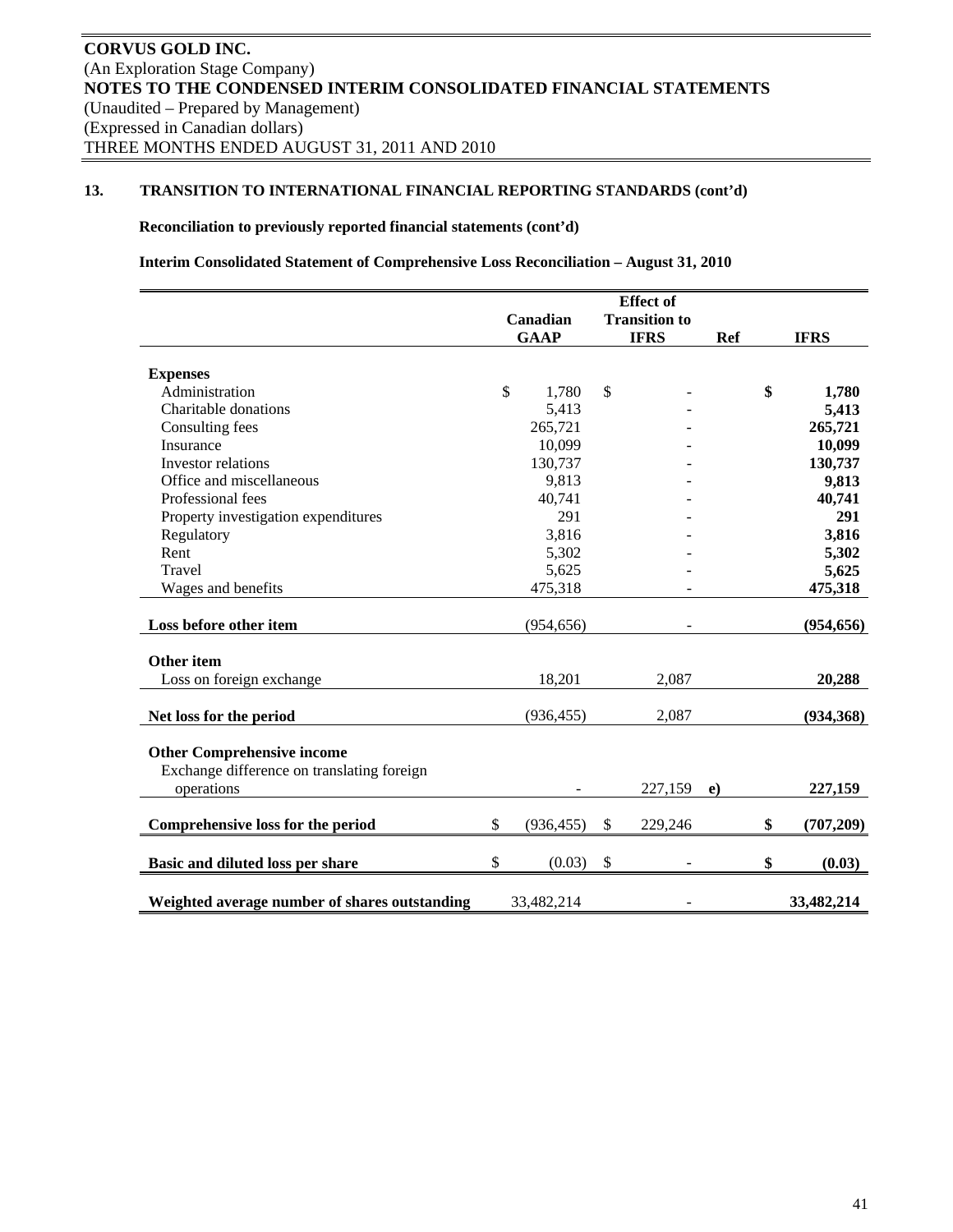## **Reconciliation to previously reported financial statements (cont'd)**

**Consolidated Statement of Financial Position Reconciliation – May 31, 2011** 

|                                             | <b>Effect</b> of |                |    |                      |          |    |                |
|---------------------------------------------|------------------|----------------|----|----------------------|----------|----|----------------|
|                                             |                  | Canadian       |    | <b>Transition to</b> |          |    |                |
|                                             |                  | <b>GAAP</b>    |    | <b>IFRS</b>          | Ref      |    | <b>IFRS</b>    |
| <b>ASSETS</b>                               |                  |                |    |                      |          |    |                |
| <b>Current assets</b>                       |                  |                |    |                      |          |    |                |
| Cash                                        | \$               | 7,355,406      | \$ |                      |          | \$ | 7,355,406      |
| Accounts receivable                         |                  | 191,660        |    |                      |          |    | 191,660        |
| Prepaid expenses                            |                  | 61,271         |    | $\overline{a}$       |          |    | 61,271         |
|                                             |                  | 7,608,337      |    |                      |          |    | 7,608,337      |
| <b>Property and equipment</b>               |                  | 44,872         |    |                      |          |    | 44,872         |
| <b>Exploration and evaluation assets</b>    |                  | 15,110,358     |    | (1,556,761)          | e)       |    | 13,553,597     |
|                                             | \$               | 22,763,567     | \$ | (1,556,761)          |          | \$ | 21,206,806     |
| <b>LIABILITIES AND SHAREHOLDERS' EQUITY</b> |                  |                |    |                      |          |    |                |
| <b>Current liabilities</b>                  |                  |                |    |                      |          |    |                |
| Accounts payable and accrued liabilities    | $\mathbb{S}$     | 393,315        | \$ |                      |          | \$ | 393,315        |
| <b>Shareholders' equity</b>                 |                  |                |    |                      |          |    |                |
| Share capital                               |                  | 27,751,004     |    |                      |          |    | 27,751,004     |
| Contributed surplus                         |                  | 8,262,735      |    |                      |          |    | 8,262,735      |
| Accumulated other comprehensive income      |                  |                |    | $(1,001,253)$ e)     |          |    | (1,001,253)    |
| Deficit                                     |                  | (13, 643, 487) |    | (555,508)            | $\bf e)$ |    | (14, 198, 995) |
|                                             |                  | 22,370,252     |    | (1,556,761)          |          |    | 20,813,491     |
|                                             | \$               | 22,763,567     | \$ | (1,556,761)          |          | \$ | 21,206,806     |